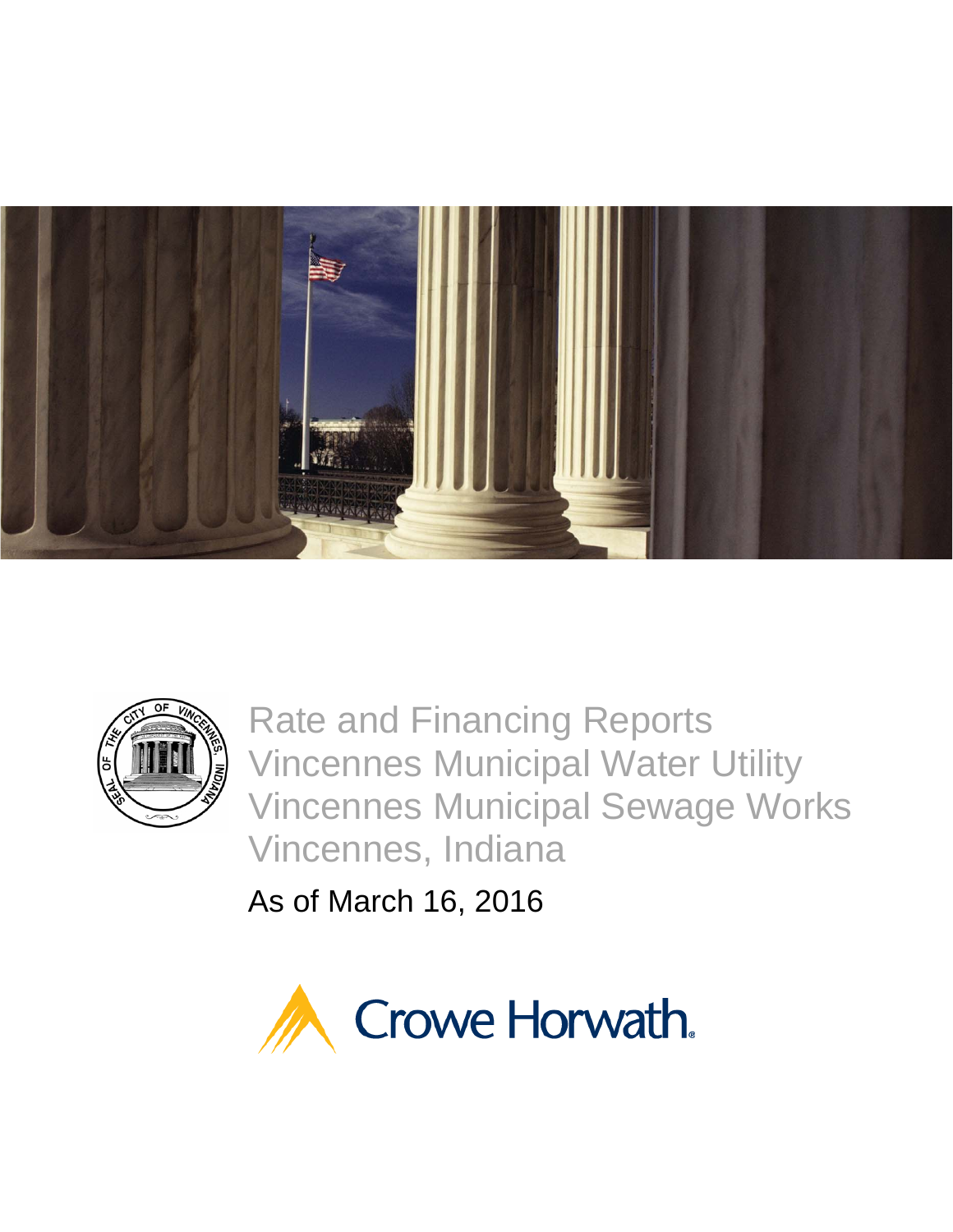



Rate and Financing Report Vincennes Municipal Water Utility Vincennes, Indiana

As of March 16, 2016

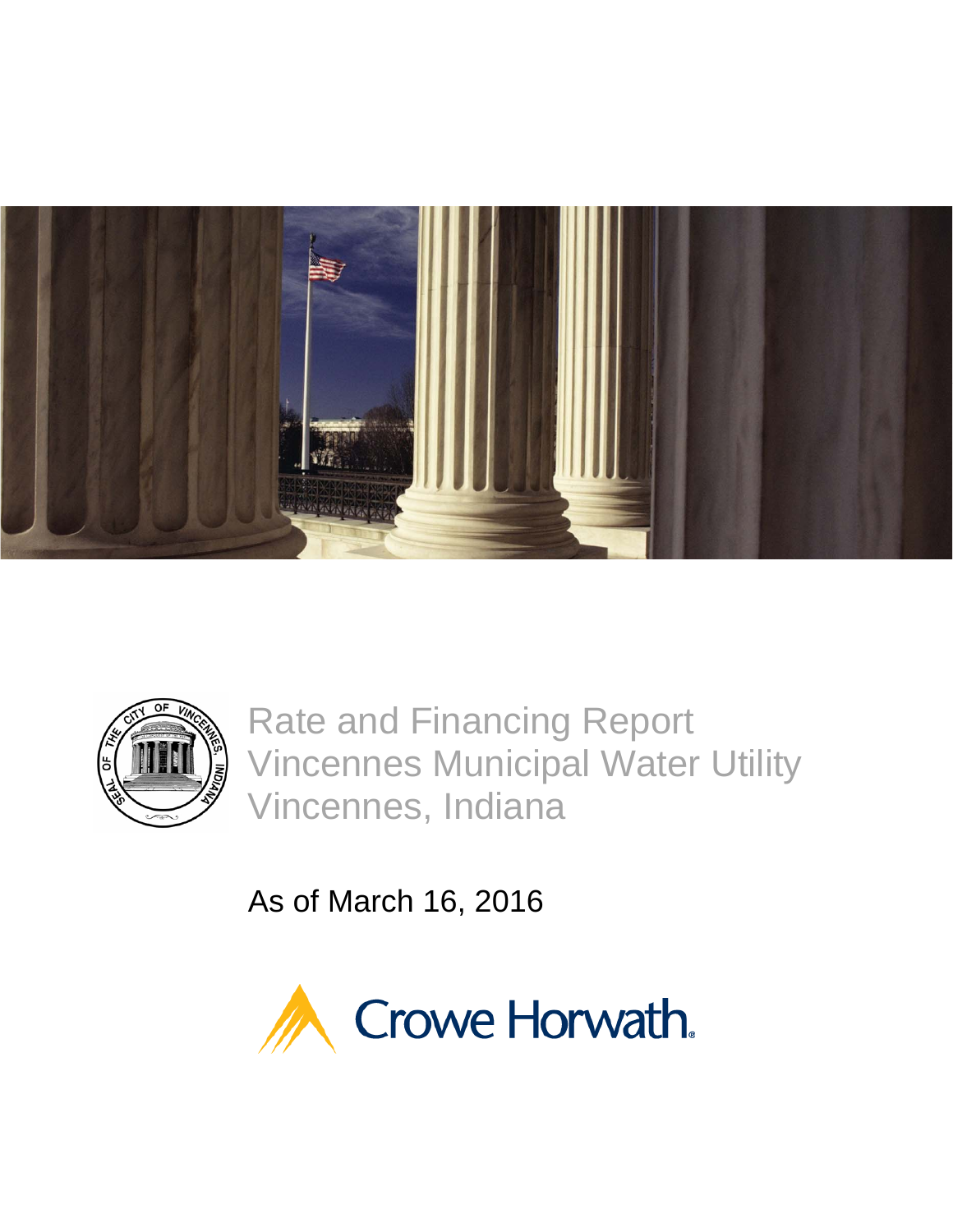# **Table of Contents**

| Comparison of Current Revenue Requirements to 2002 Revenue Requirements  9  |
|-----------------------------------------------------------------------------|
| Rate Increase Effect on Rate Structure and Typical Monthly Bill Analysis 10 |
|                                                                             |
|                                                                             |



www.crowehorwath.com

© Copyright 2016 Crowe Horwath LLP

Crowe Horwath LLP is an independent member of Crowe Horwath International, a Swiss verein. Each member firm of Crowe Horwath International is a separate and independent legal entity. Crowe Horwath LLP and its affiliates are not responsible or liable for any acts or omissions of Crowe Horwath International or any other member of Crowe Horwath International and specifically disclaim any and all responsibility or liability for acts or omissions of Crowe Horwath International or any other member of Crowe Horwath International. Crowe Horwath International does not render any professional services and does not have an ownership or partnership interest in Crowe Horwath LLP. Crowe Horwath International and its other member firms are not responsible or liable for any acts or omissions of Crowe Horwath LLP and specifically disclaim any and all responsibility or liability for acts or omissions of Crowe Horwath LLP.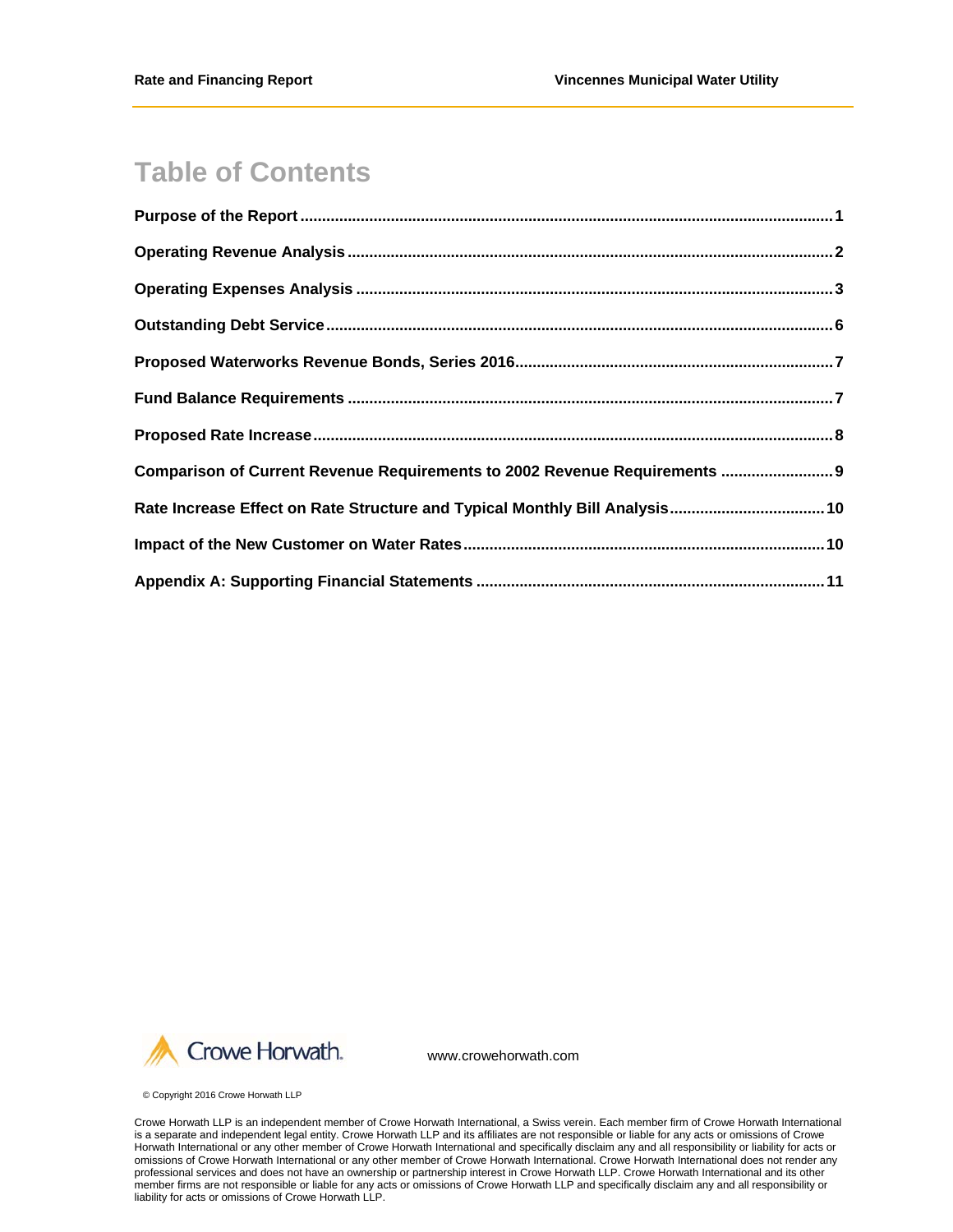# **Purpose of the Report**

Crowe Horwath LLP ("Crowe") has performed a study and analysis of the operating and financial reports, budgets and other data pertaining to the City of Vincennes Municipal Water Utility ("Utility"). The results of our analysis are contained in this Rate and Financing Report ("Report").

The purpose of this Report is to estimate the Utility's cash flow and financial capacity to meet its ongoing revenue requirements for operation and maintenance expenses, present and proposed debt service payments, and to make capital improvements to the Utility's system. This Report is based on data for the twelve months ended June 30, 2015. The historical information used in this Report was taken from the books and records of the Utility.

In the course of preparing this Report, we have not conducted an audit of any financial or supplemental data used in the accompanying Exhibits and Schedules. We have made certain projections that may vary from actual results because events and circumstances frequently do not occur as estimated and such variances may be material. We have no responsibility to update this Report for events and circumstances occurring after the date of this Report.

If you have any questions regarding this Report, please call John Skomp at (317) 269-6699 or Jennifer Wilson at (317) 269-6696.

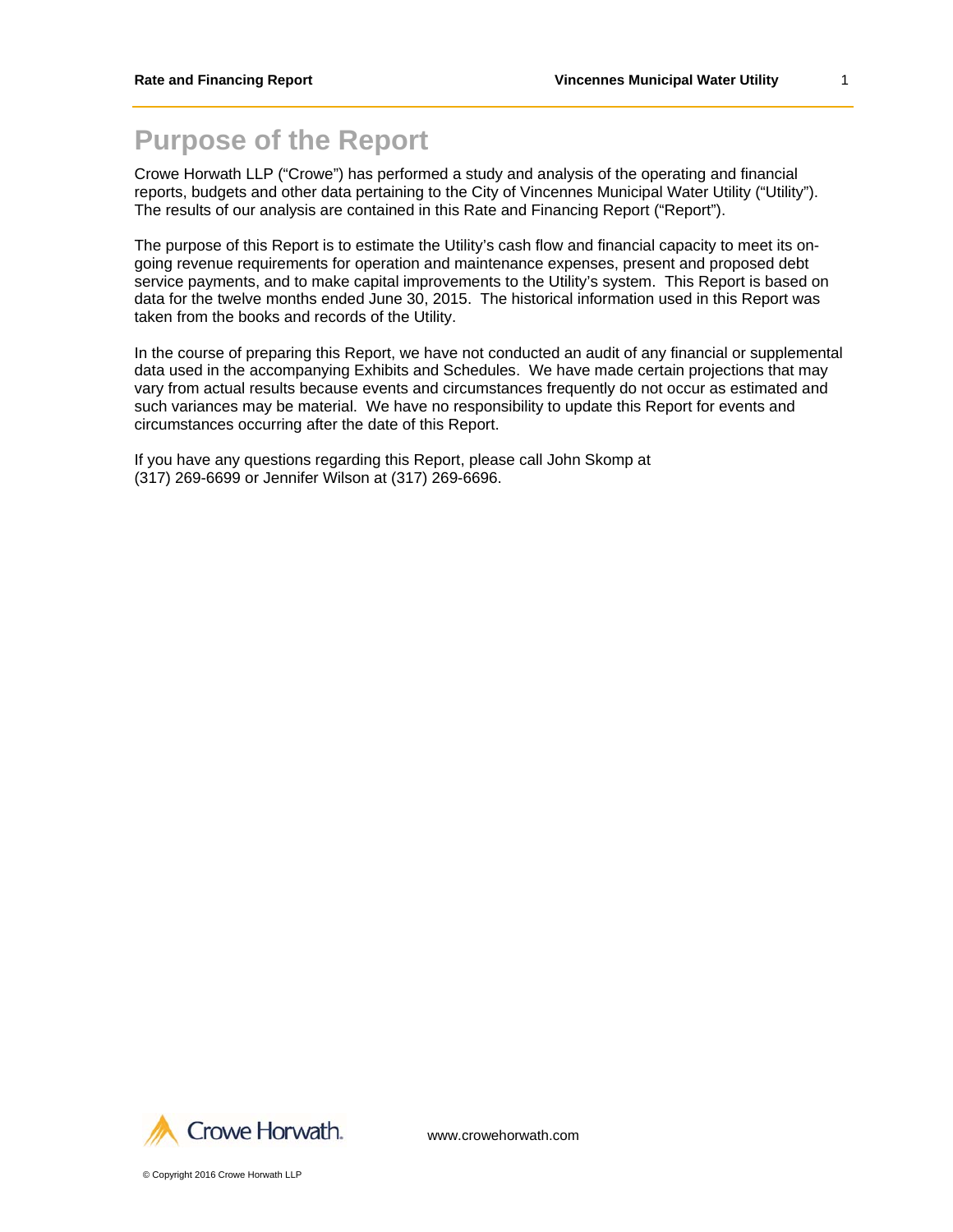# **Operating Revenue Analysis**

Operating revenues for the Utility increased from 2013 to 2014 due to the revenues received from a new Large Industrial Customer ("New Customer"). The New Customer's annual revenue is approximately \$300,000 at their current production level. The Utility's operating revenues (excluding the New Customer) have averaged \$2,221,000 for the historical years 2013 and 2014, and the Pro Forma Revenues. The Pro Forma Revenues are revenues from the year ended June 30, 2015. **Chart 1**, below, shows the revenues for 2013 to 2014 and Pro Forma. As can be seen from the chart, the largest components are metered sales which averages at \$1.91 million. See Exhibit C and D in Appendix A for additional detail.



| Chart 1: Historical 2013 to 2014 and Pro Forma Revenues |
|---------------------------------------------------------|
|---------------------------------------------------------|

|                                  | Pro Forma        | 2014        | 2013        |
|----------------------------------|------------------|-------------|-------------|
| Metered Sales                    | 1,912,152<br>\$. | \$1.907.272 | \$1.897.959 |
| Metered Sales - Large Industrial | 301.786          | 326.145     | 8.197       |
| <b>Unmetered Sales</b>           | 2.608            | 2.895       | 2.226       |
| <b>Private Fire Protection</b>   | 13.143           | 13.053      | 12,672      |
| <b>Public Fire Protection</b>    | 2.716            | 2.716       | 2.716       |
| Sales for Resale                 | 153,331          | 154.814     | 158,298     |
| <b>Irrigation Sales</b>          | 94.149           | 94.039      | 48.611      |
| <b>Forfeited Discounts</b>       | 13,867           | 14.019      | 13,861      |
| Service Charges                  | 19.263           | 20,170      | 20,578      |
| Miscellaneous Operating Income   | 32,801           | 16,362      | 36,892      |
| Totals                           | \$2.545.816      | \$2.551.485 | \$2,202,010 |

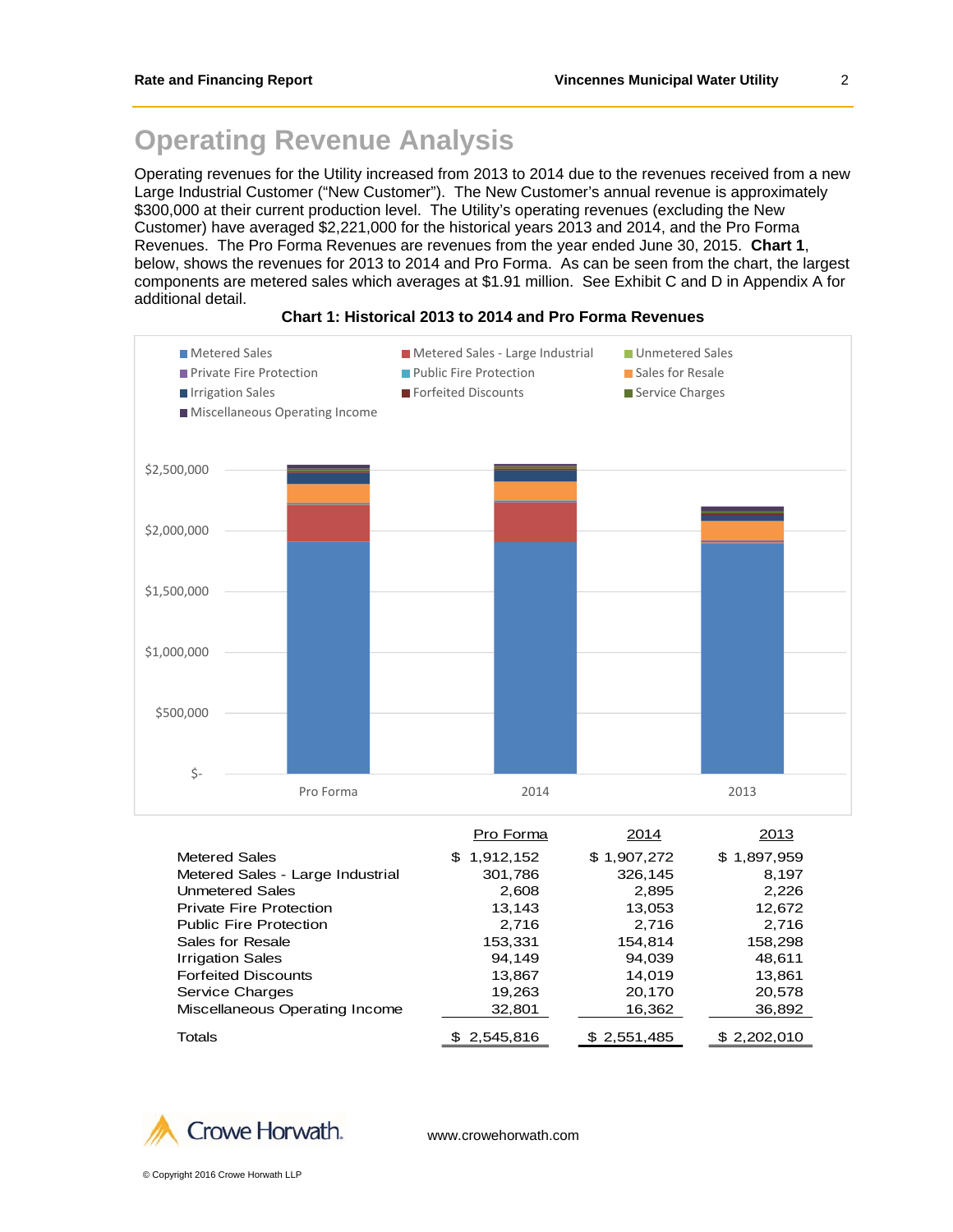**Chart 2**, below provides a pictorial representation of the projected percentage of revenues, by class of revenue, for Pro Forma Revenues. As can be seen and expected, metered sales comprise a total of seventy-five percent (75%) of the total Pro Forma revenues, not including an additional twelve percent (12%) from the New Customer.



#### **Chart 2: Pro Forma Revenues**

© Copyright 2016 Crowe Horwath LLP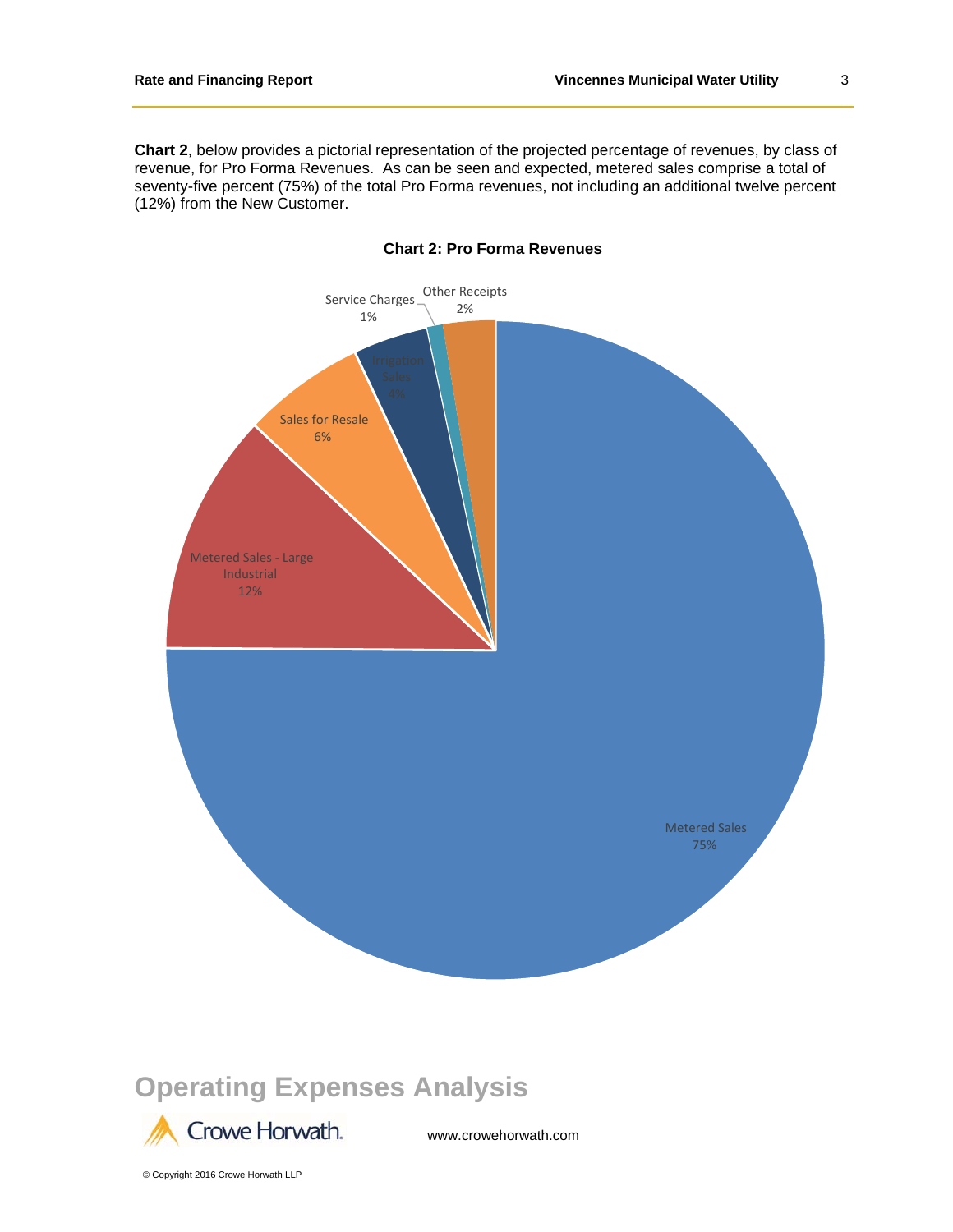**Chart 3**, below shows the historical disbursements for 2013 through 2014 as well as the Pro Forma Expenses. Pro Forma Expenses are the operating expenses for the year ended June 30, 2015, adjusted for expected increases in salaries and wages and related salary expenses as well as the removal of non-recoccuring expenses See Exhibit C and D in Appendix A for additional detail.



|  |  |  |  |  |  |  |  |  | Chart 3: Historical 2013 to 2014 and Pro Forma Expenses |
|--|--|--|--|--|--|--|--|--|---------------------------------------------------------|
|--|--|--|--|--|--|--|--|--|---------------------------------------------------------|

|                                 | Pro Forma       |    | 2014      | 2013         |
|---------------------------------|-----------------|----|-----------|--------------|
| Plant - Maintenance             | \$<br>26,472    | \$ | 21,956    | \$<br>18,514 |
| Plant - Operation               | 186,307         |    | 183,569   | 161,365      |
| Plant - Treatment               | 291,691         |    | 289,687   | 247,419      |
| Distribution - Maintenance      | 419,941         |    | 433,440   | 427,919      |
| Distribution - Operation        | 521,092         |    | 543,966   | 470,382      |
| General Billing and Office      | 434,793         |    | 411,316   | 398,672      |
| Administrative and General      | 193,139         |    | 186,594   | 170,596      |
| <b>Bad Debt Expense</b>         | 9,639           |    | 2,583     | 8,027        |
| <b>Total Operating Expenses</b> | \$<br>2,083,074 | £. | 2,073,111 | 1,902,894    |

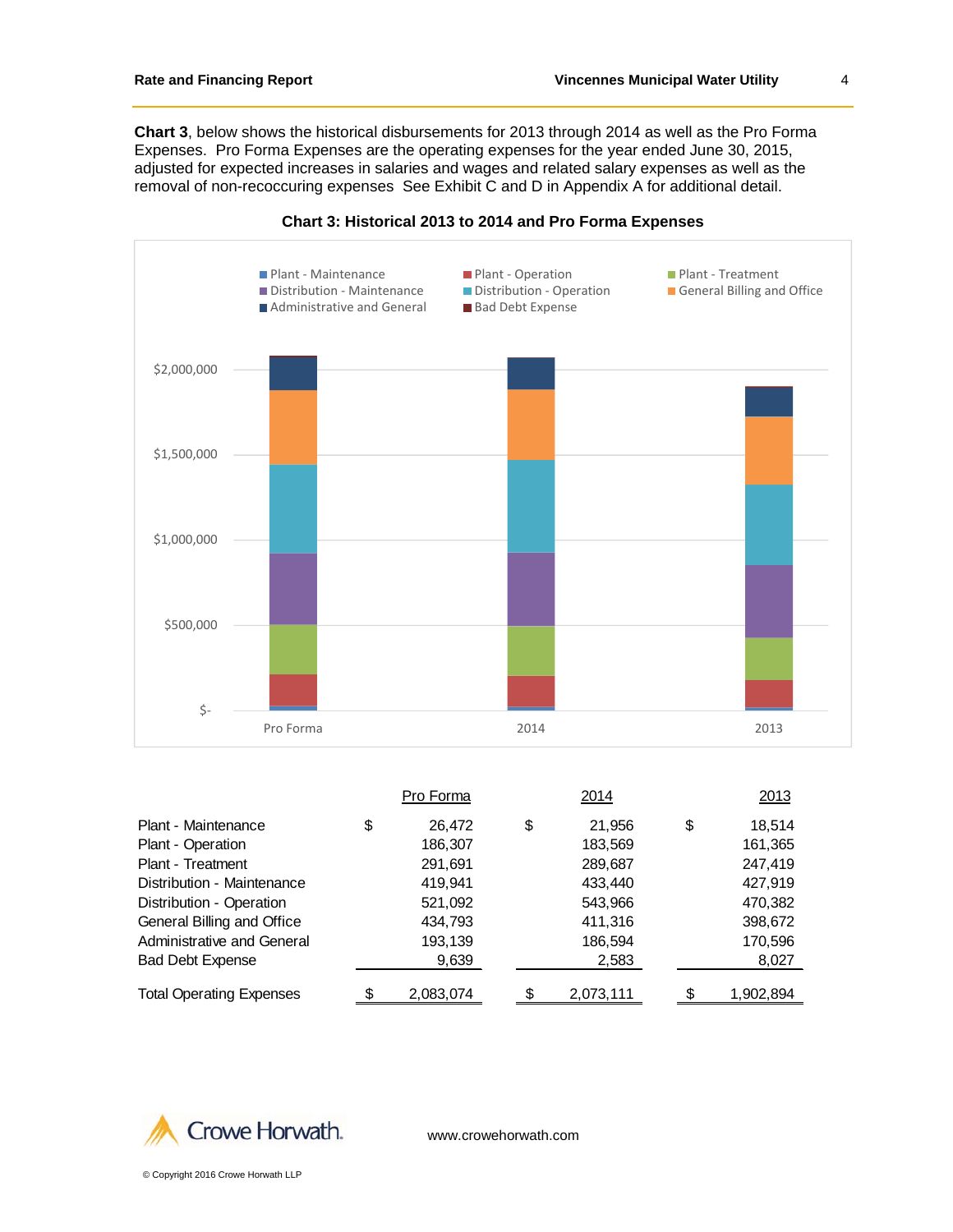**Chart 4**, below shows the Pro Forma operation and maintenance expenses and taxes other than income taxes of \$2,184,283. As illustrated below, the largest expenses of the Utility are Salaries and Wages and Employee Benefits.





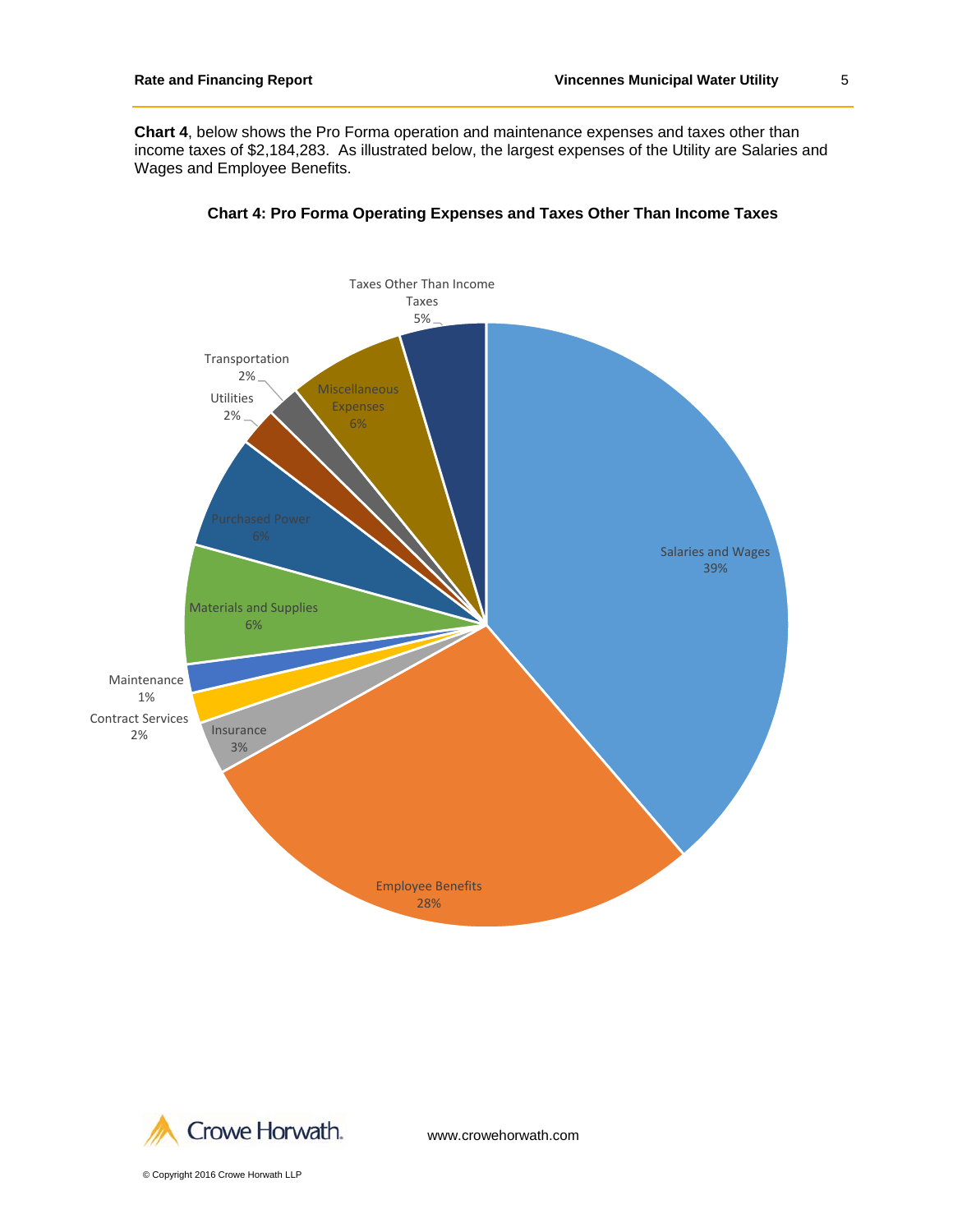|                                        | Pro Forma     |
|----------------------------------------|---------------|
| Salaries and Wages                     | \$<br>845,104 |
| <b>Employee Benefits</b>               | 616,324       |
| Insurance                              | 62,005        |
| <b>Contract Services</b>               | 35,721        |
| Maintenance                            | 33,532        |
| <b>Materials and Supplies</b>          | 139,308       |
| <b>Purchased Power</b>                 | 132,555       |
| Utilities                              | 44,646        |
| Transportation                         | 37,839        |
| <b>Miscellaneous Expenses</b>          | 136,040       |
| Taxes Other Than Income Taxes          | 101,209       |
| <b>Total Operation and Maintenance</b> |               |
| <b>Expenses and Taxes</b>              | 2,184,283     |

# **Outstanding Debt Service**

**Chart 5**, below, shows the annual principal and interest payments for the Waterworks Revenue Bonds of 2003, State Revolving Fund Loan ("2003 Bonds"). The annual debt service is level at approximately \$307,800 per year until the year 2023 at which time the 2003 Bonds mature. See Schedule A-1 in Appendix A for additional detail.



**Chart 5: Current Annual Debt Service** 

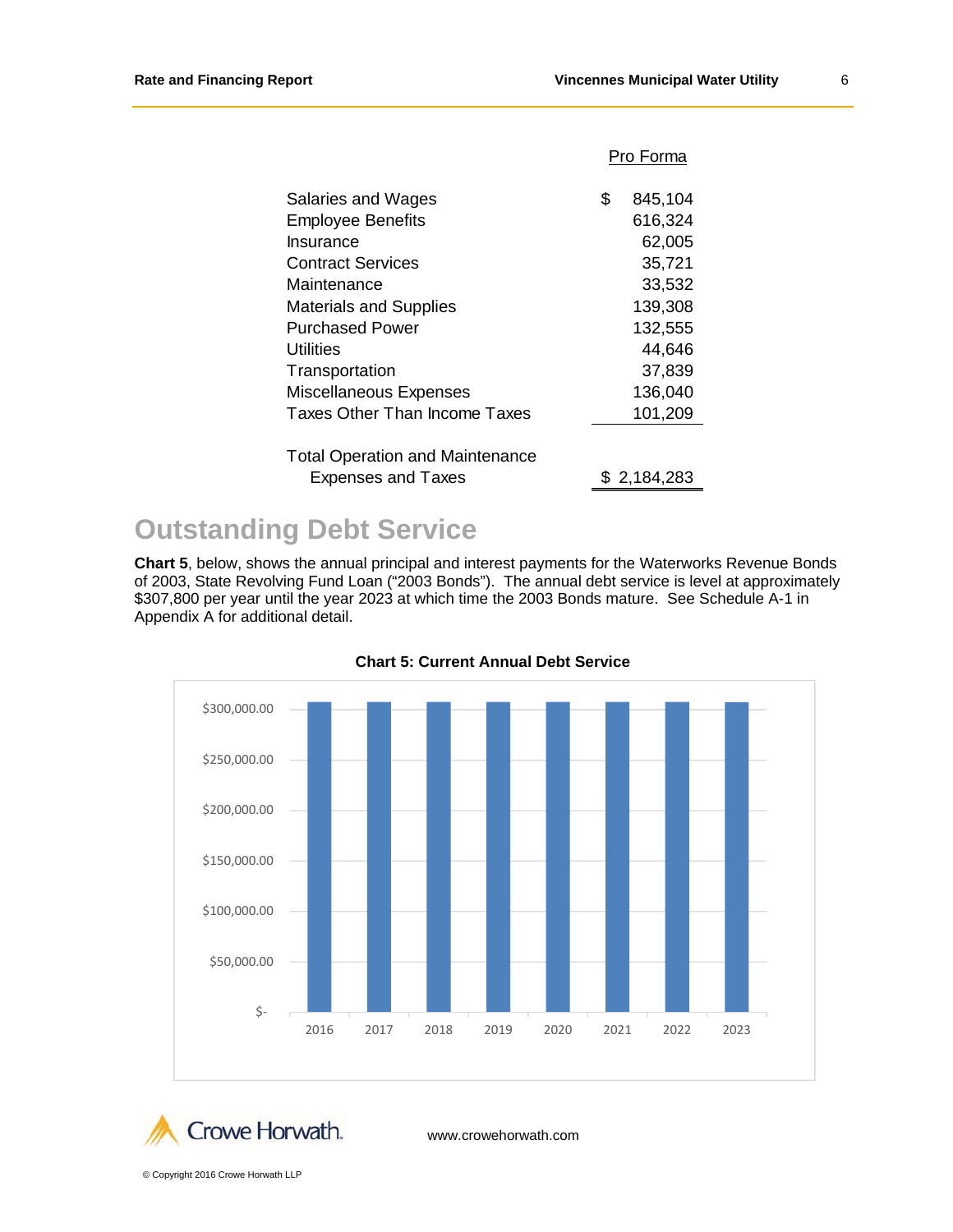# **Proposed Waterworks Revenue Bonds, Series 2016**

The Utility is proposing new debt to be issued in 2016 ("2016 Bonds") for the purpose of funding the Building Project and the retrofit of the system with automatic reading meters. The 2016 Bonds are expected to mature over a twenty year period at an estimated annual debt service of approximately \$740,000. Below are the estimated sources and uses:

#### **Estimated Sources and Uses**

| Sources of Funds:<br>Par Amount   | S. | 10,100,000   |
|-----------------------------------|----|--------------|
| <b>Total Sources of Funds</b>     |    | \$10,100,000 |
|                                   |    |              |
| Uses of Funds:                    |    |              |
| <b>Building Project</b>           | \$ | 8,000,000    |
| Automatic Meters Reading/Retrofit |    | 1,000,000    |
| Debt Service Reserve              |    | 742.409      |
| Underwriter's Discount            |    | 101,000      |
| Cost of Issuance:                 |    | 250,664      |
| Rounding                          |    | 5,927        |
|                                   |    |              |
| Total Uses of Funds               |    | 10,100,000   |

# **Fund Balance Requirements**

The Utility is required to maintain certain fund balances as directed by the bond ordinance for the 2003 Bonds. The operation and maintenance fund should maintain a balance of two months of operation and maintenance expenses and taxes other than income taxes. The bond and interest fund is required to be funded on a monthly basis at one-sixth (1/6) of the following semi-annual principal and interest payment. The debt service reserve is required to be funded at the maximum annual debt service of the 2003 Bonds. The only fund balance not currently meeting requirements is the Operating Fund Balance. See Exhibit B in Appendix A for additional detail.

| Minimum Required Balance                                   | 364.048    |
|------------------------------------------------------------|------------|
| Compare to Net Current Operating and Working Fund Balances | 19.322     |
| Difference                                                 | (344, 726) |



© Copyright 2016 Crowe Horwath LLP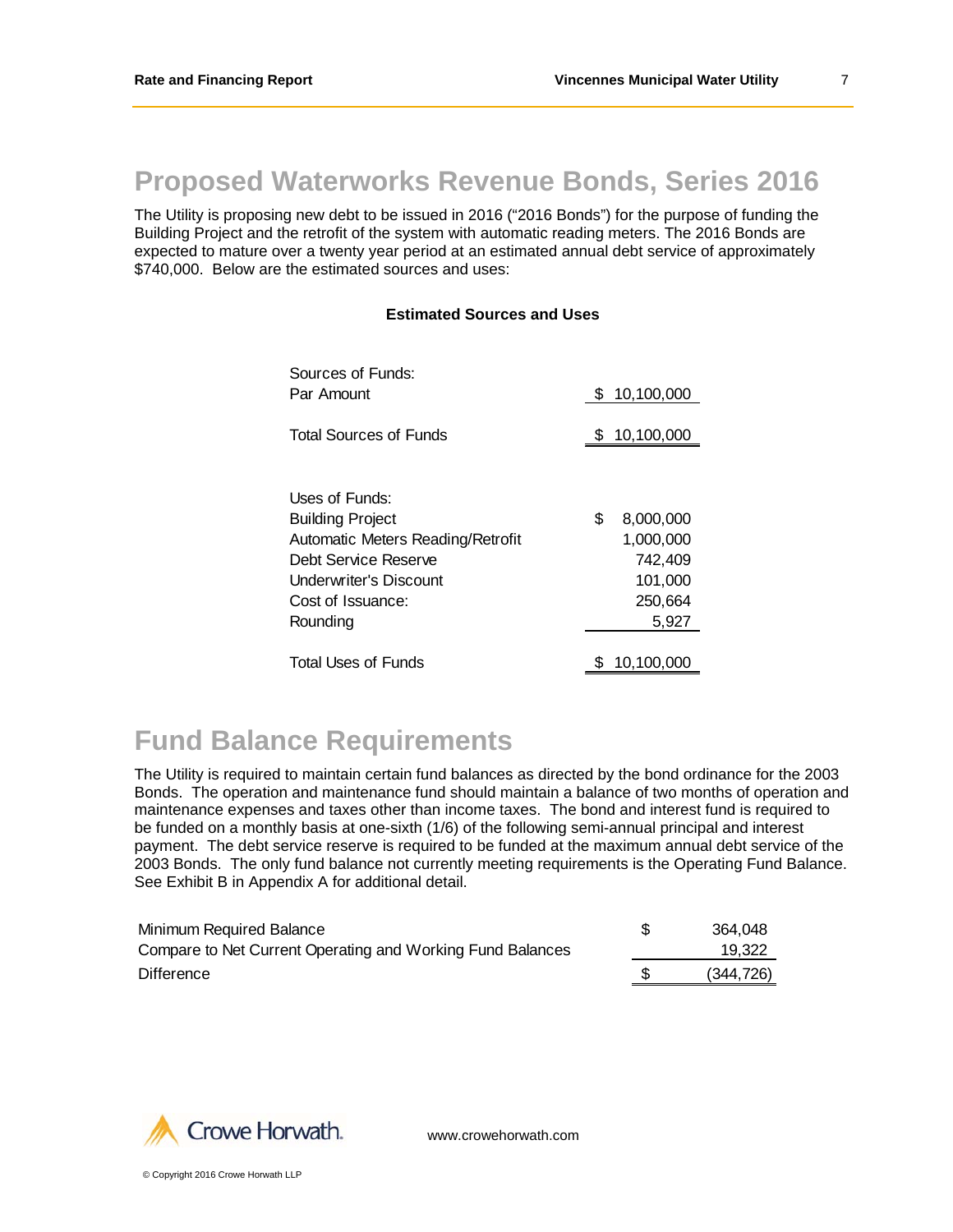# **Proposed Rate Increase**

The following is the calculation of the projected deficit of \$1,572,016 and the recommended rate increase of 65%. The Other Operating Revenue used is comprised of forfeited discounts and service charges. See Exhibit H of Appendix A for additional detail.

|                                                             | Revenue         |
|-------------------------------------------------------------|-----------------|
|                                                             | Requirements    |
| Adjusted Operation and Maintenance Expenses (Exhibit D)     | \$<br>2,083,074 |
| Adjusted Taxes Other Than Income Taxes (Exhibit D)          | 101,209         |
| Estimated Combined Maximum Annual Debt Service (Exhibit G)  | 1,049,541       |
| <b>Estimated Annual Extensions</b>                          |                 |
| and Replacements (Depreciation Expense)                     | 711,645         |
| Working Capital Funding (A)                                 | 172,363         |
| <b>Total Revenue Requirements</b>                           | 4,117,832       |
| Less: Adjusted Operating Revenues (Exhibit D)               | (2,545,816)     |
| Deficit Revenues                                            | (1,572,016)     |
| Divide by: Revenue Conversion Factor                        | 0.986           |
| Required Increase in Operating Revenues                     | (1,594,337)     |
| Divide by: Adjustable Operating Revenues (Exhibit D)        | 2,479,885       |
| Percentage Rate Increase Required                           | 65%             |
| <b>Calculation of Annual Working Capital Funding</b><br>(A) |                 |
| Calculated Difference (Exhibit B)                           | \$<br>344,726   |
| Divide by: Number of Years to Fund                          | 2               |
| Annual Working Capital Funding                              | \$<br>172,363   |



© Copyright 2016 Crowe Horwath LLP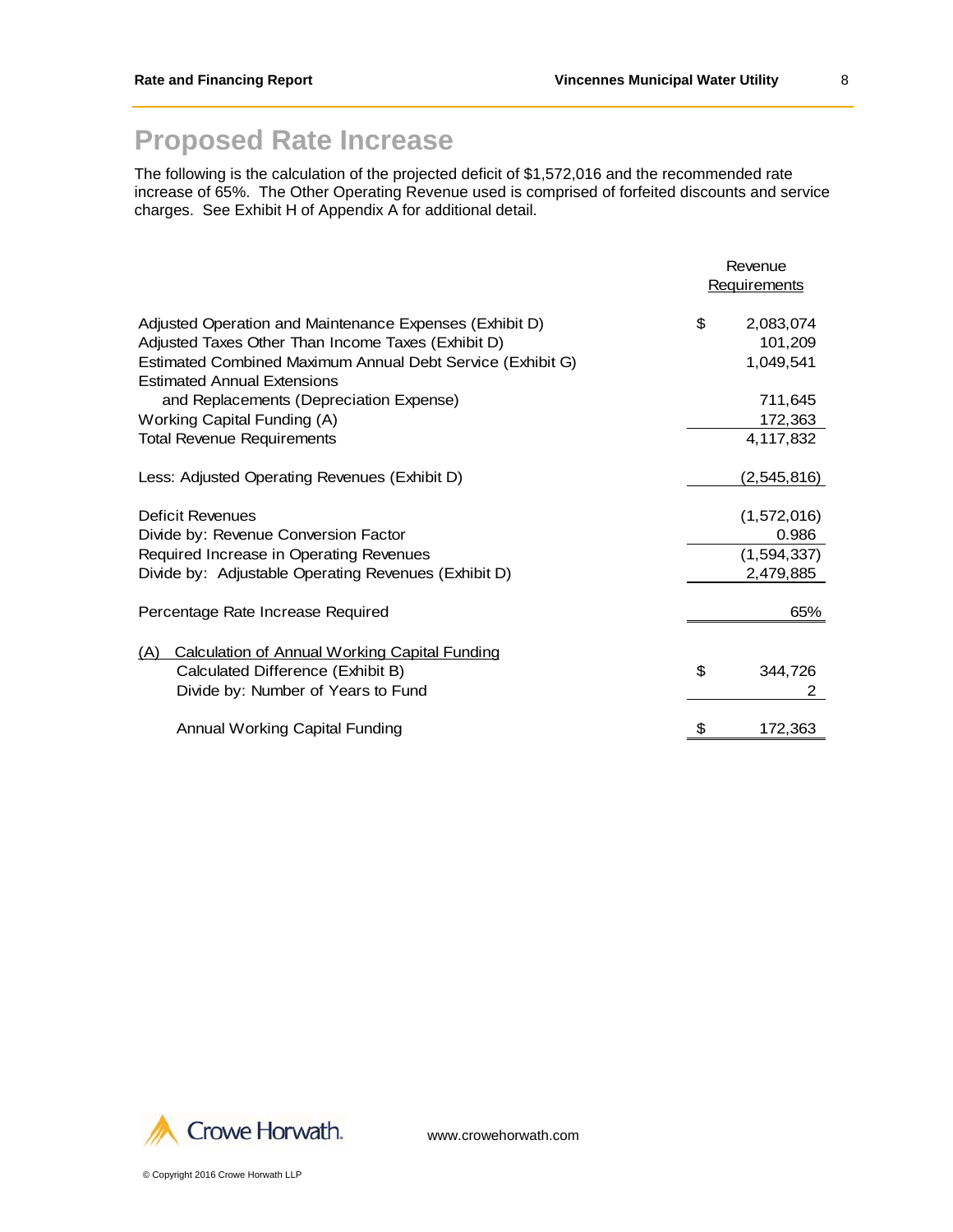# **Comparison of Current Revenue Requirements to 2002 Revenue Requirements**

The following graphs depict the percentage of each component of the revenue requirements for the proposed rate increase compared to the prior rate increase in 2002. It should be noted that the Utility has not raised rates since 2002.



As can be seen, the total amount allocated for extensions and replacements and working capital has increased by approximately \$430,000. Operation and maintenance expenses and taxes other than income taxes increased substantially since 2002. The detail of the change in the Operation and Maintenance Expenses and Taxes in Pro Forma Expenses as compared to the prior rate increase in 2002 is shown below. As can be seen, the largest portion of the change was due to Salaries and Wages and Employee Benefits.

|                                        | 2002<br>Pro Forma |             | <b>Difference</b> |    |           |
|----------------------------------------|-------------------|-------------|-------------------|----|-----------|
| Salaries and Wages                     | \$                | 845.104     | \$<br>635.074     | \$ | 210.030   |
| <b>Employee Benefits</b>               |                   | 616.324     | 260.442           |    | 355,882   |
| <b>Insurance</b>                       |                   | 62.005      | 27,033            |    | 34.972    |
| <b>Contract Services</b>               |                   | 35.721      | 74.893            |    | (39, 172) |
| Maintenance                            |                   | 33.532      | 27,630            |    | 5.902     |
| <b>Materials and Supplies</b>          |                   | 139.308     | 114,525           |    | 24,783    |
| <b>Purchased Power</b>                 |                   | 132,555     | 59,953            |    | 72,602    |
| <b>Utilities</b>                       |                   | 44.646      | 17,820            |    | 26.826    |
| Transportation                         |                   | 37,839      | 17,322            |    | 20,517    |
| <b>Miscellaneous Expenses</b>          |                   | 136,040     | 64,530            |    | 71,510    |
| Taxes Other Than Income Taxes          |                   | 101,209     | 74,317            |    | 26,892    |
|                                        |                   |             |                   |    |           |
| <b>Total Operation and Maintenance</b> |                   |             |                   |    |           |
| <b>Expenses and Taxes</b>              |                   | \$2.184.283 | \$1.373.539       | \$ | 810.744   |

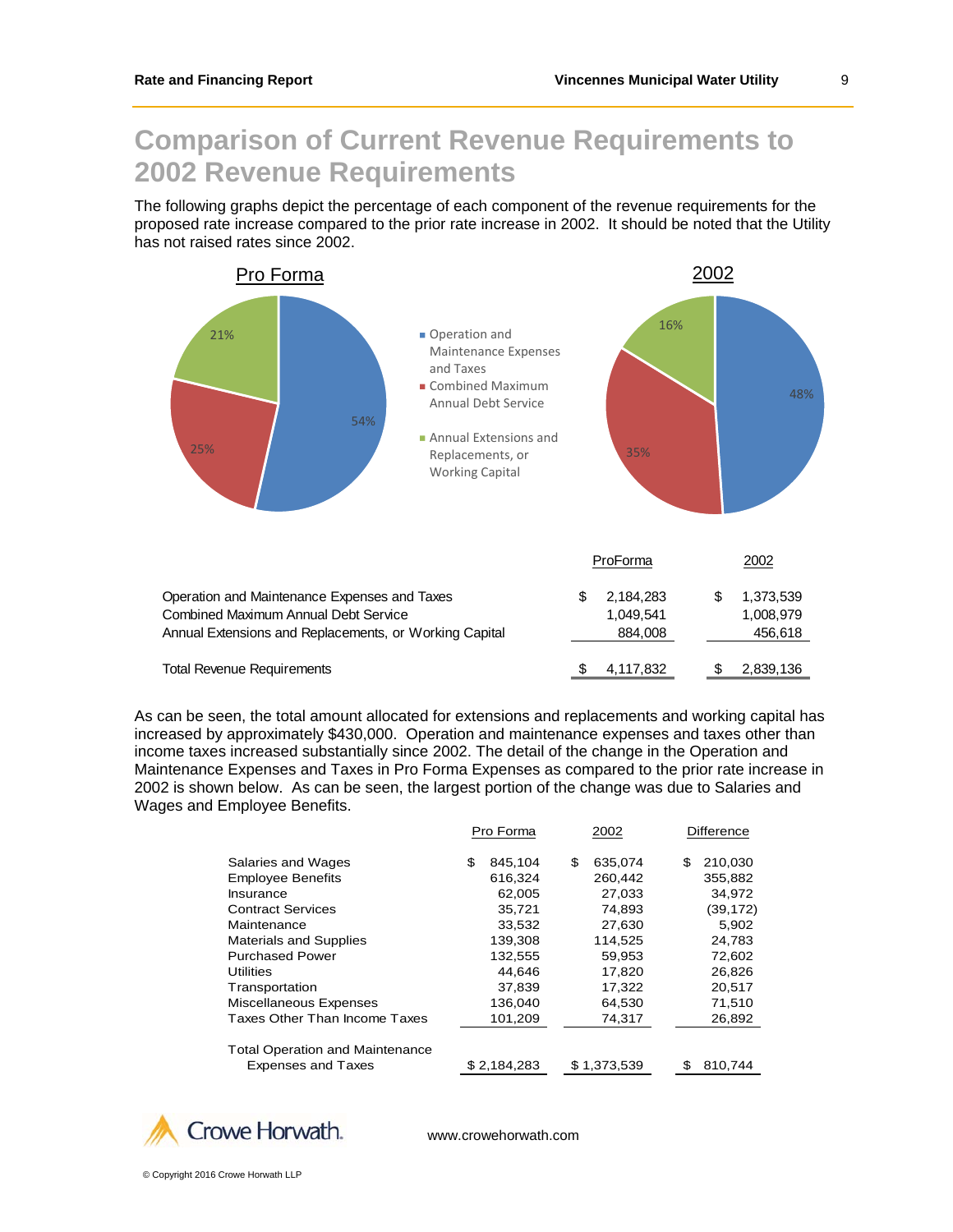# **Rate Increase Effect on Rate Structure and Typical Monthly Bill Analysis**

The current rate structure for inside city limits is a monthly user charge of \$1.14 per 100 cubic feet (ccf) for the first 15 ccf, \$0.99 for the next 25 ccf, and \$0.85 for consumption over 40 ccf, with a monthly charge by meter size with 5/8 inch -  $\frac{3}{4}$  inch meter charge at \$6.90. The current rate structure for outside city limits is a monthly user charge of \$1.71 per 100 ccf for the first 15 ccf, \$1.49 for the next 25 ccf, and \$1.28 for consumption over 40 ccf, with a monthly charge by meter size with 5/8 inch - ¾ inch meter at \$10.35. The current rates have been in effect for almost fourteen years since they passed in March of 2002.

A sixty-five percent increase (65%) would increase the Inside City user charge to \$1.88 per 100 ccf for the first 15 ccf, \$1.63 for the next 25 ccf, and \$1.40 for consumption over 40 ccf, with a minimum monthly charge by meter size with 5/8 inch - 3⁄4 inch meter at \$11.39. The Outside User charge \$2.82 per 100 ccf for the first 15 ccf, \$2.45 for the next 25 ccf, and \$2.10 for consumption over 40 ccf, with a monthly charge by meter size with 5/8 inch - ¾ inch meter at \$17.08. See Exhibit I in Appendix A for additional detail.

The following table details the monthly effect the rate increase would have on a small user up to 200 cubic feet and an average user of 700 cubic feet.

|             |                                     |       |                                  | Difference |
|-------------|-------------------------------------|-------|----------------------------------|------------|
|             |                                     |       |                                  |            |
| \$<br>9.18  | \$                                  | 15.15 | \$                               | 5.97       |
| 14.88       |                                     | 24.55 |                                  | 9.67       |
|             |                                     |       |                                  |            |
| \$<br>13.77 | S                                   | 22.72 | \$                               | 8.95       |
| 22.32       |                                     | 36.82 |                                  | 14.50      |
|             | <b>Monthly</b><br>Current<br>Charge |       | 65%<br><b>Proposed</b><br>Charge |            |

# **Impact of the New Customer on Water Rates**

By not including the current additional revenue from the New Customer of \$301,786, the projected rate increase necessary to cover current expenses would be eighty-eight percent (88%) compared to the suggested sixty-five percent (65%).



© Copyright 2016 Crowe Horwath LLP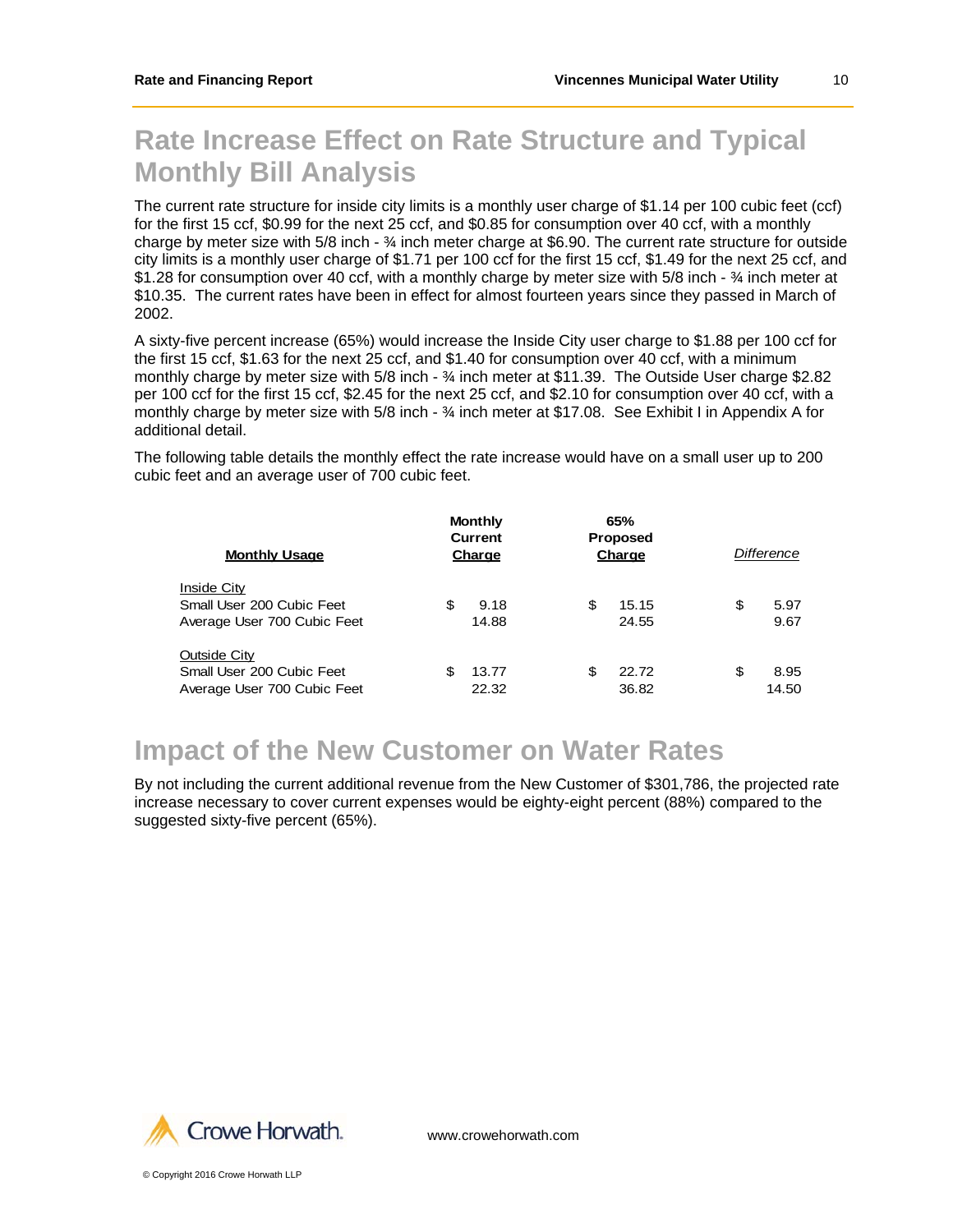# **Appendix A: Supporting Financial Statements**



www.crowehorwath.com

© Copyright 2016 Crowe Horwath LLP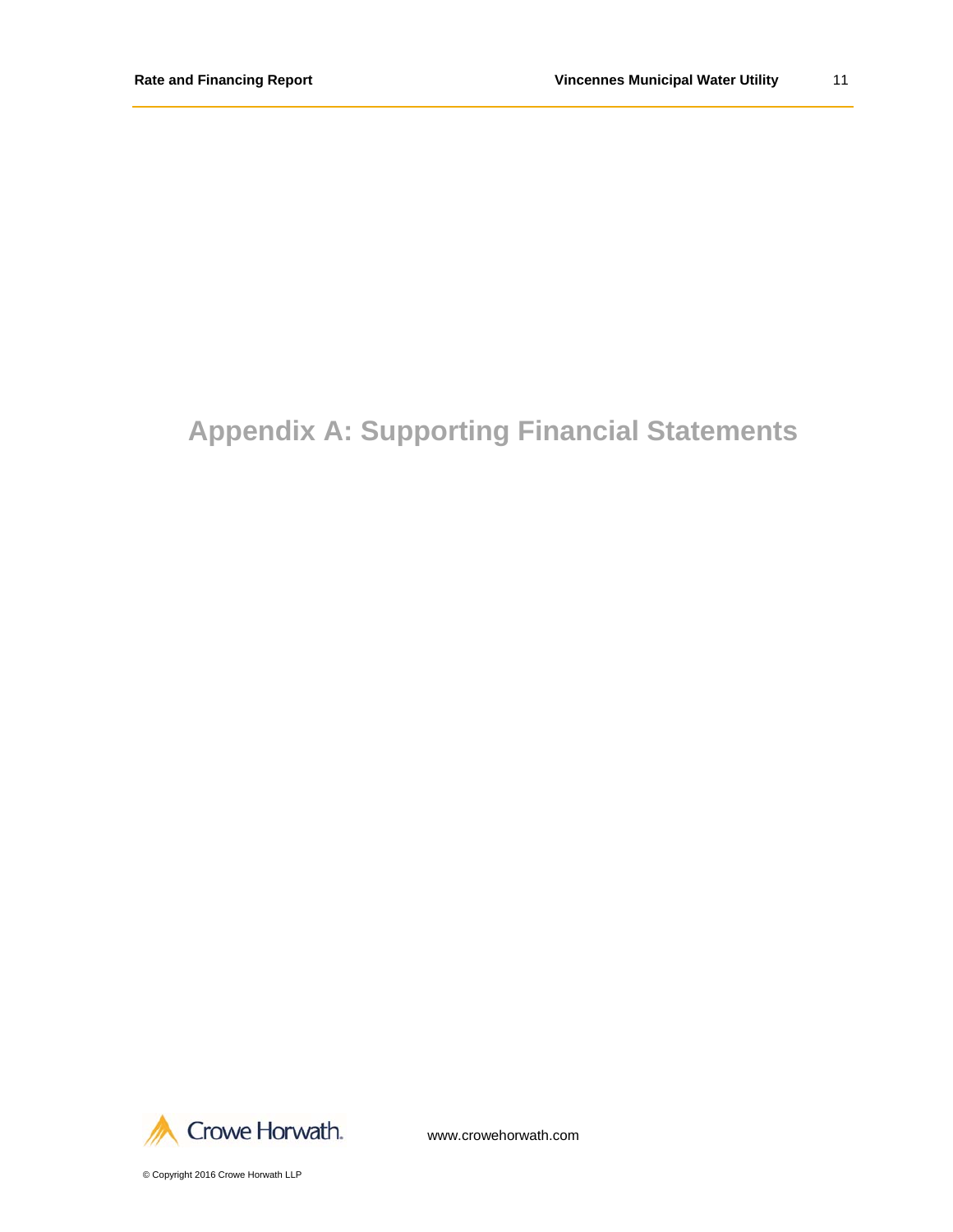Vincennes, Indiana

## Balance Sheets as of June 30, 2015, December 31, 2014, and 2013

|                                         | June 30,       | December 31, | December 31,     |
|-----------------------------------------|----------------|--------------|------------------|
| <b>ASSETS AND OTHER DEBITS</b>          | 2015           | 2014         | 2013             |
| <b>Utility Plant</b>                    |                |              |                  |
| <b>Utility Plant in Service</b>         | \$27,921,928   | \$27,850,592 | \$27,799,540     |
| Less: Accumulated Depreciation          | (12, 954, 360) | (12,619,959) | (11, 919, 773)   |
| <b>Net Utility Plant in Service</b>     | 14,967,568     | 15,230,633   | 15,879,767       |
| <b>Restricted Assets</b>                |                |              |                  |
| <b>Customer Deposit Fund</b>            | 199,052        | 196,457      | 196,189          |
| Improvement Fund                        | 173            | 951          | 22,392           |
| <b>Bond and Interest Account</b>        | 25,647         | 25,788       |                  |
| <b>Debt Service Reserve Account</b>     | 238,412        | 308,062      | 308,000          |
| <b>Working Fund</b>                     | 2,325          | 2,325        | 2,325            |
| <b>Total Restricted Assets</b>          | 465,609        | 533,583      | 528,906          |
| <b>Current and Accrued Assets</b>       |                |              |                  |
| <b>Operating Fund</b>                   | 16,997         | 57,306       | 196,381          |
| <b>Accounts Receivable - Net</b>        | 157,259        | 138,222      | 146,602          |
| Inventory                               | 99,821         | 122,730      | 123,388          |
| Prepaid Insurance                       | 9,543          |              |                  |
| <b>Total Current and Accrued Assets</b> | 283,620        | 318,258      | 466,371          |
| <b>Deferred Debits</b>                  |                |              |                  |
| <b>Miscellaneous Deferred Debits</b>    |                |              | 2,531            |
| <b>Total Assets and Other Debits</b>    | \$15,716,797   | 16,082,474   | 16,877,575<br>£. |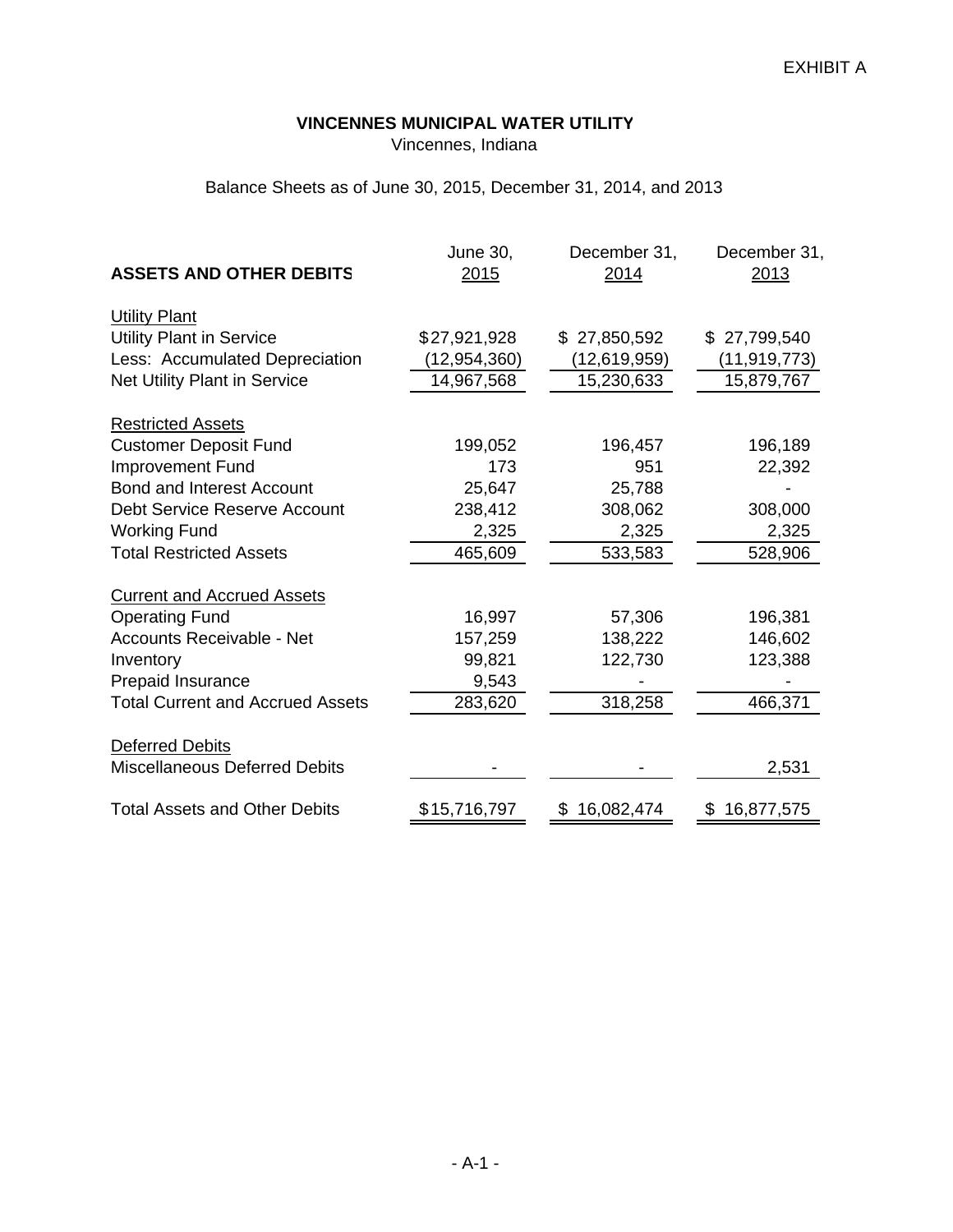Vincennes, Indiana

Balance Sheets as of June 30, 2015, December 31, 2014, and 2013

| <b>LIABILITIES AND OTHER CREDITS</b>         | June 30,<br>2015 | December 31,<br>2014 | December 31,<br>2013 |  |  |
|----------------------------------------------|------------------|----------------------|----------------------|--|--|
| <b>Equity Capital</b>                        |                  |                      |                      |  |  |
| <b>Retained Earnings</b>                     | \$10,741,072     | \$11,311,788         | 12,094,439<br>\$.    |  |  |
| <b>Current Year Earnings</b>                 | (201,694)        | (570,716)            | (782,651)            |  |  |
| <b>Total Equity Capital</b>                  | 10,539,378       | 10,741,072           | 11,311,788           |  |  |
| Long-Term Debt                               |                  |                      |                      |  |  |
| 2003 SRF Loan                                | 2,264,724        | 2,379,344            | 2,603,033            |  |  |
| <b>Current and Accrued Liabilities</b>       |                  |                      |                      |  |  |
| <b>Accounts Payable</b>                      |                  | 53,903               | 48,195               |  |  |
| <b>Accrued Interest</b>                      | 6,227            | 6,543                | 7,158                |  |  |
| Sales Tax Payable                            | 11,401           | 10,136               | 9,379                |  |  |
| <b>Customer Deposits</b>                     | 198,813          | 196,457              | 196,189              |  |  |
| <b>Advances for Construction</b>             | 99,115           | 99,115               | 118,476              |  |  |
| <b>Payroll Deductions</b>                    | 4,965            | 6,355                | 3,961                |  |  |
| <b>Accrued Compensation</b>                  | 2,625            |                      |                      |  |  |
| <b>Compensated Absences Payable</b>          | 46,563           | 46,563               | 49,029               |  |  |
| <b>Total Current and Accrued Liabilities</b> | 369,709          | 419,072              | 432,387              |  |  |
| <b>Contributions in Aid of Construction</b>  | 2,542,986        | 2,542,986            | 2,530,367            |  |  |
| <b>Total Liabilities and Other Credits</b>   | \$15,716,797     | 16,082,474<br>\$     | 16,877,575<br>\$     |  |  |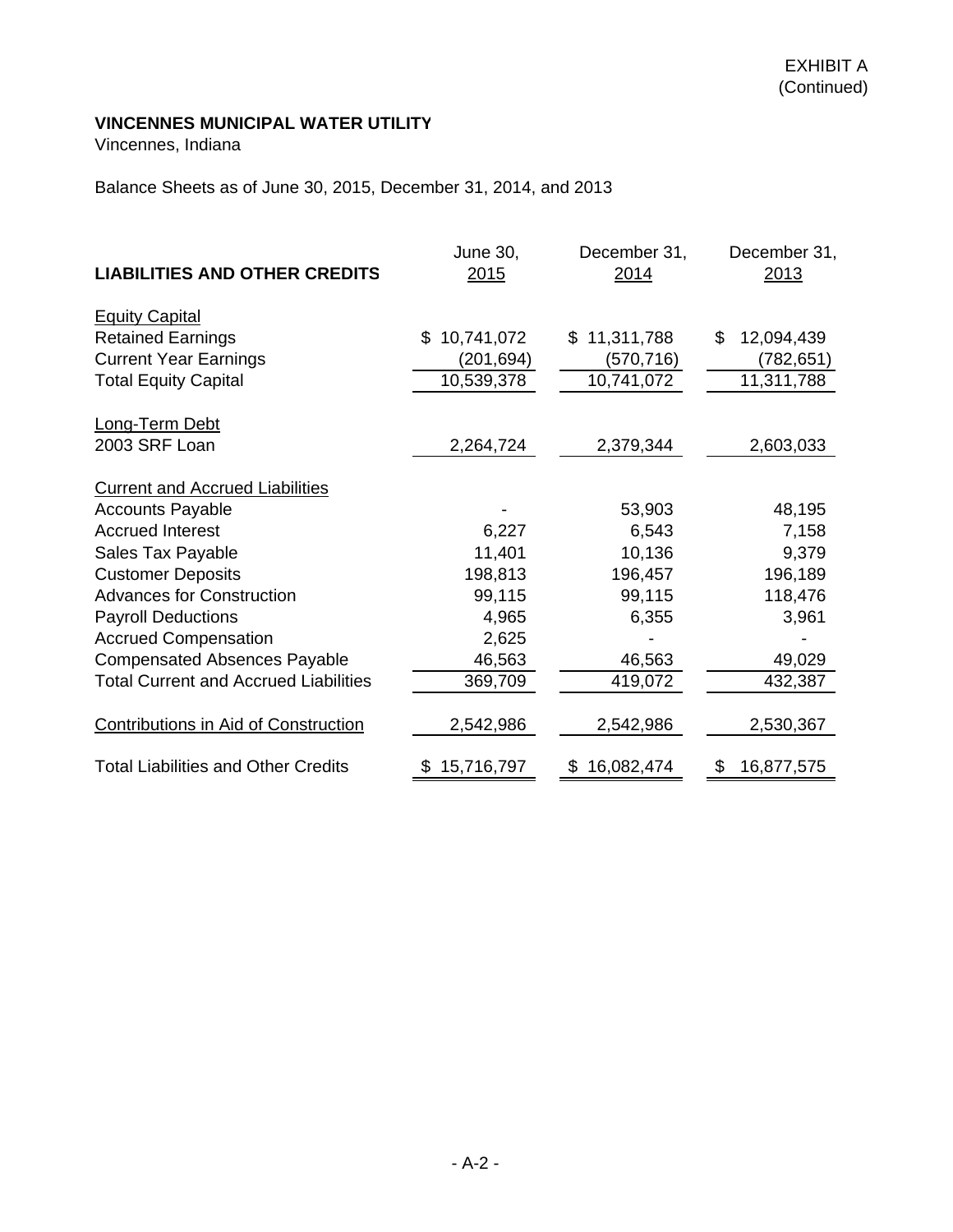Vincennes, Indiana

### State Revolving Fund (SRF) Loan Amortization Schedule Waterworks Revenue Bonds of 2003

|         |                 |          |                 | Period        | Fiscal       |
|---------|-----------------|----------|-----------------|---------------|--------------|
| Date    | Principal       | Coupon   | <b>Interest</b> | <b>Total</b>  | <b>Total</b> |
| 12/1/15 | \$<br>116,511   | %<br>3.3 | \$<br>37,368    | \$<br>153,879 | \$153,879    |
| 6/1/16  | 118,434         | 3.3      | 35,446          | 153,880       |              |
| 12/1/16 | 120,388         | 3.3      | 33,491          | 153,879       | 307,759      |
| 6/1/17  | 122,374         | 3.3      | 31,505          | 153,879       |              |
| 12/1/17 | 124,394         | 3.3      | 29,486          | 153,880       | 307,759      |
| 6/1/18  | 126,446         | 3.3      | 27,433          | 153,879       |              |
| 12/1/18 | 128,533         | 3.3      | 25,347          | 153,880       | 307,759      |
| 6/1/19  | 130,653         | 3.3      | 23,226          | 153,879       |              |
| 12/1/19 | 132,809         | 3.3      | 21,070          | 153,879       | 307,758      |
| 6/1/20  | 135,000         | 3.3      | 18,879          | 153,879       |              |
| 12/1/20 | 137,228         | 3.3      | 16,652          | 153,880       | 307,759      |
| 6/1/21  | 139,492         | 3.3      | 14,387          | 153,879       |              |
| 12/1/21 | 141,794         | 3.3      | 12,086          | 153,880       | 307,759      |
| 6/1/22  | 144,133         | 3.3      | 9,746           | 153,879       |              |
| 12/1/22 | 146,512         | 3.3      | 7,368           | 153,880       | 307,759      |
| 6/1/23  | 148,929         | 3.3      | 4,950           | 153,879       |              |
| 12/1/23 | 151,094         | 3.3      | 2,493           | 153,587       | 307,466      |
| Totals  | 2,264,724<br>\$ |          | \$<br>350,933   | \$2,615,657   |              |

Note: The 2003 SRF Loan is redeemable at a 0% premium as of May 31, 2015.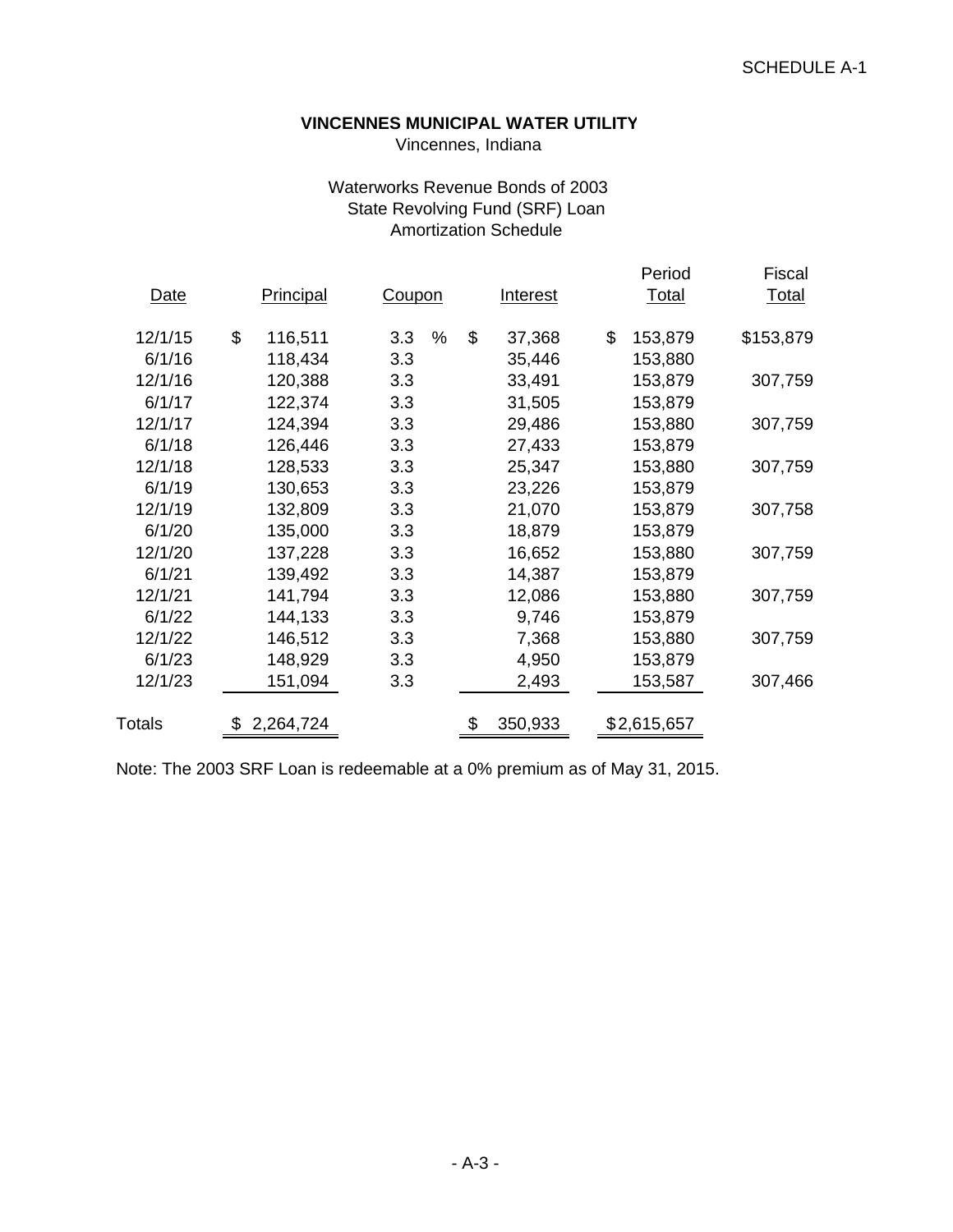Vincennes, Indiana

### Statement of Fund Balances as of June 30, 2015 and Calculation of Required Fund Balances

| <b>Operating Fund</b>                                                                                            | \$<br>16,997    |
|------------------------------------------------------------------------------------------------------------------|-----------------|
| <b>Customer Deposit Fund</b>                                                                                     | 199,052         |
| <b>Improvement Fund</b>                                                                                          | 173             |
| Bond and Interest Account                                                                                        | 25,647          |
| Debt Service Reserve Account                                                                                     | 238,412         |
| <b>Working Fund</b>                                                                                              | 2,325           |
| <b>Total Cash and Investments</b>                                                                                | \$<br>482,606   |
| <b>Operating Fund</b>                                                                                            |                 |
|                                                                                                                  |                 |
| <b>Calculation of Required Operating Fund Balance</b><br>Adjusted Operation and Maintenance Expenses (Exhibit D) | \$<br>2,083,074 |
| Adjusted Taxes Other Than Income Taxes (Exhibit D)                                                               | 101,209         |
| Subtotal                                                                                                         | 2,184,283       |
| Divide by: Twelve Months                                                                                         | 12              |
| Monthly Operation and Maintenance Expenses                                                                       |                 |
| and Taxes Other Than Income Taxes                                                                                | 182,024         |
| Times: Two Months                                                                                                |                 |
| Minimum Required Balance                                                                                         | \$<br>364,048   |
|                                                                                                                  |                 |
| <b>Compare to Net Current Operating and Working Fund Balances</b>                                                | \$<br>19,322    |
|                                                                                                                  |                 |
| <b>Difference</b>                                                                                                | \$<br>(344,726) |
| <b>Sinking Funds</b>                                                                                             |                 |
| <b>Calculation of Required Bond and Interest Fund Balance</b>                                                    |                 |
| 2003 SRF Loan Principal and Interest                                                                             |                 |
| Payment due December 1, 2015 (Schedule A-1)                                                                      | \$<br>153,879   |
| Divide by: Six Months                                                                                            | 6               |
| Monthly Transfer for Principal and Interest Payment                                                              | 25,647          |
| Times: One Month Since Last Debt Service Payment                                                                 |                 |
| <b>Total Required Bond and Interest Fund Balance</b>                                                             | \$<br>25,647    |
| <b>Compare to Bond and Interest Account</b>                                                                      | \$<br>25,647    |
|                                                                                                                  |                 |
| <b>Difference</b>                                                                                                | \$              |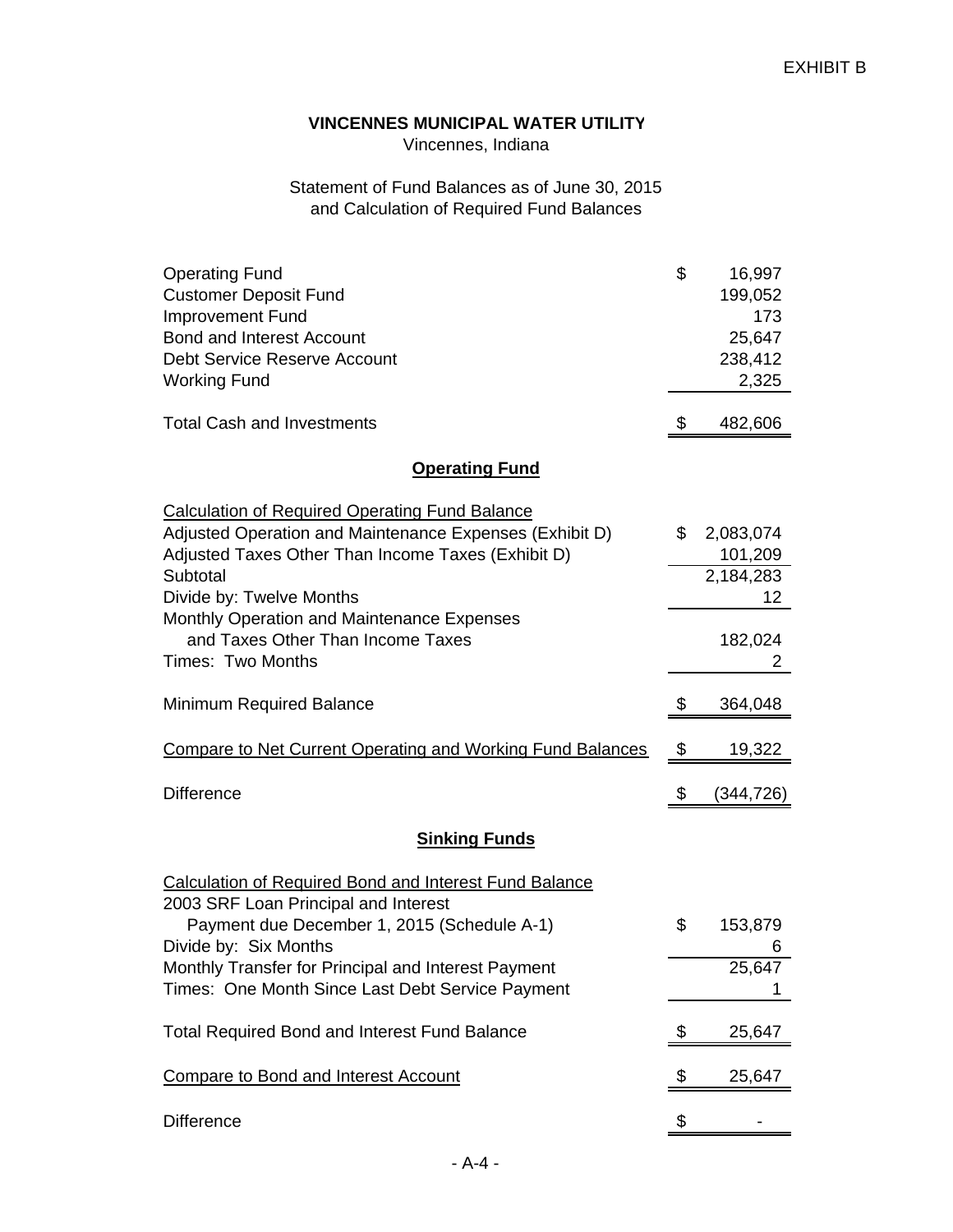Vincennes, Indiana

Statement of Fund Balances as of June 30, 2015 and Calculation of Required Fund Balances

## **Debt Service Reserve Funds**

| <b>Calculation of Required Debt Service Reserve</b> |         |
|-----------------------------------------------------|---------|
| 2003 SRF Loan Debt Service Reserve (1)              | 307,769 |
| Compare to Debt Service Reserve Fund Balance (2)    | 238,412 |

- (1) The 2003 SRF Loan Debt Service Reserve Requirement was funded by monthly deposits of net revenues.
- (2) As of the date of this Report, the Debt Service Reserve has been funded at \$307,7816. No transfers are required at this time.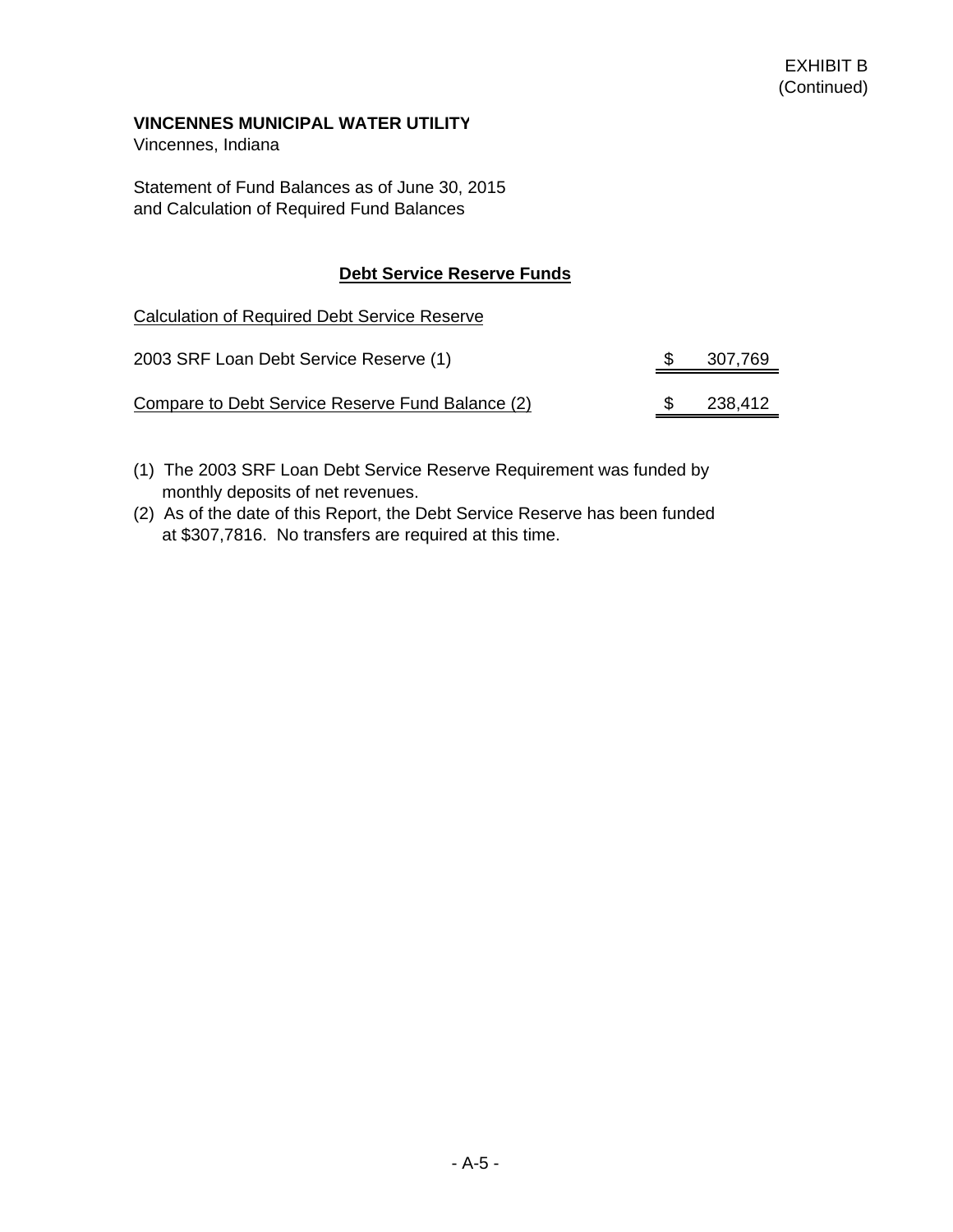Vincennes, Indiana

### Statements of Income for the Twelve Months Ended June 30, 2015, December 31, 2014, and 2013

|                                                 | June 30,        | December 31,    | December 31, |  |
|-------------------------------------------------|-----------------|-----------------|--------------|--|
|                                                 | 2015            | 2014            | 2013         |  |
| <b>Operating Revenues</b>                       |                 |                 |              |  |
| <b>Metered Sales</b>                            | \$<br>1,912,152 | \$<br>1,907,272 | \$1,897,959  |  |
| Metered Sales - Large Industrial                | 301,786         | 326,145         | 8,197        |  |
| <b>Unmetered Sales</b>                          | 2,608           | 2,895           | 2,226        |  |
| <b>Private Fire Protection</b>                  | 13,143          | 13,053          | 12,672       |  |
| <b>Public Fire Protection</b>                   | 2,716           | 2,716           | 2,716        |  |
| Sales for Resale                                | 153,331         | 154,814         | 158,298      |  |
| <b>Irrigation Sales</b>                         | 94,149          | 94,039          | 48,611       |  |
| <b>Forfeited Discounts</b>                      | 13,867          | 14,019          | 13,861       |  |
| <b>Service Charges</b>                          | 19,263          | 20,170          | 20,578       |  |
| Miscellaneous Operating Income                  | 32,801          | 16,362          | 36,892       |  |
| <b>Total Operating Revenues</b>                 | 2,545,816       | 2,551,485       | 2,202,010    |  |
| <b>Operating Expenses</b>                       |                 |                 |              |  |
| <b>Operation and Maintenance Expenses</b>       |                 |                 |              |  |
| Plant - Maintenance                             | 26,426          | 21,956          | 18,514       |  |
| Plant - Operation                               | 183,064         | 183,569         | 161,365      |  |
| Plant - Treatment                               | 287,523         | 289,687         | 247,419      |  |
| Distribution - Maintenance                      | 412,970         | 433,440         | 427,919      |  |
| Distribution - Operation                        | 515,706         | 543,966         | 470,382      |  |
| <b>General Billing and Office</b>               | 429,685         | 411,316         | 398,672      |  |
| <b>Administrative and General</b>               | 201,831         | 186,594         | 170,596      |  |
| <b>Bad Debt Expense</b>                         | 9,639           | 2,583           | 8,027        |  |
| <b>Total Operation and Maintenance Expenses</b> | 2,066,844       | 2,073,111       | 1,902,894    |  |
| <b>Depreciation Expense</b>                     | 711,645         | 711,338         | 725,826      |  |
| <b>Amortization Expense</b>                     |                 | 2,531           | 9,416        |  |
| <b>Taxes Other Than Income Taxes</b>            |                 |                 |              |  |
| <b>FICA Taxes</b>                               | 63,725          | 66,037          | 62,576       |  |
| <b>State Unemployment</b>                       | 932             | 944             | 926          |  |
| <b>Utility Receipts Tax</b>                     | 37,100          | 37,033          | 31,533       |  |
| <b>Total Taxes Other Than Income Taxes</b>      | 101,757         | 104,014         | 95,035       |  |
| <b>Total Operating Expenses</b>                 | 2,880,246       | 2,890,994       | 2,733,171    |  |
| Net Operating Income                            | (334, 430)      | (339, 509)      | (531,161)    |  |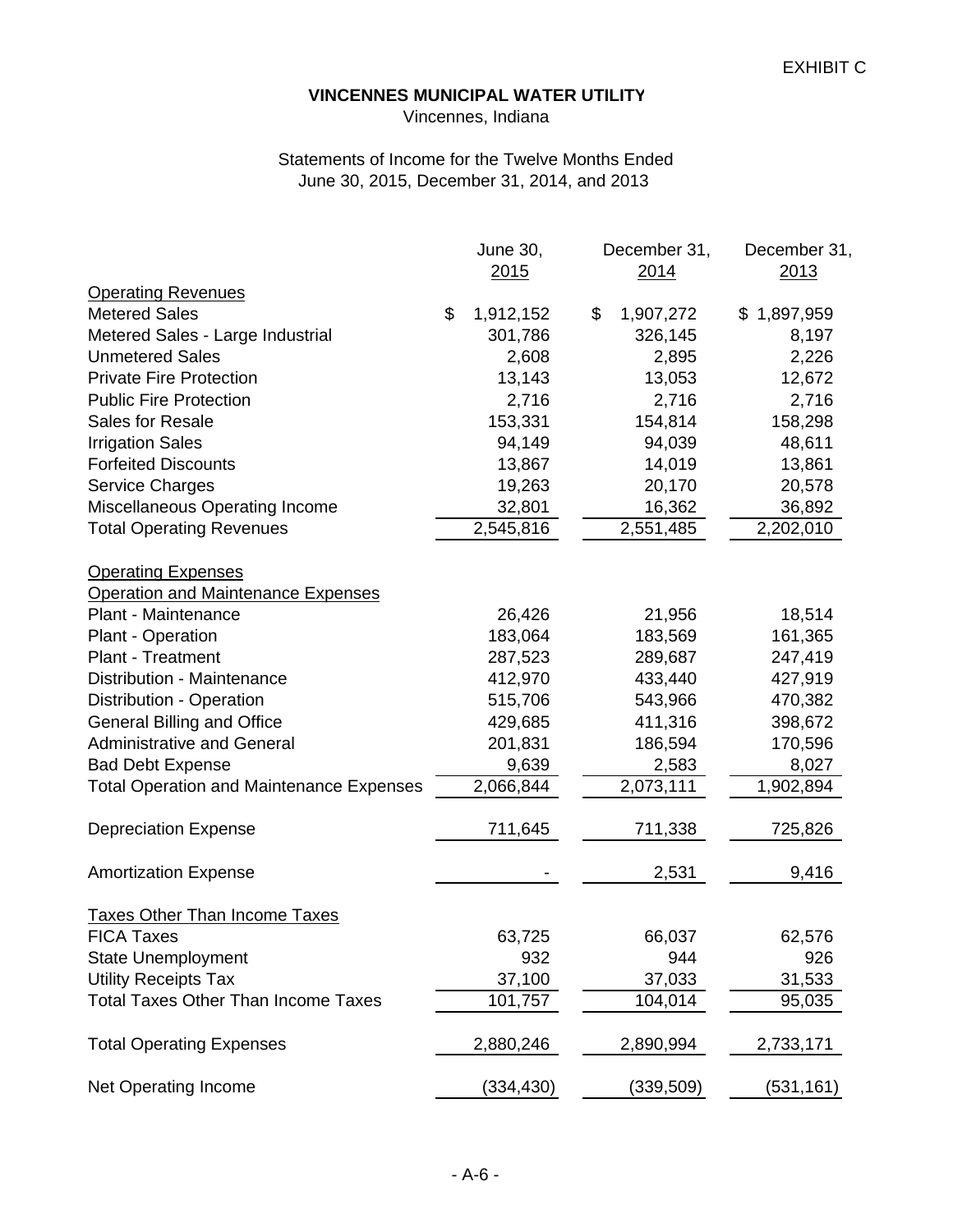Vincennes, Indiana

Statements of Income for the Twelve Months Ended June 30, 2015, December 31, 2014, and 2013

|                                 | June 30,<br>2015 |           | December 31,<br>2014 |            |    | December 31,<br>2013 |
|---------------------------------|------------------|-----------|----------------------|------------|----|----------------------|
| Other Income                    |                  |           |                      |            |    |                      |
| Rental Income                   | \$               | 6,493     | \$                   | 6,493      | \$ | 6,493                |
| Tap In Fees                     |                  | 10,850    |                      | 8,350      |    | 11,650               |
| Interest Income                 |                  | 1,347     |                      | 1,410      |    | 2,227                |
| <b>Duke Energy Contract Fee</b> |                  | 8,579     |                      | 8,632      |    | 8,253                |
| <b>Other Gains</b>              |                  | 2,501     |                      |            |    |                      |
| Sewer Billing Reimbursement     |                  | 455,023   |                      | 382,656    |    | 352,278              |
| Miscellaneous Income            |                  | 74,231    |                      | 21,446     |    |                      |
| <b>Total Other Income</b>       |                  | 559,024   |                      | 428,987    |    | 380,901              |
| <b>Other Expenses</b>           |                  |           |                      |            |    |                      |
| <b>Interest Expense</b>         |                  | 85,444    |                      | 89,145     |    | 90,678               |
| Sewer Non-Operating             |                  | 586,989   |                      | 568,770    |    | 537,120              |
| <b>Other Losses</b>             |                  |           |                      | 2,279      |    | 4,593                |
| <b>Total Other Expenses</b>     |                  | 672,433   |                      | 660,194    |    | 632,391              |
| Net Income                      |                  | (447,839) | \$                   | (570, 716) |    | (782,651)            |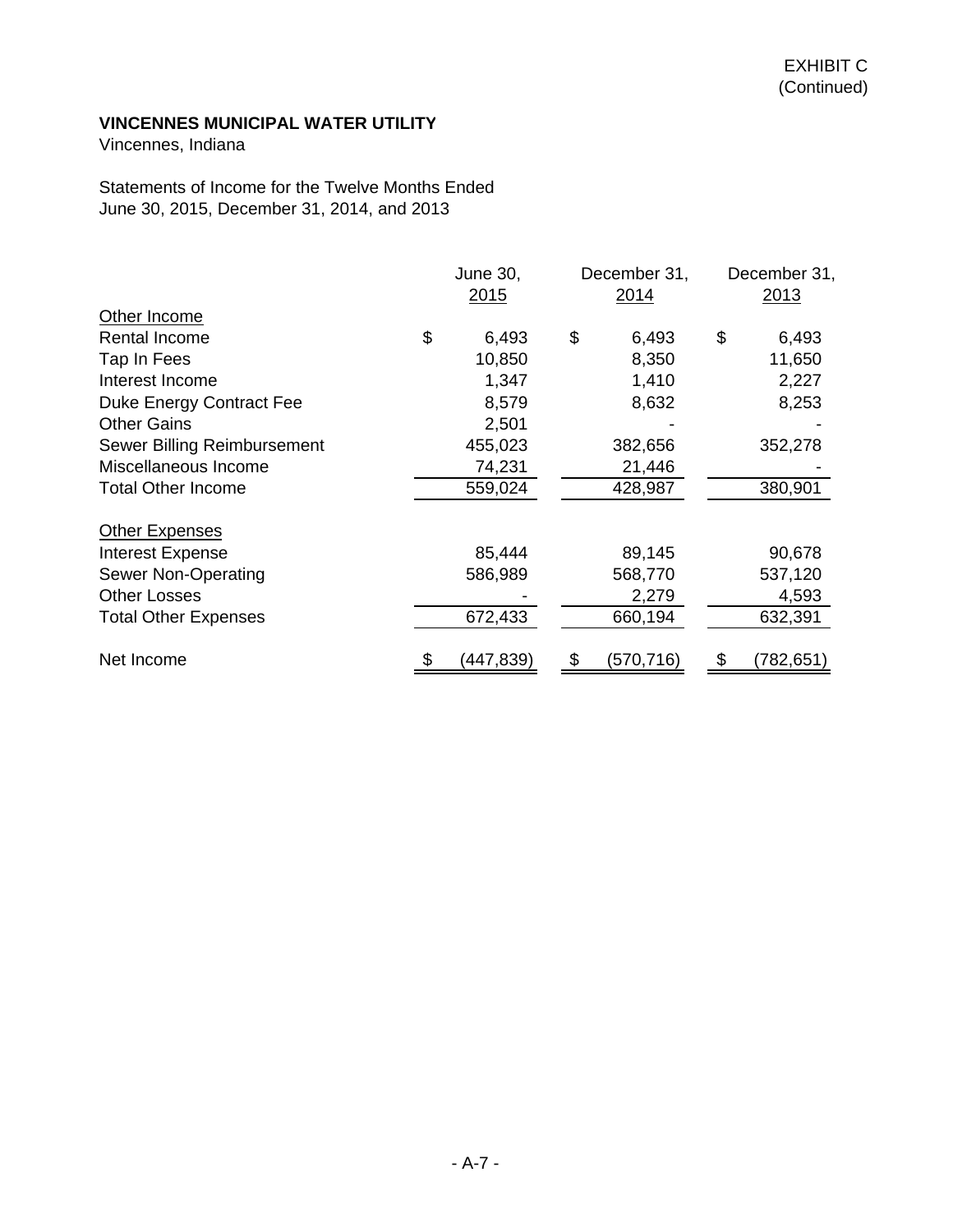Vincennes, Indiana

## Adjusted Statement of Income

|                                           | June 30,         |                |             |                 |
|-------------------------------------------|------------------|----------------|-------------|-----------------|
|                                           | 2015             | <b>Amount</b>  | <u>Ref.</u> | <b>Adjusted</b> |
| <b>Operating Revenues</b>                 |                  |                |             |                 |
| <b>Metered Sales</b>                      | \$<br>1,912,152  |                |             | \$1,912,152     |
| Metered Sales - Large Industrial          | 301,786          |                |             | 301,786         |
| <b>Unmetered Sales</b>                    | 2,608            |                |             | 2,608           |
| <b>Private Fire Protection</b>            | 13,143           |                |             | 13,143          |
| <b>Public Fire Protection</b>             | 2,716            |                |             | 2,716           |
| <b>Sales for Resale</b>                   | 153,331          |                |             | 153,331         |
| <b>Irrigation Sales</b>                   | 94,149           |                |             | 94,149          |
| <b>Forfeited Discounts</b>                | 13,867           |                |             | 13,867          |
| <b>Service Charges</b>                    | 19,263           |                |             | 19,263          |
| Miscellaneous Operating Income            | 32,801           |                |             | 32,801          |
| <b>Total Operating Revenues</b>           | 2,545,816        |                |             | 2,545,816       |
|                                           |                  |                |             |                 |
| <b>Operating Expenses</b>                 |                  |                |             |                 |
| <b>Operation and Maintenance Expenses</b> | 2,066,844        | \$<br>24,614   | (1)         | 2,083,074       |
|                                           |                  | 3,147          | (2)         |                 |
|                                           |                  | (11, 531)      | (3)         |                 |
|                                           |                  |                |             |                 |
| <b>Depreciation Expense</b>               | 711,645          |                |             | 711,645         |
| <b>Taxes Other Than Income Taxes</b>      | 101,757          | (1, 473)       | (4)         | 101,209         |
|                                           |                  | 925            | (5)         |                 |
| <b>Total Operating Expenses</b>           | 2,880,246        | 15,682         |             | 2,895,928       |
|                                           |                  |                |             |                 |
| Net Operating Income                      | \$<br>(334, 430) | \$<br>(15,682) |             | \$ (350, 112)   |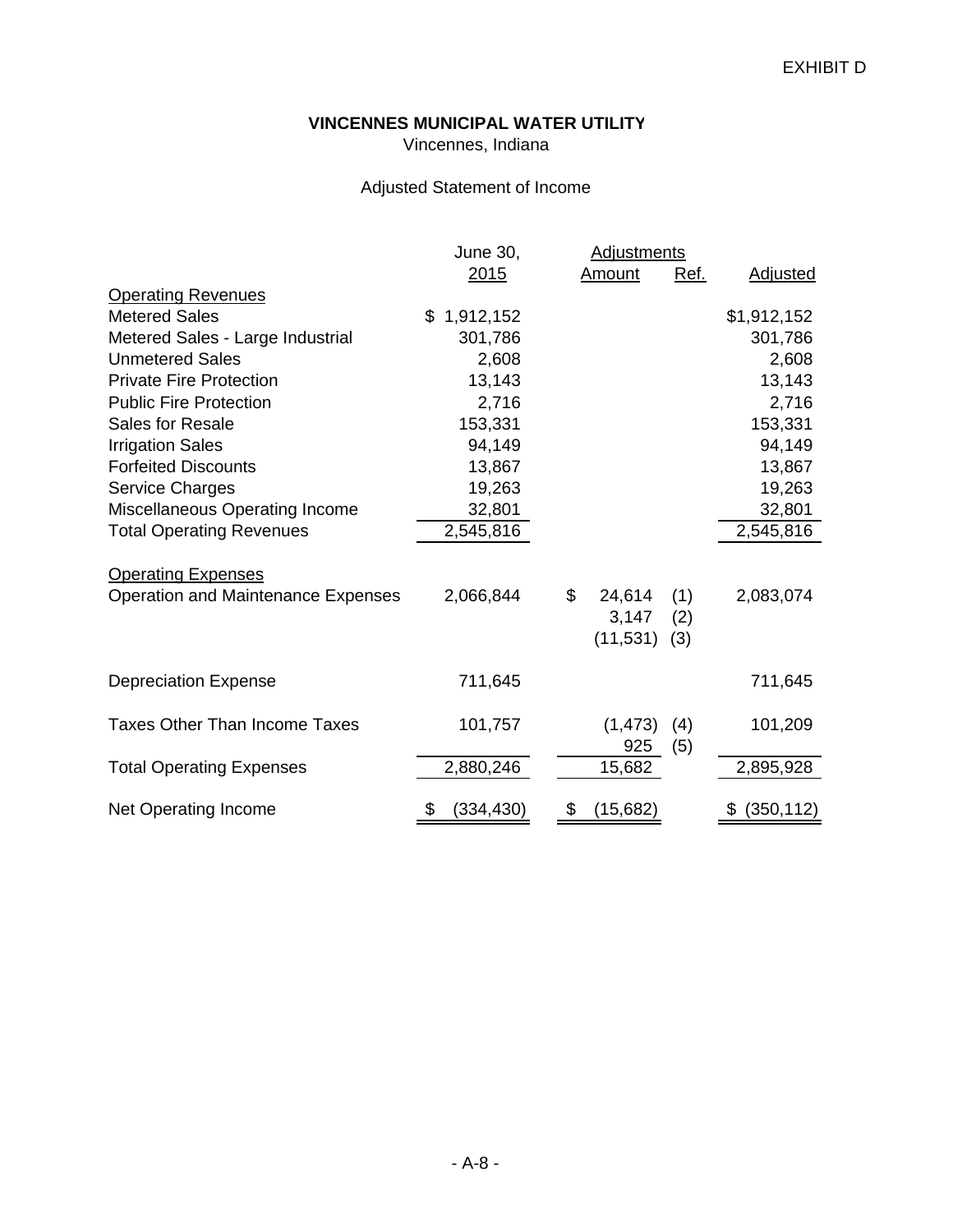Vincennes, Indiana

#### Detail of Adjustments

(1) To adjust "Operation and Maintenance Expenses" for the estimated increase in Salaries and Wages.

| Pro Forma Salaries and Wages | -SS | 845,104    |          |
|------------------------------|-----|------------|----------|
| Less: Test Year              |     | (820, 490) |          |
| Adjustment - Increase        |     |            | \$24,614 |

(2)

To adjust "Operation and Maintenance Expenses" for the increase in PERF Expense.

| Pro Forma Salaries and Wages<br><b>Times: PERF Contribution Rate</b> | \$. | 845,104<br>14.2% |             |
|----------------------------------------------------------------------|-----|------------------|-------------|
| Pro Forma PERF Expense                                               |     | 120,005          |             |
| Less: Test Year                                                      |     | (116, 858)       |             |
| Adjustment - Increase                                                |     |                  | \$<br>3,147 |

(3)

To adjust "Operation and Maintenance Expenses" for the removal of non-reoccurring expenses.

| Vendor<br>Bingham Greenebaum | <b>Description</b>               | Amount |  |
|------------------------------|----------------------------------|--------|--|
| Doll                         | <b>Bond Counsel Services</b>     | 5,691  |  |
| Ascom Hasler                 | <b>Annexation Postage Mailer</b> | 5,840  |  |

Adjustment - Decrease (11,531)

(4)

To adjust "Taxes Other Than Income Taxes" to annualize the utility receipts tax at the adjusted level of operating revenue.

| <b>Adjusted Operating Revenue</b>       | \$2,545,816 |
|-----------------------------------------|-------------|
| Less: Exemption                         | (1,000)     |
| <b>Taxable Revenue</b>                  | 2,544,816   |
| <b>Times: Utility Receipts Tax Rate</b> | 1.4%        |
| <b>Adjusted Utility Receipts Tax</b>    | 35,627      |
| Less: Test Year                         | (37, 100)   |
| Adjustment - Decrease                   | (1, 473)    |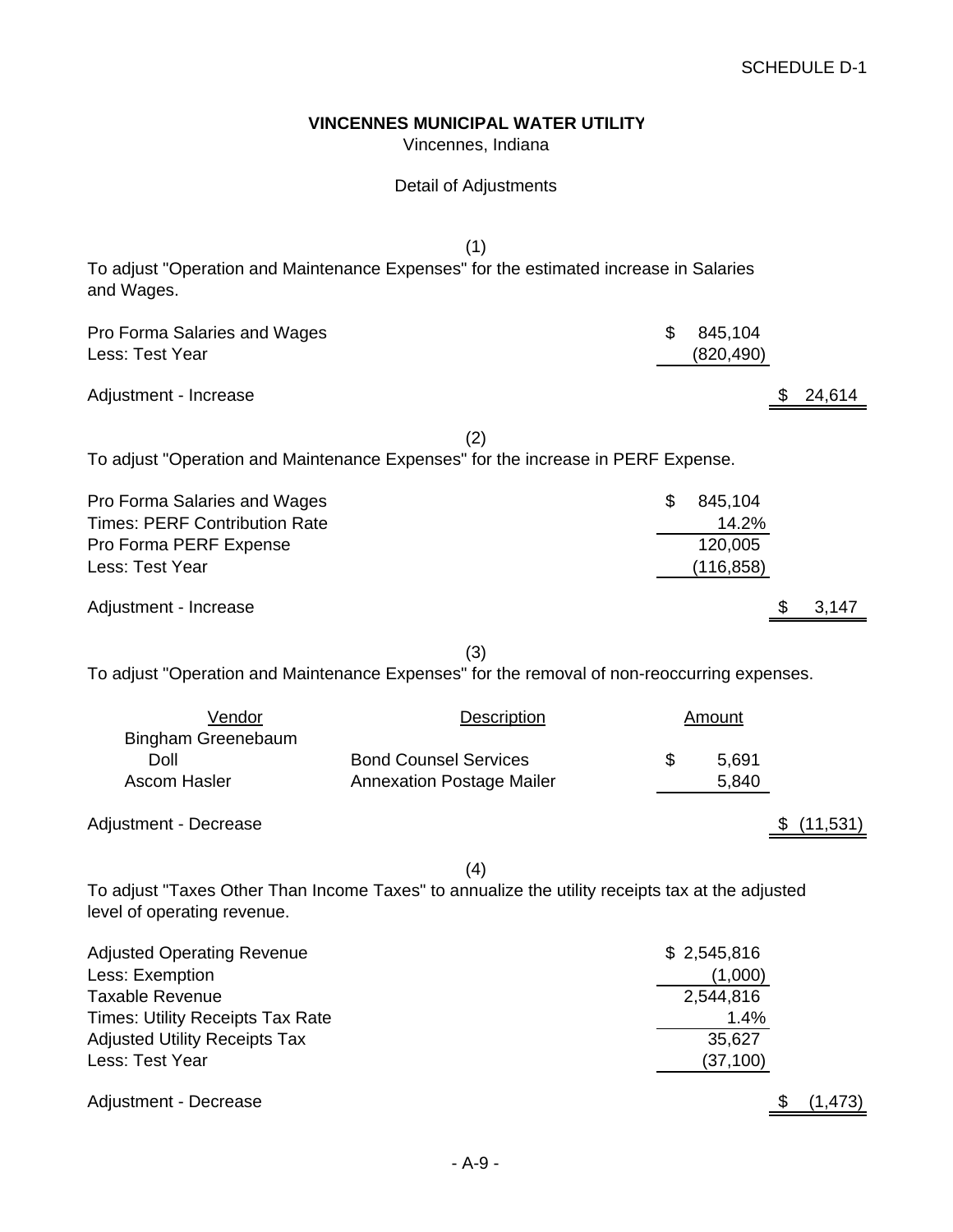Vincennes, Indiana

Detail of Adjustments

(5) To adjust "Taxes Other Than Income Taxes" for the estimated change in FICA tax due to the change in salaries and wages.

| Pro Forma Salaries and Wages                           | 845.104  |           |
|--------------------------------------------------------|----------|-----------|
| Times: FICA Rate                                       | 7.65%    |           |
| Pro Forma FICA Expense (Excluding Sewer Non Operating) | 64,650   |           |
| Less: Test Year (Excluding Sewer Non Operating)        | (63,725) |           |
|                                                        |          |           |
| Adjustment - Increase                                  |          | \$<br>925 |

- A-10 -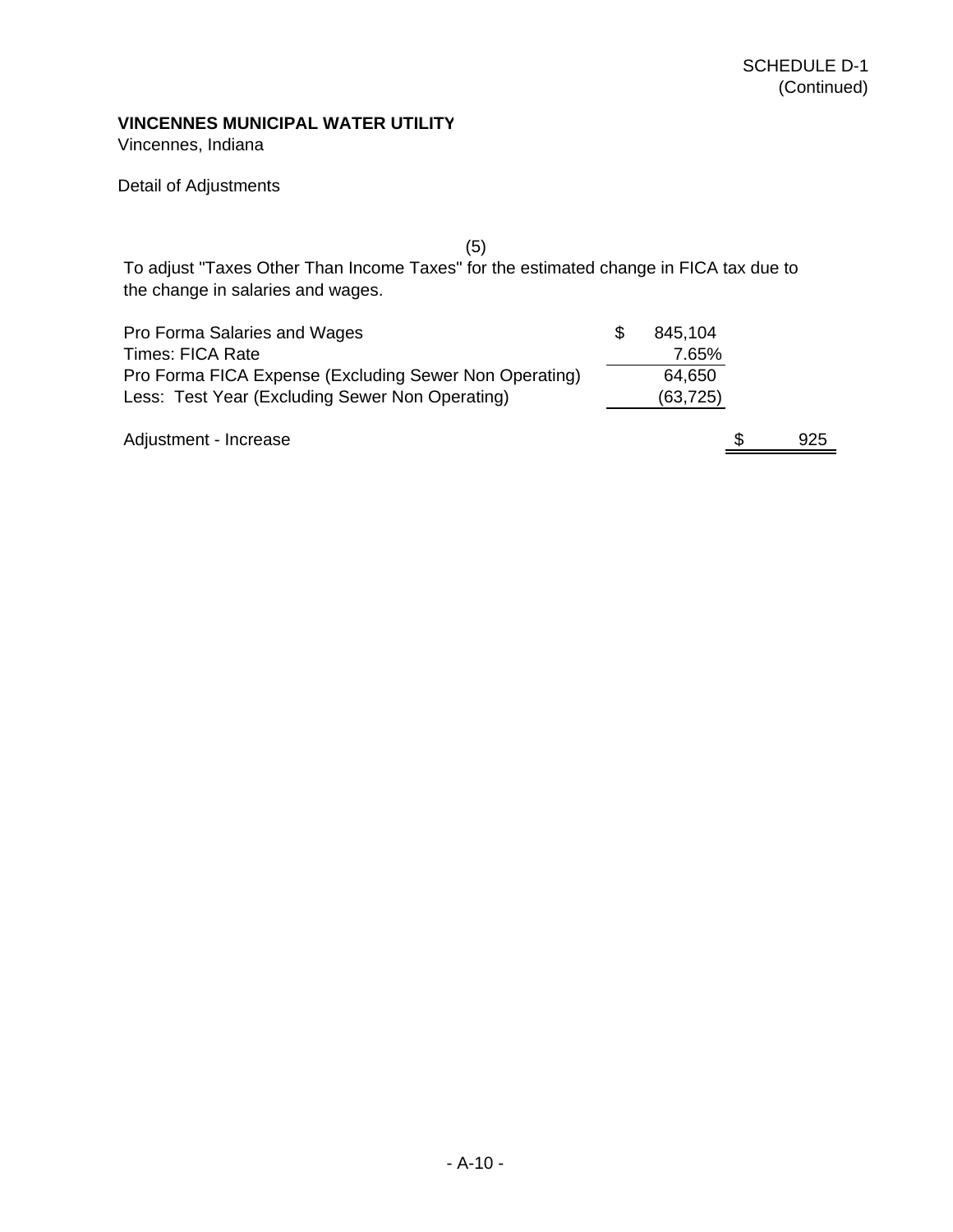Vincennes, Indiana

## Proposed Waterworks Revenue Bonds, Series 2016 Estimated Sources and Uses of Funds

| <u>Sources of Funds:</u>          |                 |
|-----------------------------------|-----------------|
| Par Amount                        | \$10,100,000    |
| <b>Total Sources of Funds</b>     | \$10,100,000    |
|                                   |                 |
| Uses of Funds:                    |                 |
| <b>Building Project</b>           | \$<br>8,000,000 |
| Automatic Meters Reading/Retrofit | 1,000,000       |
| Debt Service Reserve              | 742,409         |
| <b>Underwriter's Discount</b>     | 101,000         |
| Cost of Issuance:                 |                 |
| <b>Bond Counsel</b>               | 40,000          |
| <b>Local Counsel</b>              | 20,000          |
| <b>Financial Advisor</b>          | 38,000          |
| <b>Registrar and Paying Agent</b> | 1,000           |
| <b>Electronic Sale</b>            | 1,000           |
| Insurance                         | 135,664         |
| Rating                            | 15,000          |
| Rounding                          | 5,927           |
| Total Uses of Funds               | \$10,100,000    |
|                                   |                 |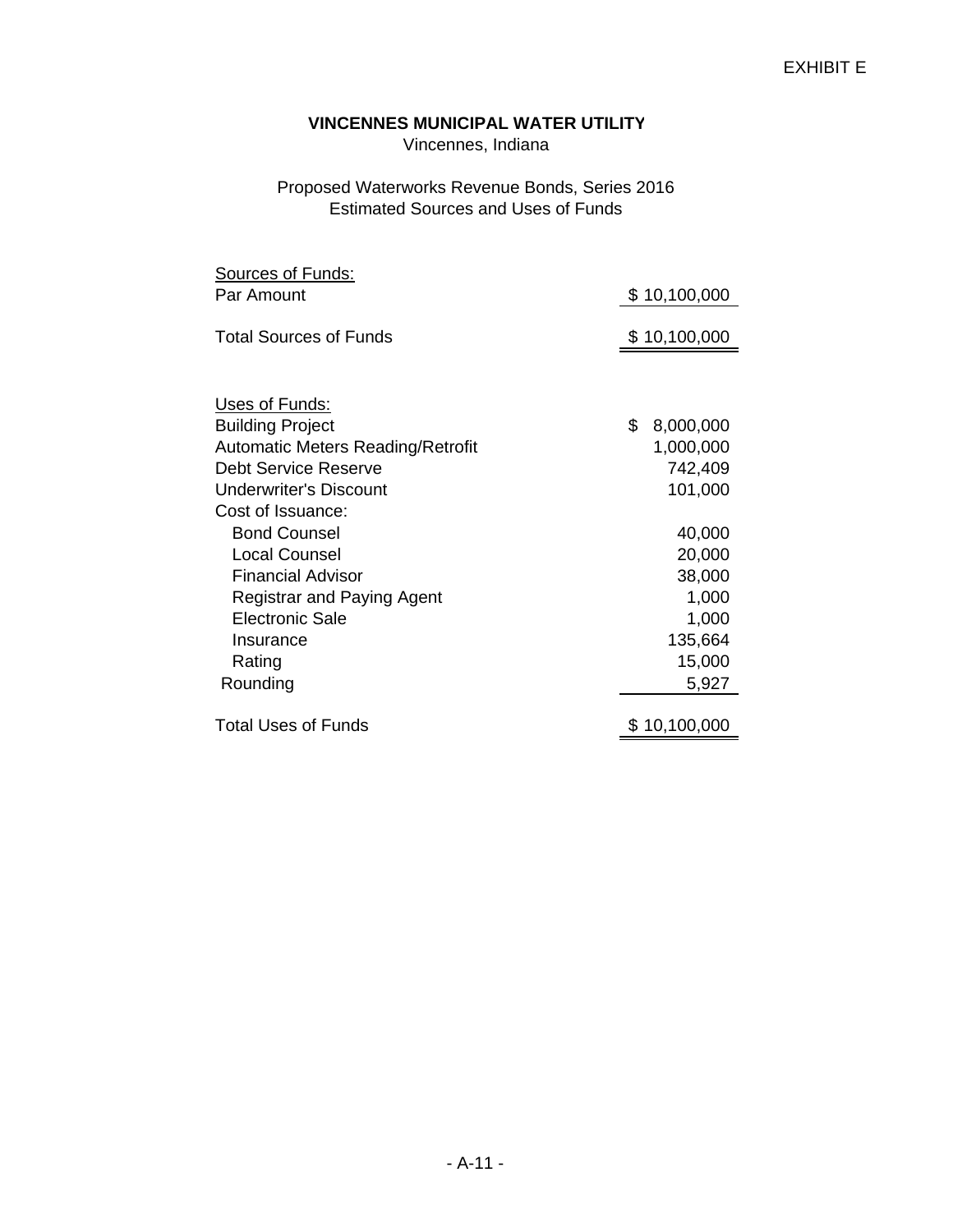Vincennes, Indiana

#### Estimated Amortization Schedule Proposed Waterworks Revenue Bonds, Series 2016

|         |                  |              |                 | Period       | Fiscal        |
|---------|------------------|--------------|-----------------|--------------|---------------|
| Date    | <b>Principal</b> | Coupon (1)   | <b>Interest</b> | Total        | Total         |
| 6/1/16  |                  |              | \$<br>93,278    | \$<br>93,278 |               |
| 12/1/16 |                  |              | 186,555         | 186,555      | \$<br>279,833 |
| 6/1/17  | \$<br>185,000    | $\%$<br>1.75 | 186,555         | 371,555      |               |
| 12/1/17 | 185,000          | 1.75         | 184,936         | 369,936      | 741,491       |
| 6/1/18  | 185,000          | 2.05         | 183,318         | 368,318      |               |
| 12/1/18 | 190,000          | 2.05         | 181,421         | 371,421      | 739,739       |
| 6/1/19  | 190,000          | 2.35         | 179,474         | 369,474      |               |
| 12/1/19 | 190,000          | 2.35         | 177,241         | 367,241      | 736,715       |
| 6/1/20  | 195,000          | 2.65         | 175,009         | 370,009      |               |
| 12/1/20 | 195,000          | 2.65         | 172,425         | 367,425      | 737,434       |
| 6/1/21  | 200,000          | 2.90         | 169,841         | 369,841      |               |
| 12/1/21 | 205,000          | 2.90         | 166,941         | 371,941      | 741,782       |
| 6/1/22  | 205,000          | 3.10         | 163,969         | 368,969      |               |
| 12/1/22 | 210,000          | 3.10         | 160,791         | 370,791      | 739,760       |
| 6/1/23  | 210,000          | 3.30         | 157,536         | 367,536      |               |
| 12/1/23 | 215,000          | 3.30         | 154,071         | 369,071      | 736,607       |
| 6/1/24  | 220,000          | 3.45         | 150,524         | 370,524      |               |
| 12/1/24 | 225,000          | 3.45         | 146,729         | 371,729      | 742,253       |
| 6/1/25  | 225,000          | 3.60         | 142,848         | 367,848      |               |
| 12/1/25 | 230,000          | 3.60         | 138,798         | 368,798      | 736,646       |
| 6/1/26  | 235,000          | 3.75         | 134,658         | 369,658      |               |
| 12/1/26 | 240,000          | 3.75         | 130,251         | 370,251      | 739,909       |
| 6/1/27  | 245,000          | 3.85         | 125,751         | 370,751      |               |
| 12/1/27 | 250,000          | 3.85         | 121,035         | 371,035      | 741,786       |
| 6/1/28  | 255,000          | 3.95         | 116,223         | 371,223      |               |
| 12/1/28 | 260,000          | 3.95         | 111,186         | 371,186      | 742,409       |
| 6/1/29  | 265,000          | 4.05         | 106,051         | 371,051      |               |
| 12/1/29 | 270,000          | 4.05         | 100,685         | 370,685      | 741,736       |
| 6/1/30  | 275,000          | 4.15         | 95,218          | 370,218      |               |
| 12/1/30 | 280,000          | 4.15         | 89,511          | 369,511      | 739,729       |
| 6/1/31  | 285,000          | 4.20         | 83,701          | 368,701      |               |
| 12/1/31 | 290,000          | 4.20         | 77,716          | 367,716      | 736,417       |
| 6/1/32  | 300,000          | 4.25         | 71,626          | 371,626      |               |
| 12/1/32 | 305,000          | 4.25         | 65,251          | 370,251      | 741,877       |
| 6/1/33  | 310,000          | 4.30         | 58,770          | 368,770      |               |
| 12/1/33 | 320,000          | 4.30         | 52,105          | 372,105      | 740,875       |
| 6/1/34  | 325,000          | 4.35         | 45,225          | 370,225      |               |
| 12/1/34 | 330,000          | 4.35         | 38,156          | 368,156      | 738,381       |
| 6/1/35  | 340,000          | 4.40         | 30,979          | 370,979      |               |
| 12/1/35 | 345,000          | 4.40         | 23,499          | 368,499      | 739,478       |
| 6/1/36  | 355,000          | 4.45         | 15,909          | 370,909      |               |
| 12/1/36 | 360,000          | 4.45         | 8,010           | 368,010      | 738,919       |
| Totals  | \$10,100,000     |              | \$<br>4,973,776 | \$15,073,776 |               |

(1) Assumes current "A" interest rates plus one hundred (100) basis points as of October 1, 2015. Estimated Net Interest Cost (NIC) is 4.12%. Rates are estimated and subject to change.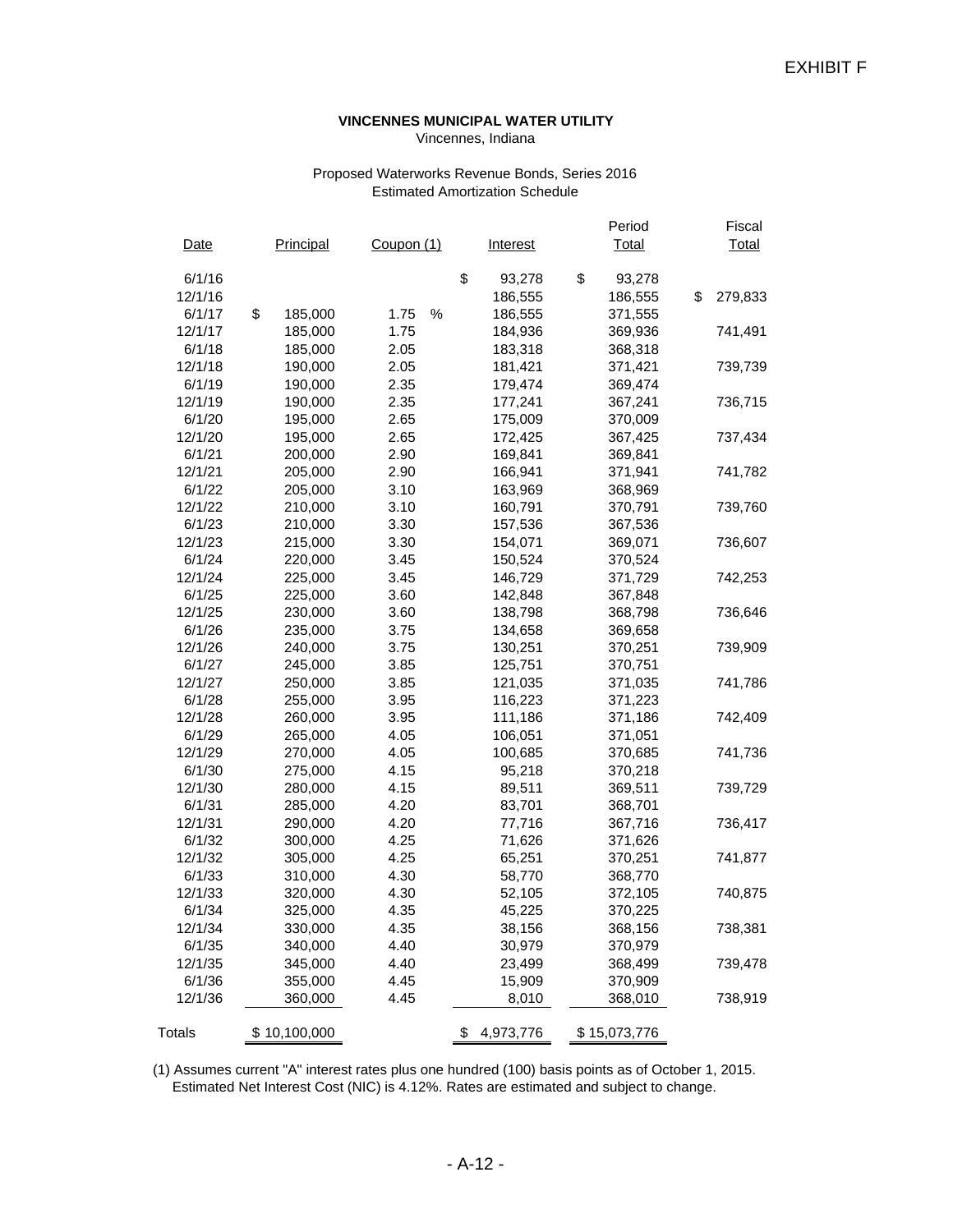Vincennes, Indiana

Estimated Combined Amortization Schedule

|                           | 2003            | Estimated    |              |
|---------------------------|-----------------|--------------|--------------|
| Year                      | <b>SRF Loan</b> | 2016 Bonds   | Total        |
| 2015                      | \$              |              | \$           |
|                           | 153,879         | \$           | 153,879      |
| 2016                      | 307,759         | 279,833      | 587,592      |
| 2017                      | 307,759         | 741,491      | 1,049,250    |
| 2018                      | 307,759         | 739,739      | 1,047,498    |
| 2019                      | 307,758         | 736,715      | 1,044,473    |
| 2020                      | 307,759         | 737,434      | 1,045,193    |
| 2021                      | 307,759         | 741,782      | 1,049,541    |
| 2022                      | 307,759         | 739,760      | 1,047,519    |
| 2023                      | 307,466         | 736,607      | 1,044,073    |
| 2024                      |                 | 742,253      | 742,253      |
| 2025                      |                 | 736,646      | 736,646      |
| 2026                      |                 | 739,909      | 739,909      |
| 2027                      |                 | 741,786      | 741,786      |
| 2028                      |                 | 742,409      | 742,409      |
| 2029                      |                 | 741,736      | 741,736      |
| 2030                      |                 | 739,729      | 739,729      |
| 2031                      |                 | 736,417      | 736,417      |
| 2032                      |                 | 741,877      | 741,877      |
| 2033                      |                 | 740,875      | 740,875      |
| 2034                      |                 | 738,381      | 738,381      |
| 2035                      |                 | 739,478      | 739,478      |
| 2036                      |                 | 738,919      | 738,919      |
| <b>Totals</b>             | 2,615,657<br>\$ | \$15,073,776 | \$17,689,433 |
| <b>Estimated Combined</b> |                 |              |              |

| \$1,049,541<br>Maximum Annual Debt Service |
|--------------------------------------------|
|--------------------------------------------|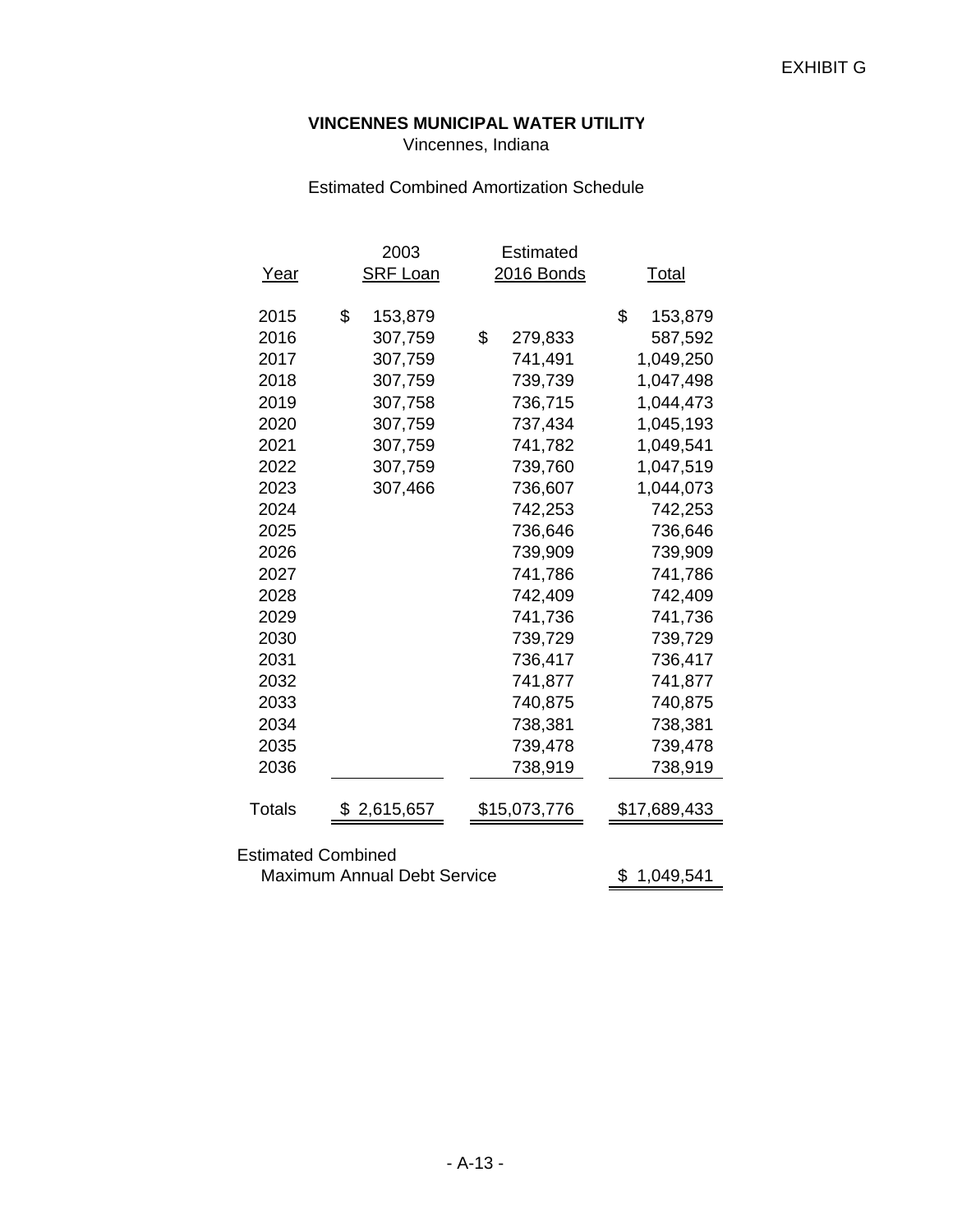Vincennes, Indiana

## Statement of Revenue Requirements

| Adjusted Operation and Maintenance Expenses (Exhibit D)                       | \$2,083,074    |
|-------------------------------------------------------------------------------|----------------|
| Adjusted Taxes Other Than Income Taxes (Exhibit D)                            | 101,209        |
| Estimated Combined Maximum Annual Debt Service (Exhibit G)                    | 1,049,541      |
| <b>Estimated Annual Extensions</b><br>and Replacements (Depreciation Expense) | 711,645        |
| <b>Working Capital Funding (A)</b>                                            | 172,363        |
| <b>Total Revenue Requirements</b>                                             | 4,117,832      |
| Less: Adjusted Operating Revenues (Exhibit D)                                 | (2,545,816)    |
| Deficit Revenues                                                              | (1,572,016)    |
| Divide by: Revenue Conversion Factor                                          | 0.986          |
| Required Increase in Operating Revenues                                       | (1,594,337)    |
| Divide by: Adjustable Operating Revenues (Exhibit D)                          | 2,479,885      |
| Percentage Rate Increase Required                                             | 65%            |
| (A)<br><b>Calculation of Annual Working Capital Funding</b>                   |                |
| Calculated Difference (Exhibit B)                                             | \$.<br>344,726 |
| Divide by: Number of Years to Fund                                            | 2              |
| Annual Working Capital Funding                                                | 172,363        |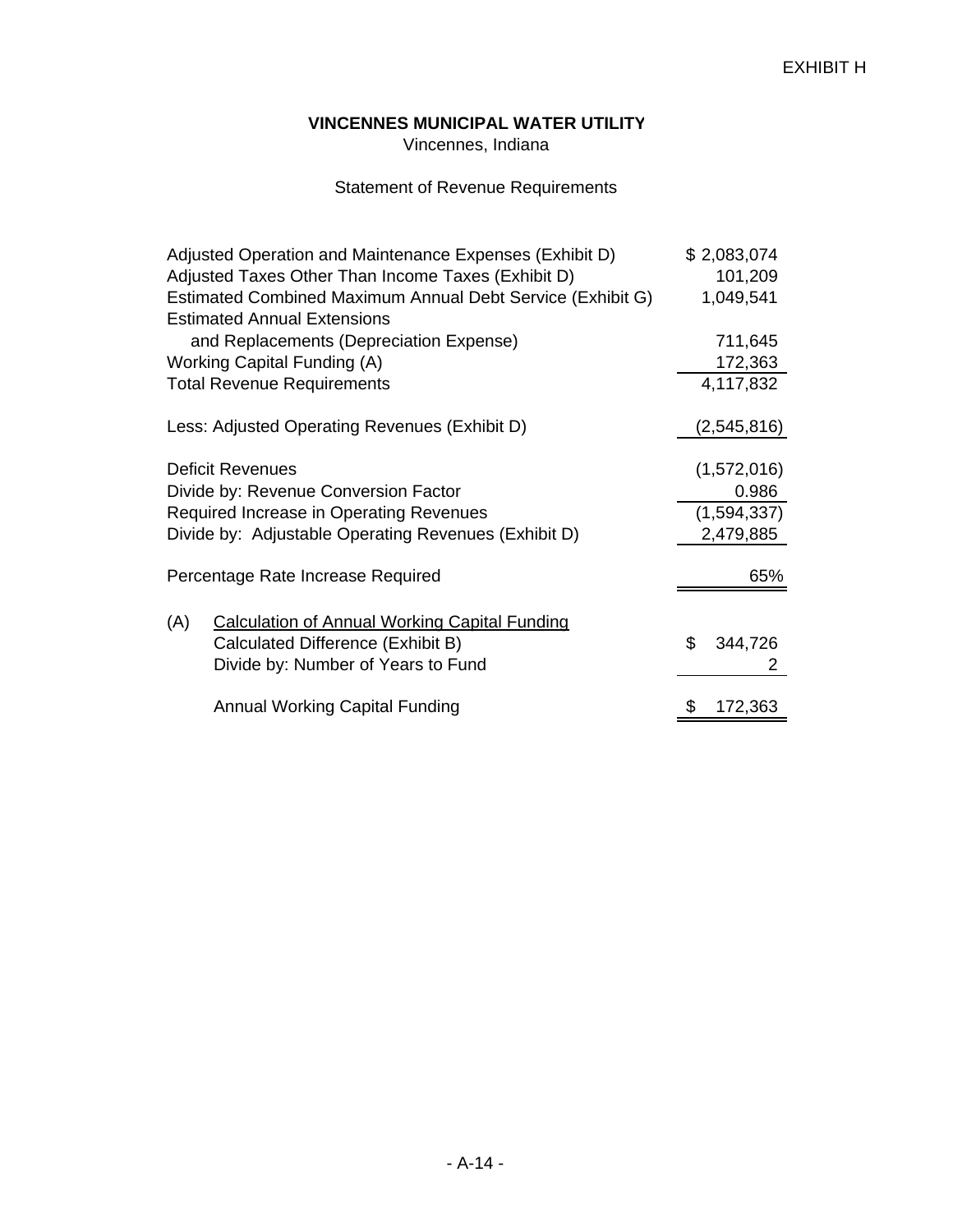Vincennes, Indiana

### Schedule of Present and Proposed Rates and Charges

| Present<br><b>Rates (1)</b><br>\$<br>1.14<br>0.99<br>0.85 | Proposed<br><b>Rates</b><br>\$<br>1.88<br>1.63<br>1.40                      |
|-----------------------------------------------------------|-----------------------------------------------------------------------------|
|                                                           |                                                                             |
|                                                           |                                                                             |
|                                                           |                                                                             |
|                                                           |                                                                             |
|                                                           |                                                                             |
|                                                           |                                                                             |
|                                                           |                                                                             |
|                                                           |                                                                             |
|                                                           |                                                                             |
|                                                           | \$<br>11.39                                                                 |
|                                                           | 11.39                                                                       |
|                                                           | 23.30                                                                       |
|                                                           | 47.75                                                                       |
|                                                           | 81.97                                                                       |
|                                                           | 179.77                                                                      |
|                                                           | 316.65                                                                      |
|                                                           | 707.80                                                                      |
|                                                           |                                                                             |
|                                                           |                                                                             |
| \$<br>15.48                                               | \$25.54                                                                     |
| 35.17                                                     | 58.03                                                                       |
| 61.90                                                     | 102.14                                                                      |
| 140.69                                                    | 232.14                                                                      |
| 250.43                                                    | 413.21                                                                      |
| 391.12                                                    | 645.35                                                                      |
| 562.76                                                    | 928.55                                                                      |
|                                                           | \$<br>6.90<br>6.90<br>14.12<br>28.94<br>49.68<br>108.95<br>191.91<br>428.97 |

(1) Present Rates and Charges were effective March 25, 2002.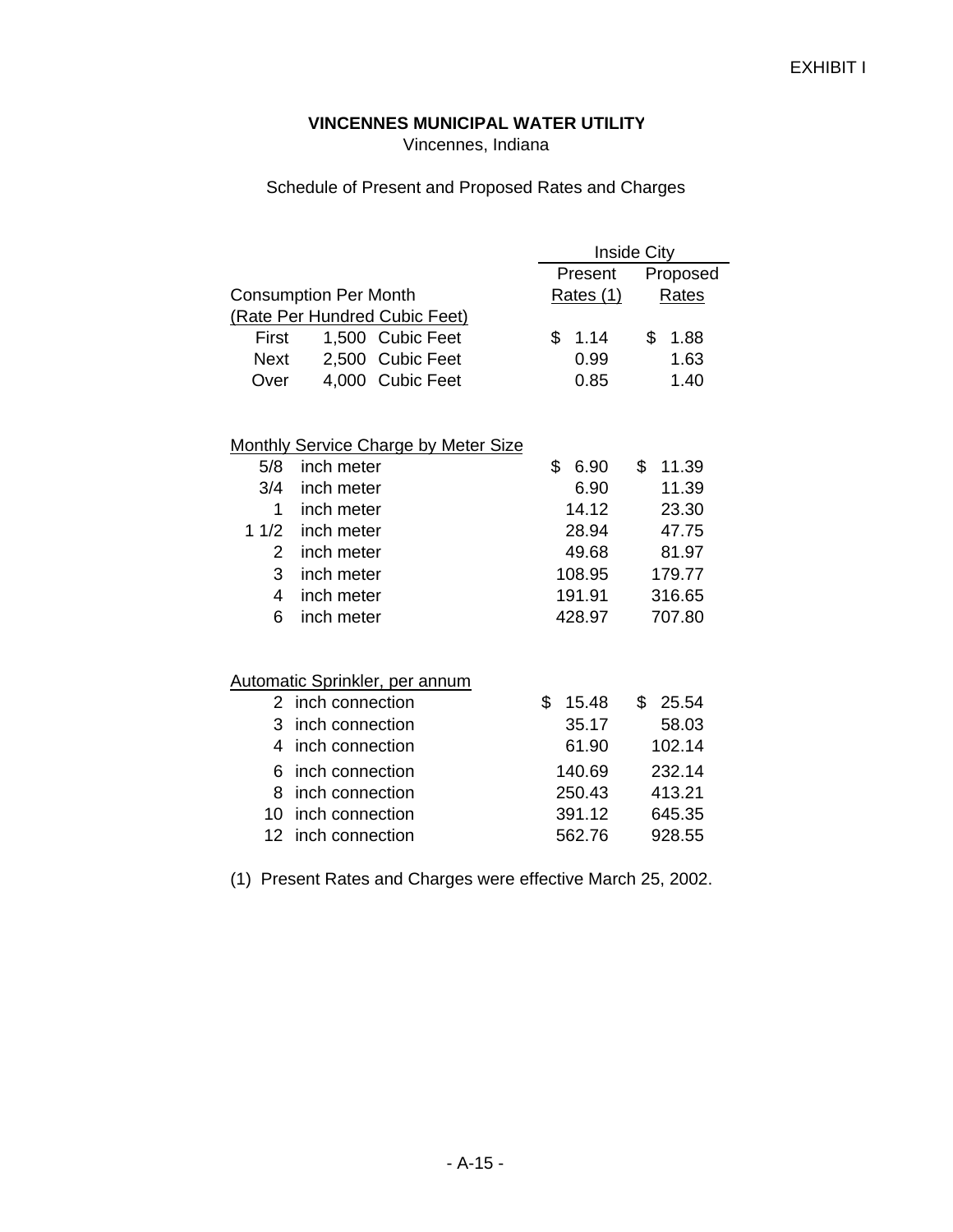Vincennes, Indiana

### Schedule of Present and Proposed Rates and Charges

|                | <b>Outside City</b>                         |    |                  |    |          |  |  |  |
|----------------|---------------------------------------------|----|------------------|----|----------|--|--|--|
|                |                                             |    | Present          |    | Proposed |  |  |  |
|                | <b>Consumption Per Month</b>                |    | <u>Rates (1)</u> |    | Rates    |  |  |  |
|                | (Rate Per Hundred Cubic Feet)               |    |                  |    |          |  |  |  |
| First          | 1,500 Cubic Feet                            | \$ | 1.71             |    | \$2.82   |  |  |  |
| <b>Next</b>    | 2,500 Cubic Feet                            |    | 1.49             |    | 2.45     |  |  |  |
| Over           | 4,000 Cubic Feet                            |    | 1.28             |    | 2.10     |  |  |  |
|                |                                             |    |                  |    |          |  |  |  |
|                |                                             |    |                  |    |          |  |  |  |
|                | <b>Monthly Service Charge by Meter Size</b> |    |                  |    |          |  |  |  |
| 5/8            | inch meter                                  | \$ | 10.35            | \$ | 17.08    |  |  |  |
| 3/4            | inch meter                                  |    | 10.35            |    | 17.08    |  |  |  |
| 1              | inch meter                                  |    | 21.18            |    | 34.95    |  |  |  |
| 11/2           | inch meter                                  |    | 43.41            |    | 71.63    |  |  |  |
| $\mathbf{2}^-$ | inch meter                                  |    | 74.52            |    | 122.96   |  |  |  |
| 3              | inch meter                                  |    | 163.43           |    | 269.66   |  |  |  |
| 4              | inch meter                                  |    | 287.87           |    | 474.99   |  |  |  |
| 6              | inch meter                                  |    | 643.46           |    | 1,061.71 |  |  |  |
|                |                                             |    |                  |    |          |  |  |  |
|                | <b>Automatic Sprinkler, per annum</b>       |    |                  |    |          |  |  |  |
|                | 2 inch connection                           | \$ | 23.22            | \$ | 38.31    |  |  |  |
| 3              | inch connection                             |    | 52.76            |    | 87.05    |  |  |  |
| 4              | inch connection                             |    | 92.85            |    | 153.20   |  |  |  |
| 6              | inch connection                             |    | 211.04           |    | 348.22   |  |  |  |
| 8              | inch connection                             |    | 375.65           |    | 619.82   |  |  |  |
| 10             | inch connection                             |    | 586.68           |    | 968.02   |  |  |  |
|                | 12 inch connection                          |    | 844.14           |    | 1,392.83 |  |  |  |
|                |                                             |    |                  |    |          |  |  |  |

(1) Present Rates and Charges were effective March 25, 2002.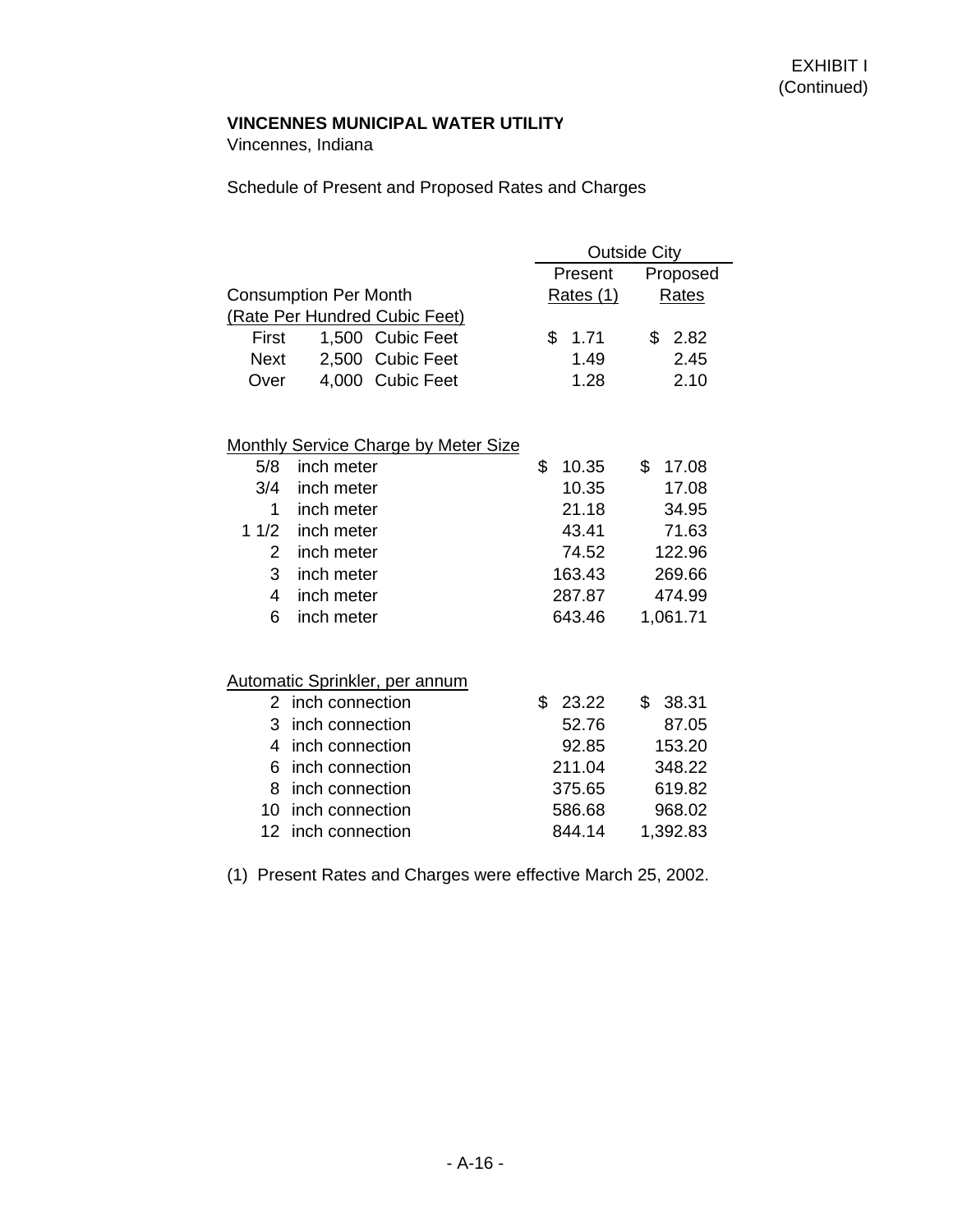Vincennes, Indiana

Inside City - 5/8" or 3/4" Meter Size Typical Monthly Bill Analysis

|                   | Present    | Proposed      |            |
|-------------------|------------|---------------|------------|
| <b>Cubic Feet</b> | Charge     | <b>Charge</b> | Difference |
| 0                 | \$<br>6.90 | \$11.39       | \$<br>4.49 |
| 100               | 8.04       | 13.27         | 5.23       |
| 200               | 9.18       | 15.15         | 5.97       |
| 300               | 10.32      | 17.03         | 6.71       |
| 400               | 11.46      | 18.91         | 7.45       |
| 500               | 12.60      | 20.79         | 8.19       |
| 600               | 13.74      | 22.67         | 8.93       |
| 700               | 14.88      | 24.55         | 9.67       |
| 800               | 16.02      | 26.43         | 10.41      |
| 900               | 17.16      | 28.31         | 11.15      |
| 1,000             | 18.30      | 30.19         | 11.89      |
| 1,100             | 19.44      | 32.07         | 12.63      |
| 1,200             | 20.58      | 33.95         | 13.37      |
| 1,300             | 21.72      | 35.83         | 14.11      |
| 1,400             | 22.86      | 37.71         | 14.85      |
| 1,500             | 24.00      | 39.59         | 15.59      |
| 1,600             | 24.99      | 41.22         | 16.23      |
| 1,700             | 25.98      | 42.85         | 16.87      |
| 1,800             | 26.97      | 44.48         | 17.51      |
| 1,900             | 27.96      | 46.11         | 18.15      |
| 2,000             | 28.95      | 47.74         | 18.79      |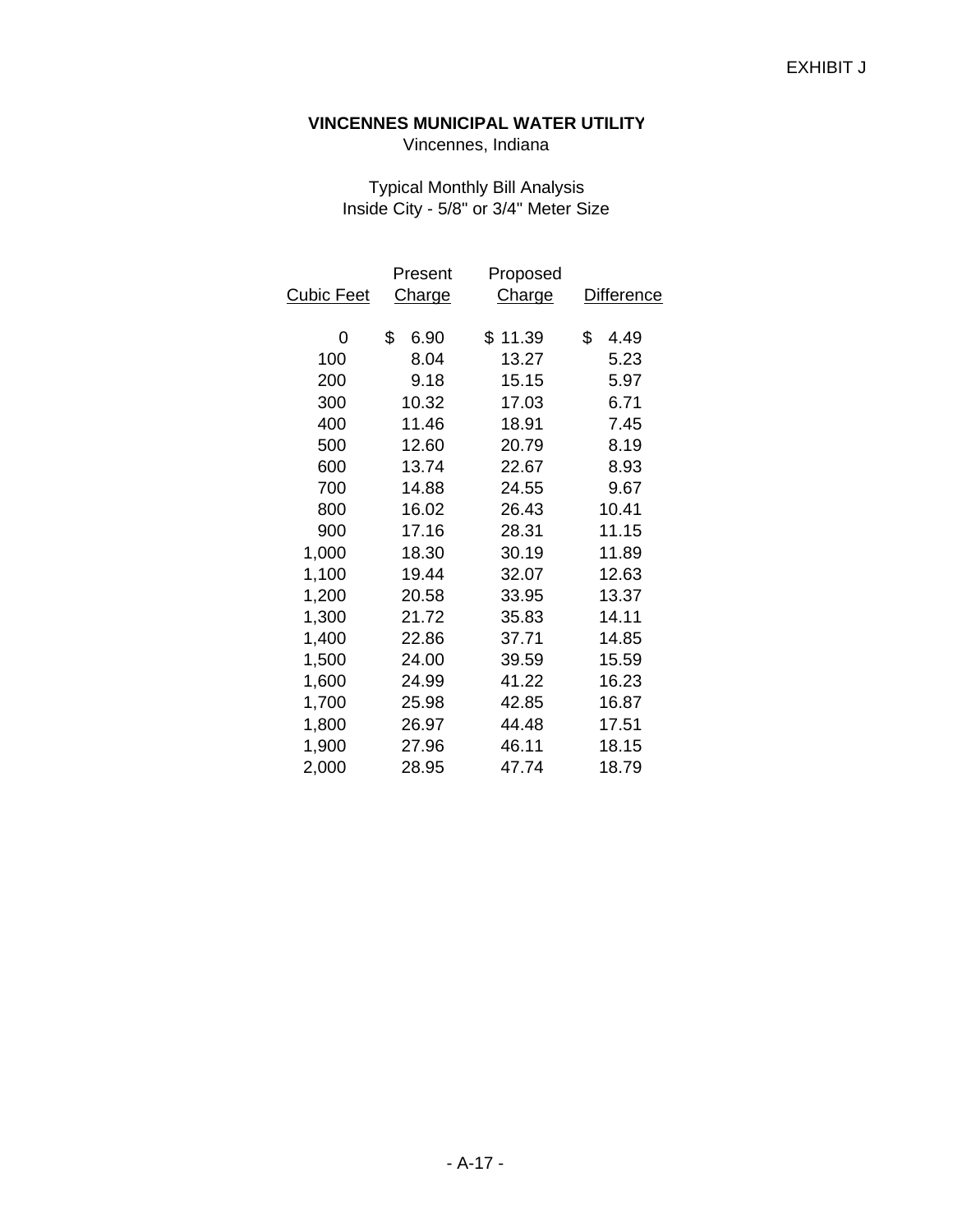Vincennes, Indiana

Typical Monthly Bill Analysis Outside City - 5/8" or 3/4" Meter Size

|                   | Present       | Proposed      |            |
|-------------------|---------------|---------------|------------|
| <b>Cubic Feet</b> | <b>Charge</b> | <u>Charge</u> | Difference |
| 0                 | \$10.35       | \$17.08       | \$<br>6.73 |
| 100               | 12.06         | 19.90         | 7.84       |
| 200               | 13.77         | 22.72         | 8.95       |
| 300               | 15.48         | 25.54         | 10.06      |
| 400               | 17.19         | 28.36         | 11.17      |
| 500               | 18.90         | 31.18         | 12.28      |
| 600               | 20.61         | 34.00         | 13.39      |
| 700               | 22.32         | 36.82         | 14.50      |
| 800               | 24.03         | 39.64         | 15.61      |
| 900               | 25.74         | 42.46         | 16.72      |
| 1,000             | 27.45         | 45.28         | 17.83      |
| 1,100             | 29.16         | 48.10         | 18.94      |
| 1,200             | 30.87         | 50.92         | 20.05      |
| 1,300             | 32.58         | 53.74         | 21.16      |
| 1,400             | 34.29         | 56.56         | 22.27      |
| 1,500             | 36.00         | 59.38         | 23.38      |
| 1,600             | 37.49         | 61.84         | 24.35      |
| 1,700             | 38.98         | 64.30         | 25.32      |
| 1,800             | 40.47         | 66.76         | 26.29      |
| 1,900             | 41.96         | 69.22         | 27.26      |
| 2,000             | 43.45         | 71.68         | 28.23      |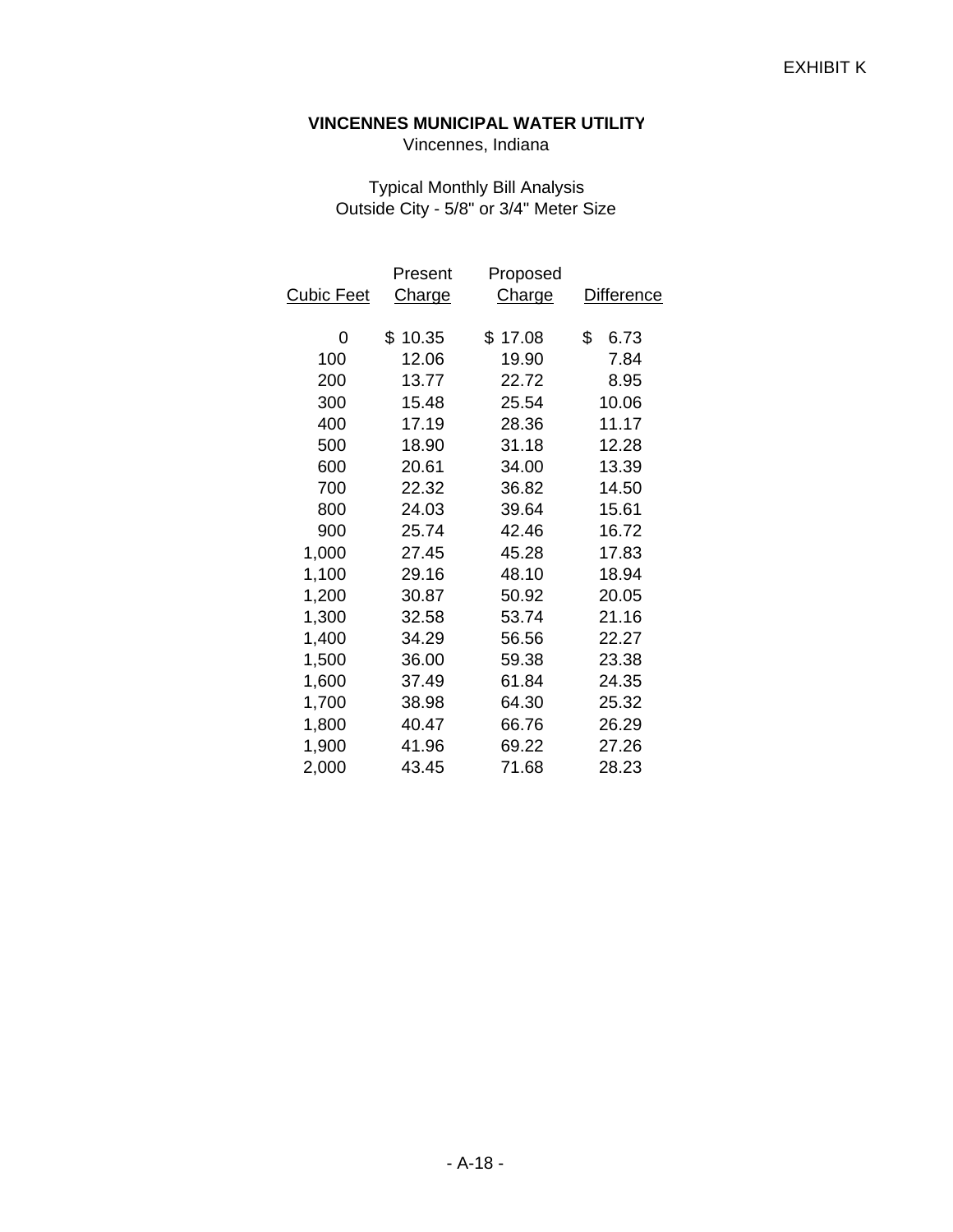



Rate and Financing Report Vincennes Municipal Sewage Works Vincennes, Indiana

As of March 16, 2016

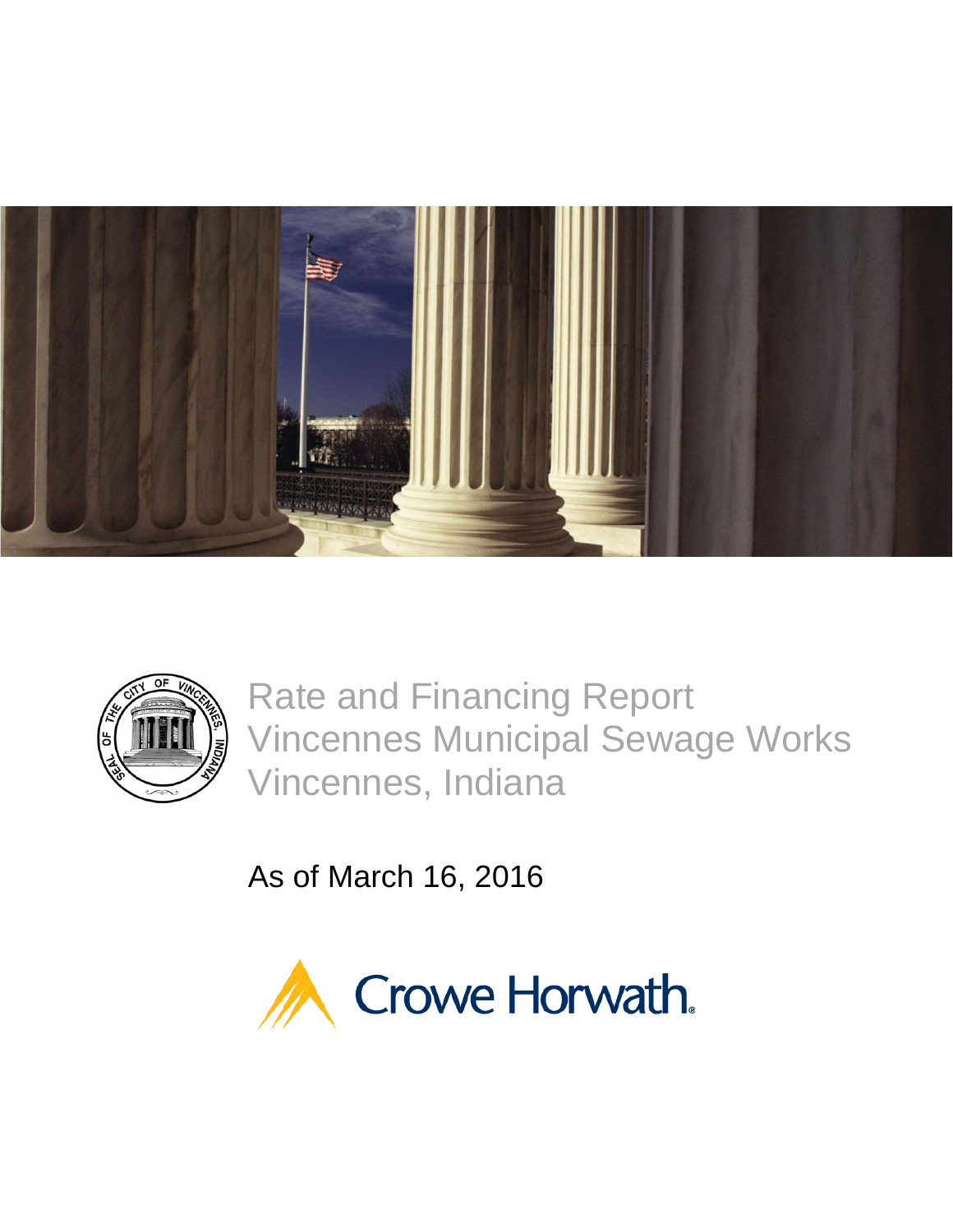# **Table of Contents**

| Comparison of Current Revenue Requirements to 2002 Revenue Requirements  9 |  |
|----------------------------------------------------------------------------|--|
|                                                                            |  |
|                                                                            |  |
|                                                                            |  |



www.crowehorwath.com

© Copyright 2016 Crowe Horwath LLP

Crowe Horwath LLP is an independent member of Crowe Horwath International, a Swiss verein. Each member firm of Crowe Horwath International is a separate and independent legal entity. Crowe Horwath LLP and its affiliates are not responsible or liable for any acts or omissions of Crowe Horwath International or any other member of Crowe Horwath International and specifically disclaim any and all responsibility or liability for acts or omissions of Crowe Horwath International or any other member of Crowe Horwath International. Crowe Horwath International does not render any professional services and does not have an ownership or partnership interest in Crowe Horwath LLP. Crowe Horwath International and its other member firms are not responsible or liable for any acts or omissions of Crowe Horwath LLP and specifically disclaim any and all responsibility or liability for acts or omissions of Crowe Horwath LLP.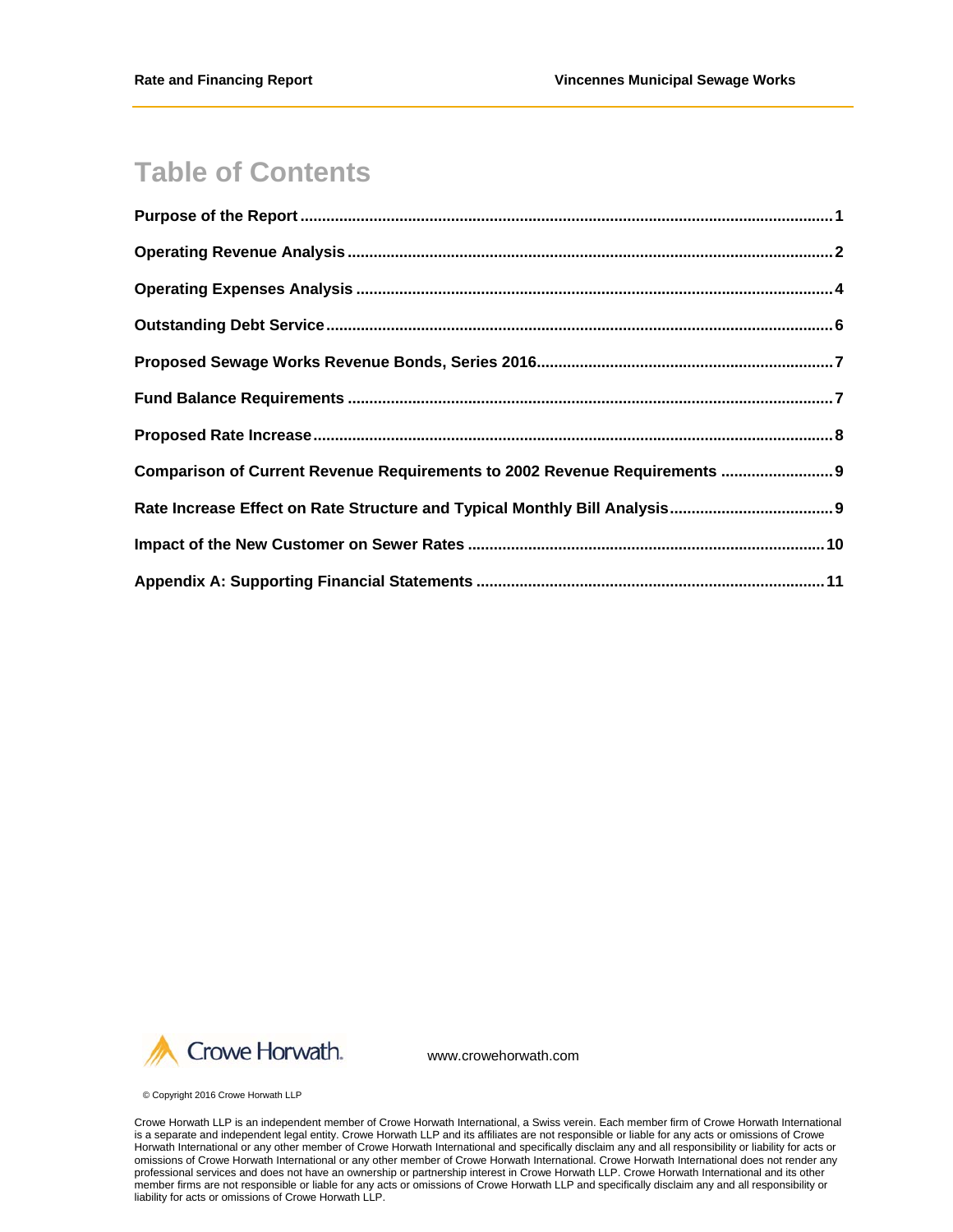# **Purpose of the Report**

Crowe Horwath LLP has performed a study and analysis of the operating and financial reports, budgets and other data pertaining to the Vincennes Municipal Sewage Works ("Utility"). The results of our analysis are contained in this Rate and Financing Report ("Report").

The purpose of the Report is to estimate the Utility's cash flow and financial capacity to meet its ongoing revenue requirements for operation and maintenance expenses, taxes other than income taxes, present and proposed debt service payments, and to make capital improvements to the Utility's system. This Report is based on data for the twelve months ended June 30, 2015. The historical information used in this Report was taken from the books and records of the Utility.

In the course of preparing this Report, we have not conducted an audit of any financial or supplemental data used in the accompanying Exhibits and Schedules. We have made certain projections that may vary from actual results because events and circumstances frequently do not occur as estimated and such variances may be material. We have no responsibility to update this Report for events and circumstances occurring after the date of this Report.

If you have any questions regarding this Report, please call John Skomp at (317) 269-6699 or Jennifer Wilson at (317) 269-6696.

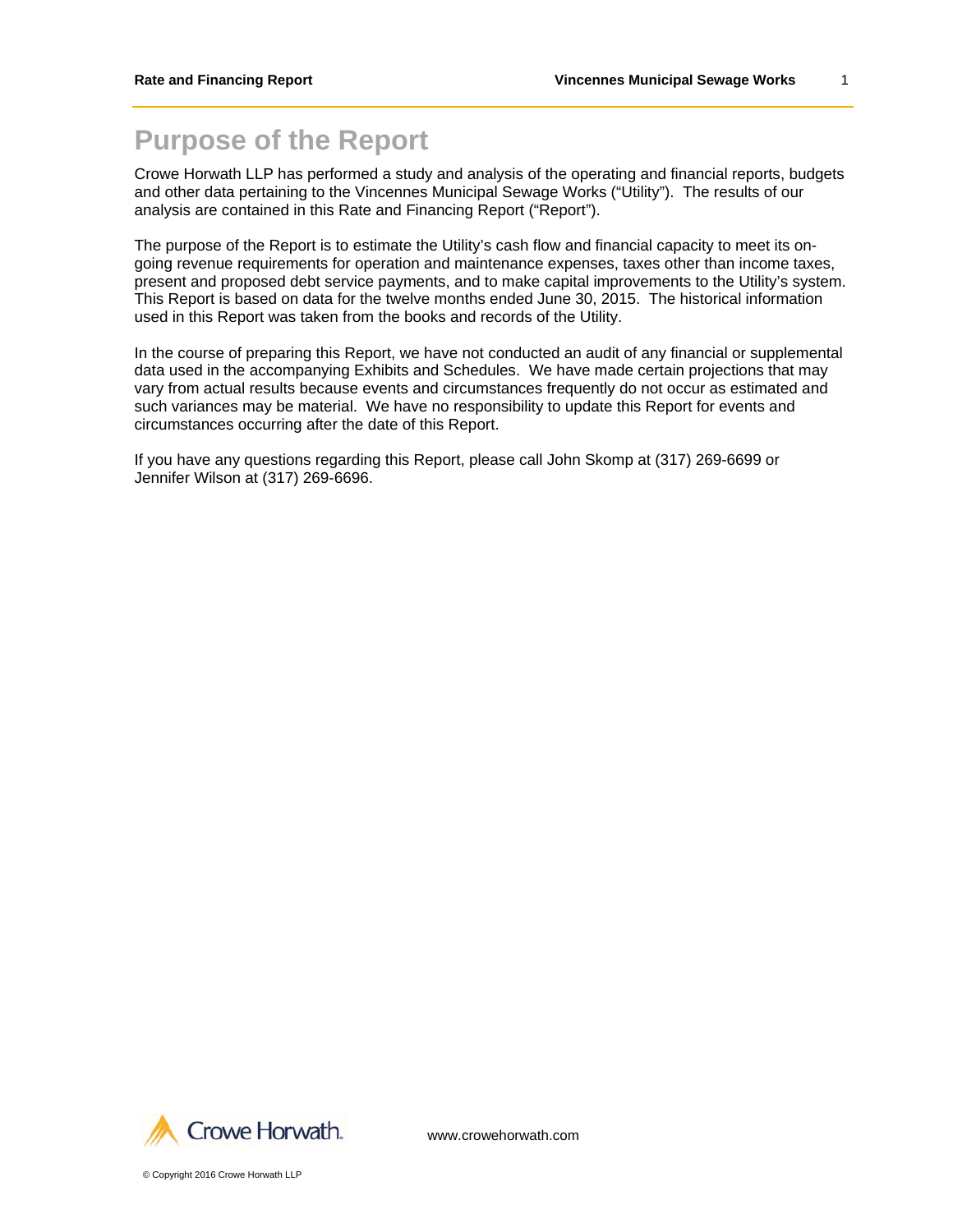# **Operating Revenue Analysis**

Total revenues for the Utility include Sewer Metered Sales and Stormwater Sales. The analysis in this Report excludes Stormwater Sales and Stormwater Expenses. The Pro Forma Revenues are revenues from the year ended June 30, 2015. As can be seen below, Residential Metered Sales and Industrial Metered Sales have decreased slightly over the past three years countered by additional revenues provided by a new Large Industrial Customer ("New Customer"). See Exhibit C and D in Appendix A for additional detail.



#### **Chart 1: Historical 2013 to 2014 and Pro Forma Revenues**

| Pro Forma       |    | 2014      |     | 2013      |
|-----------------|----|-----------|-----|-----------|
| \$<br>1,667,716 | \$ | 1,672,339 | \$  | 1,719,309 |
| 1,999,081       |    | 1,983,504 |     | 1,884,593 |
| 1,072,522       |    | 1,156,007 |     | 28,519    |
| 117,874         |    | 108,091   |     | 149,145   |
| 7,878           |    | 6,822     |     | 6,240     |
| 42              |    | ۰         |     |           |
| 67,298          |    | 67,298    |     | 66,944    |
| 4,932,411       | ዳ  | 4,994,061 | \$. | 3,854,750 |
|                 |    |           |     |           |

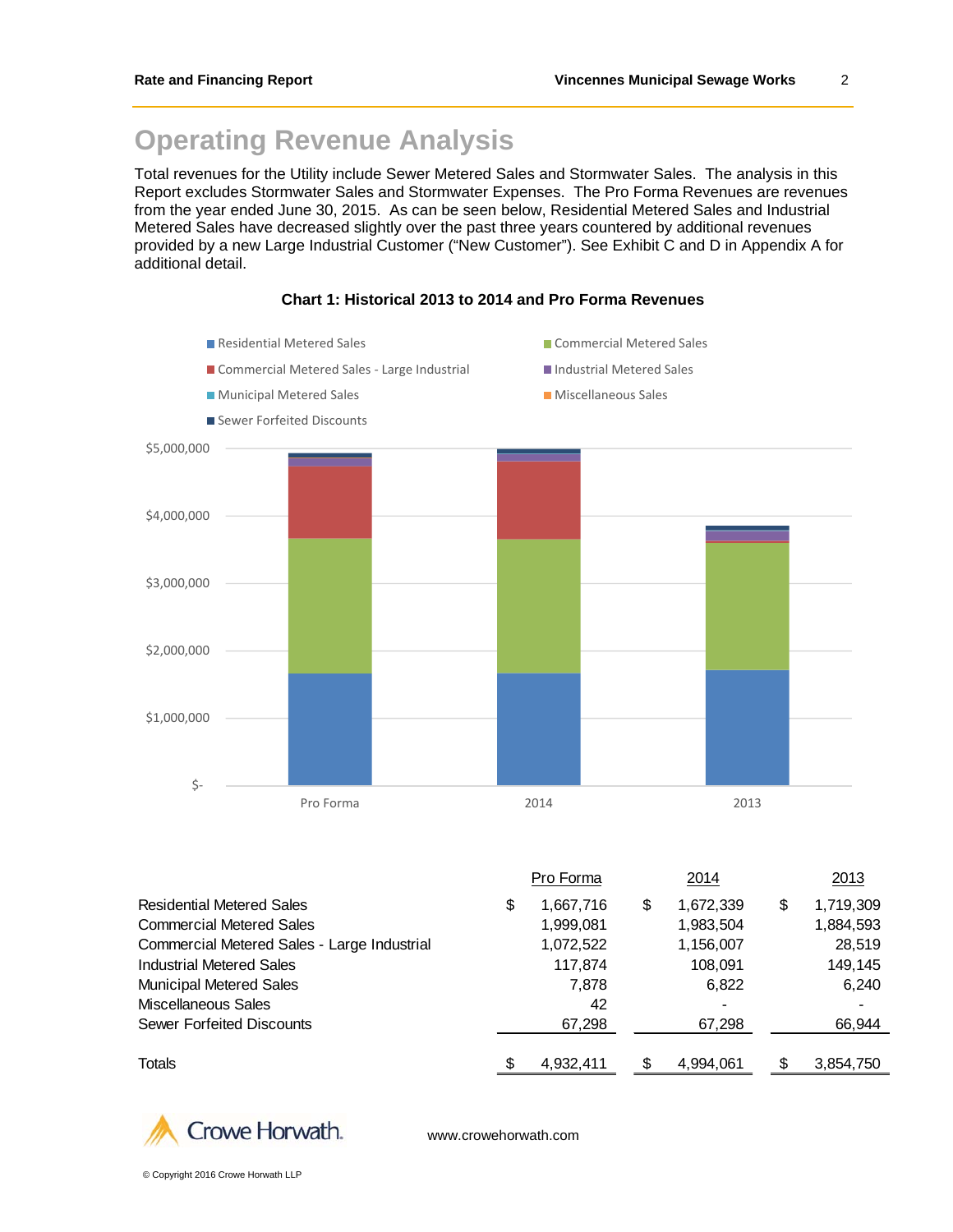**Chart 2**, below provides a pictorial representation of the percentage of revenues by class of revenue for Pro Forma Revenues. As can be seen, Commercial Metered Sales comprise a total of forty-one (41%) of the total revenues, not including additional revenue of twenty-two percent (22%) from the New Customer. Residential Metered Sales is thirty-four (34%) of the total revenues.



#### **Chart 2: Pro Forma Revenues**

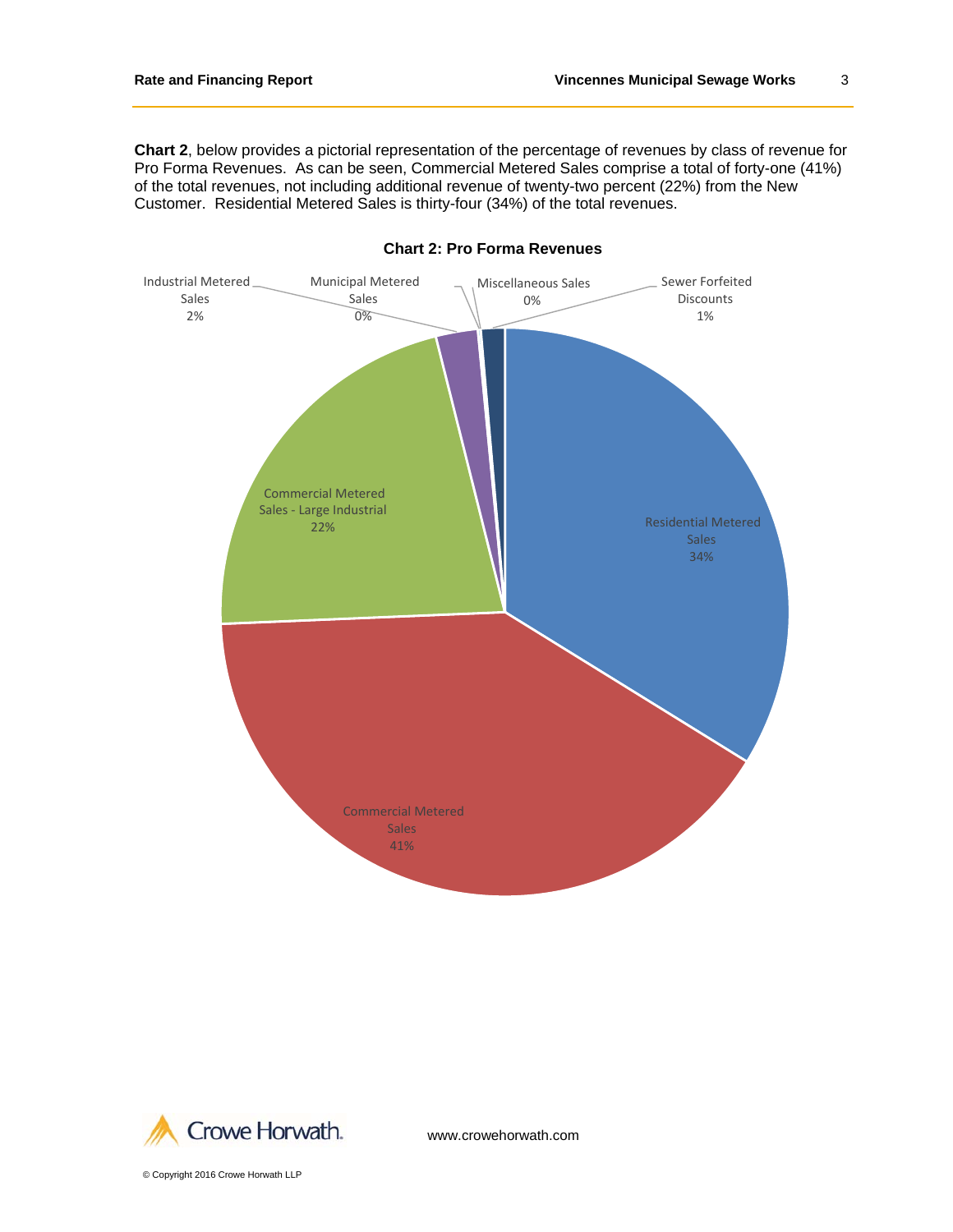# **Operating Expenses Analysis**

**Chart 3**, below shows the historical disbursements for 2013 through 2014 as well as the Pro Forma Expenses. Pro Forma expenses represent the test year ending June 30, 2015, adjusted for estimated increases in salaries and wages and related payroll expenses, increase in the payment to the Vincennes Water Utility for shared services, and the removal of non-recurring expenses. See Exhibit C and D in Appendix A for additional detail.



#### **Chart 3: Historical 2013 to 2014 and Pro Forma Expenses**

|                            |   | Pro Forma   |   | 2014        |   | 2013      |
|----------------------------|---|-------------|---|-------------|---|-----------|
| Plant - Maintenance        | S | 227,806     | S | 264,303     | S | 243,385   |
| Plant - Operation          |   | 597,631     |   | 472,774     |   | 385,922   |
| Plant - Treatment          |   | 56,667      |   | 42,089      |   | 26,506    |
| Collection - Maintenance   |   | 117,521     |   | 136,250     |   | 225,795   |
| Collection - Operation     |   | 616,225     |   | 565,052     |   | 537,221   |
| Lab Expenses               |   | 149,915     |   | 153,711     |   | 117,974   |
| Administrative and General |   | 818,618     |   | 609,487     |   | 614,258   |
| <b>Other Operating</b>     |   | 54,242      |   | 62,202      |   | 50,260    |
|                            |   |             |   |             |   |           |
| <b>Total Operating</b>     |   | \$2,638,625 |   | \$2,305,868 |   | 2,201,321 |

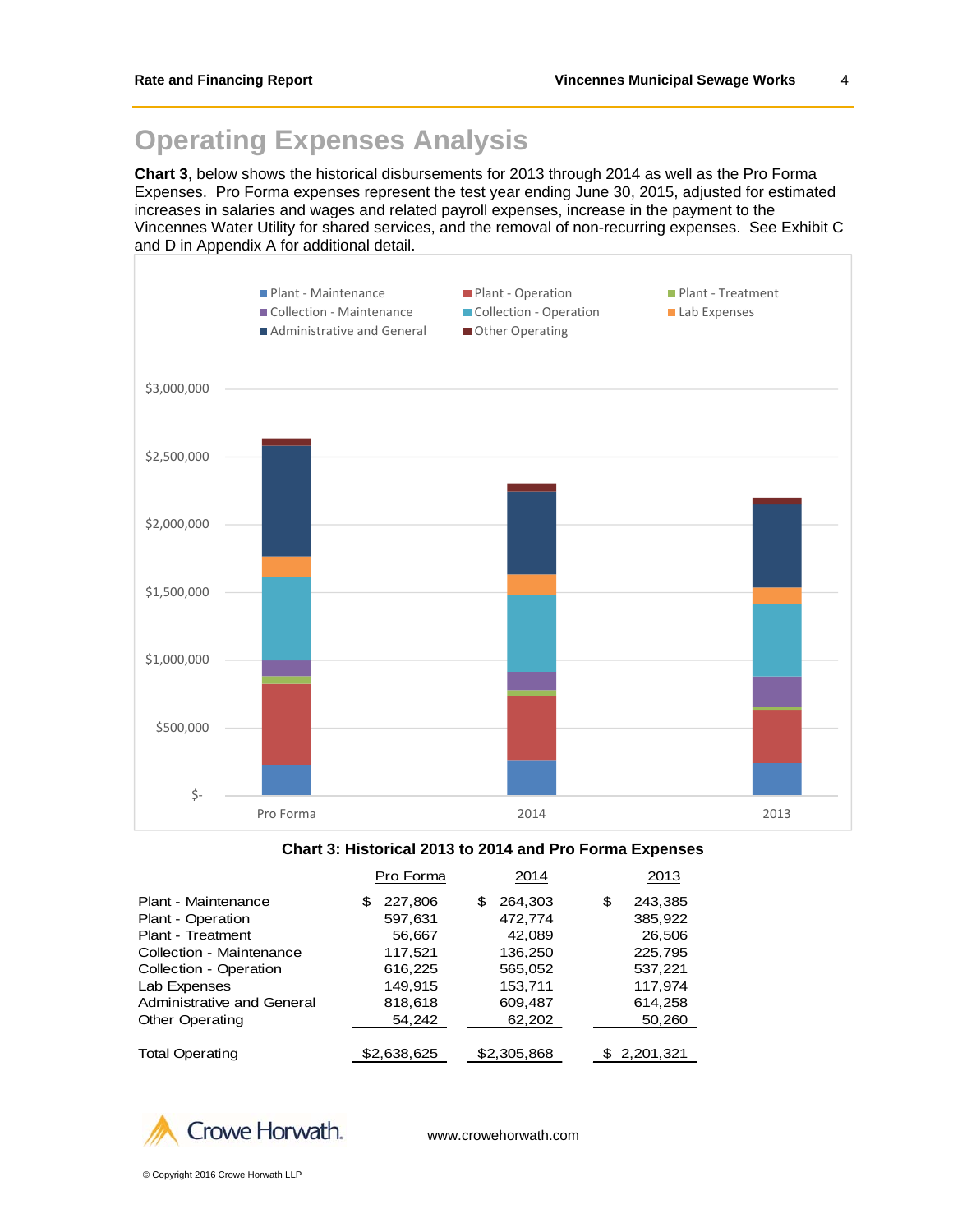**Chart 4**, below shows the Pro Forma operation and maintenance expenses of \$2,648,922. As can be seen, the largest expenses of the Utility are Salaries and Wages, Employee Benefits, and Reimbursement for Shared Services. The expenses of the Water Utility are billed to the Sewage Works for shared services.



#### **Chart 4: Pro Forma Operating Expenses**

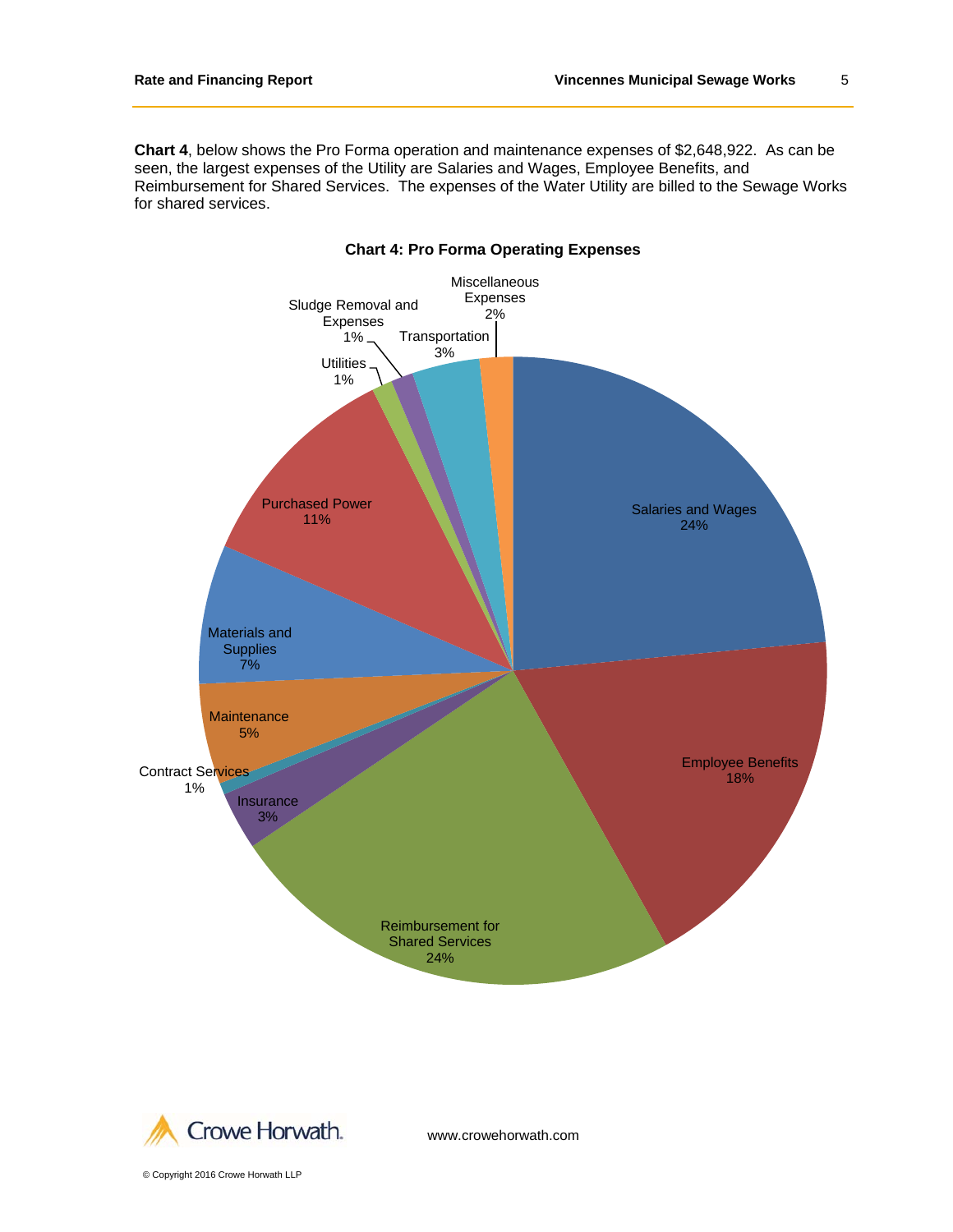| Salaries and Wages                       | \$<br>574,154 |
|------------------------------------------|---------------|
| <b>Employee Benefits</b>                 | 412,922       |
| <b>Reimbursement for Shared Services</b> | 676,788       |
| Insurance                                | 78,228        |
| <b>Contract Services</b>                 | 2,444         |
| Maintenance                              | 133,435       |
| <b>Materials and Supplies</b>            | 234,733       |
| <b>Purchased Power</b>                   | 308,279       |
| Utilities                                | 26,273        |
| <b>Sludge Removal and Expenses</b>       | 41,331        |
| Transportation                           | 81,179        |
| Miscellaneous Expenses                   | 79,156        |
|                                          |               |
| <b>Total Operation and</b>               |               |
| <b>Maintenance Expenses</b>              | \$2,648,922   |

# **Outstanding Debt Service**

**Chart 5**, below, shows the annual principal and interest payments for the Sewage Works Refunding Revenue Bonds of 2015 ("2015 Bonds"). The annual debt service is level at approximately \$1,965,000 per year until the year 2023 at which time the 2015 Bonds mature. See Schedule A-2 in Appendix A for additional detail.



**Chart 5: Current Annual Debt Service** 

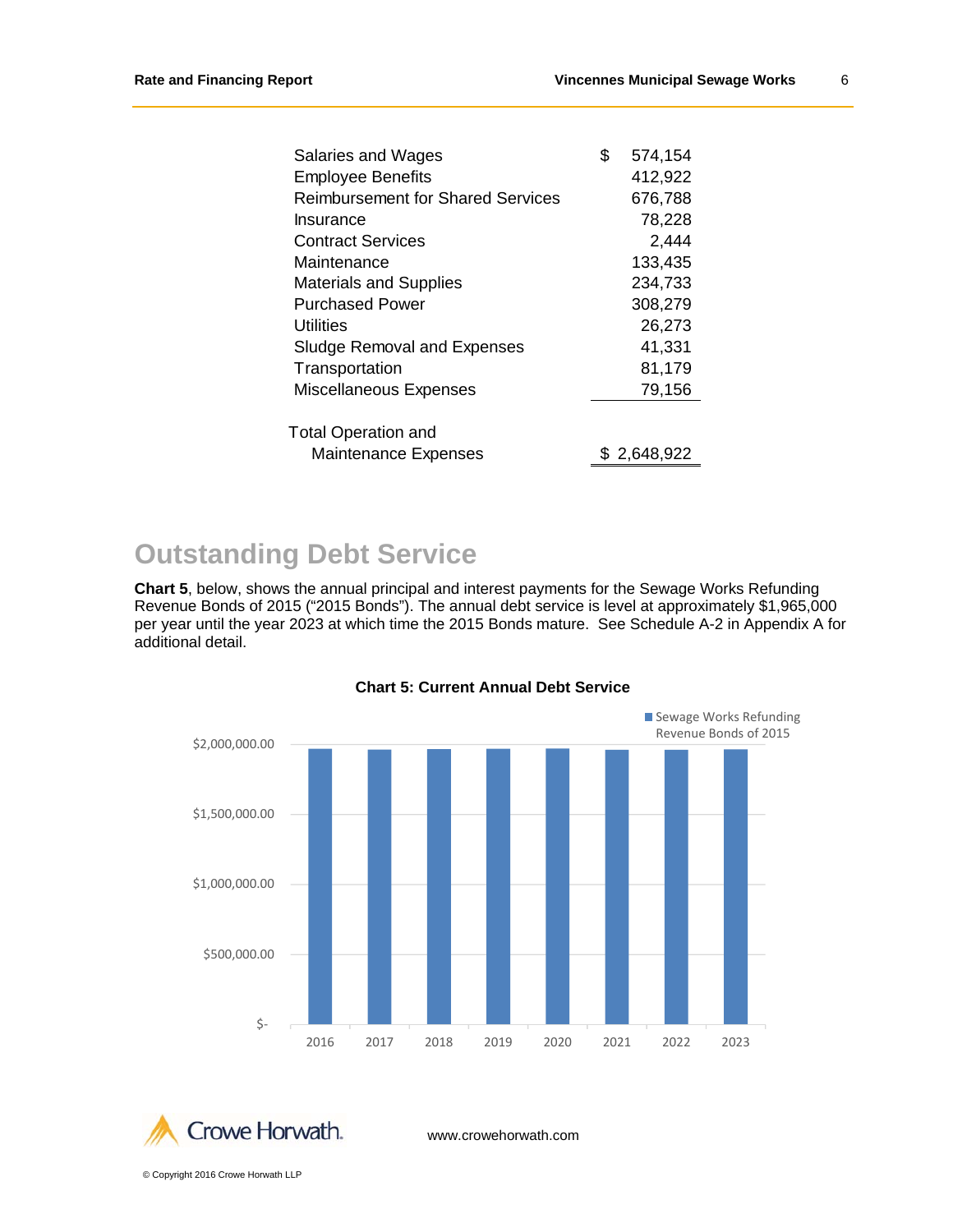# **Proposed Sewage Works Revenue Bonds, Series 2016**

The Utility is proposing new debt to be issues in 2016 ("2016 Bonds") for the purpose of repaying the redevelopment commission for construction costs associated with the New Customer and the retrofit of the system with automatic reading meters. The Net Interest Rate for the 2016 Bonds is estimated to be 3.63% and the estimated annual debt service is estimated at approximately \$590,000 until January 1, 2024. The bond payment increases to \$2.5 million in the years 2024 through 2026 to take advantage of the retirement of the 2015 Bonds. See Exhibit G in Appendix A for additional detail. Below is the estimated sources and uses:

| Sources of Funds:<br>Par Amount | S  | 9,255,000 |
|---------------------------------|----|-----------|
| <b>Total Sources of Funds</b>   |    | 9,255,000 |
| Uses of Funds:                  |    |           |
| Phosphorous Removal Upgrades    | \$ | 4,000,000 |
| <b>Redevelopment Payoff</b>     |    | 2,500,000 |
| Automatic Meter Reading         |    | 1,000,000 |
| Contingency                     |    | 500,000   |
| Debt Service Reserve            |    | 925,500   |
| Underwriter's Discount          |    | 92,550    |
| Cost of Issuance                |    | 228,206   |
| Rounding                        |    | 8,744     |
| Total Uses of Funds             |    | 9,255,000 |

#### **Estimated Sources and Uses**

# **Fund Balance Requirements**

The Utility is required to maintain certain fund balances as directed by the bond ordinance for the 2015 Bonds. The operation and maintenance fund should maintain a balance of two months of operation and maintenance expenses and taxes other than income taxes. The bond and interest fund is required to be funded on a monthly basis at one-sixth (1/6) of the following semi-annual principal and interest payment. The debt service reserve is required to be funded at the maximum annual debt service for all outstanding debt. The only fund balance not currently meeting requirements is the Operating Fund Balance. See Exhibit B in Appendix A for additional detail.

| Minimum Required Balance                      | 512.482    |
|-----------------------------------------------|------------|
| Compare to Net Current Operating Fund Balance | 151.124    |
| Difference                                    | (361, 358) |

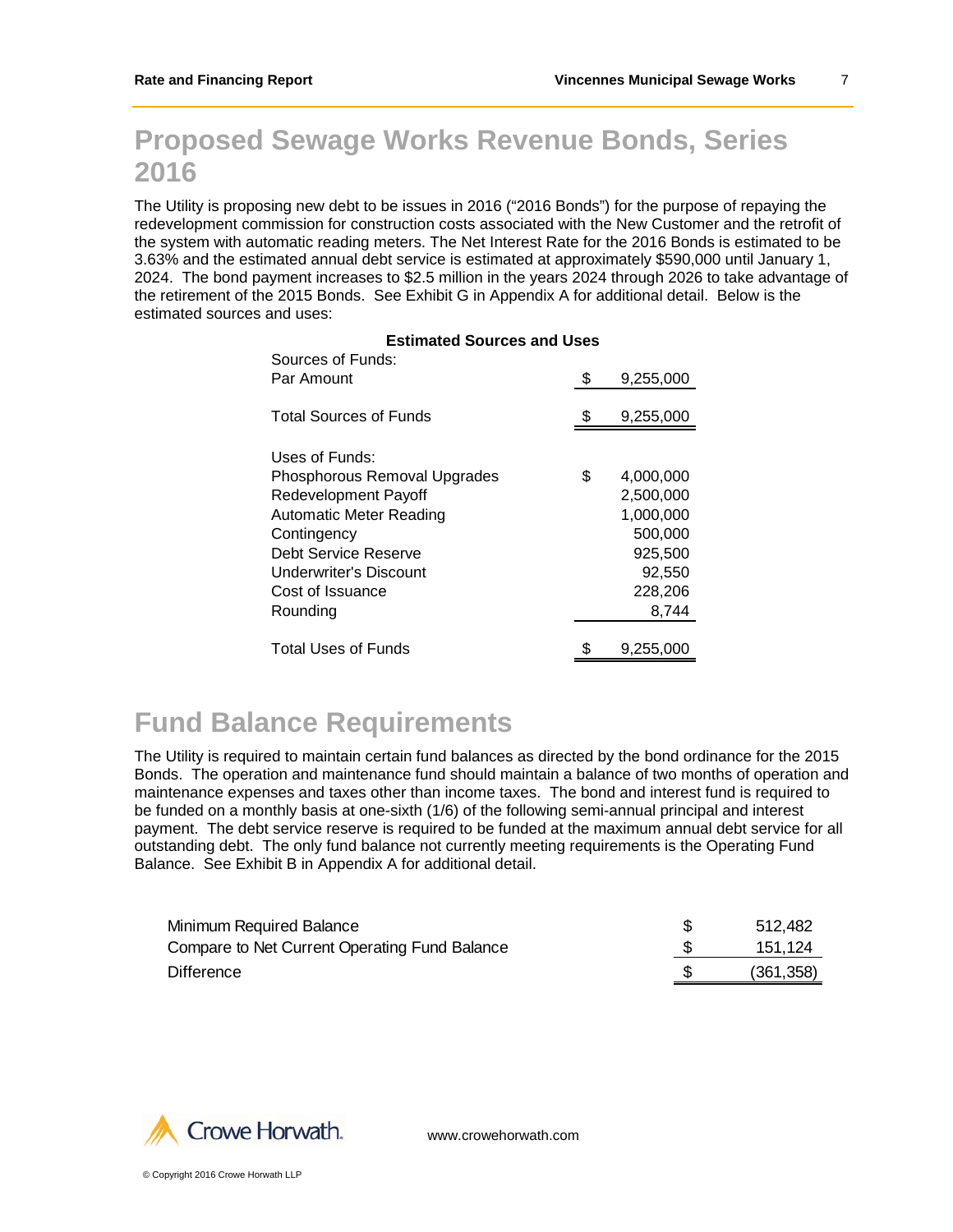# **Proposed Rate Increase**

The following is the calculation of the projected deficit of \$2,023,752 and the recommended rate increase of forty-two percent (42%). The Other Operating Revenue used is comprised of forfeited discounts. See Exhibit I in Appendix A for additional detail.

|                                                                                               | Revenue<br>Requirement |
|-----------------------------------------------------------------------------------------------|------------------------|
| Adjusted Operation and Maintenance Expenses (Exhibit D)                                       | \$<br>2,648,922        |
| Adjusted Taxes Other Than Income Taxes (Exhibit D)<br>Capital Lease Payment (Schedule A-3)    | 56,580<br>26,475       |
| Estimated Combined Maximum Annual Debt Service (Exhibit G)<br>Estimated Annual Extensions and | 2,557,217              |
| Replacements (Depreciation Expense)                                                           | 1,486,290              |
| Annual Working Capital (A)                                                                    | 180,679                |
| <b>Total Revenue Requirements</b>                                                             | 6,956,163              |
| Less: Operating Revenues (Exhibit D)                                                          | (4,932,411)            |
| Deficit Revenues                                                                              | (2,023,752)            |
| Divide by: Adjustable Operating Revenues (Exhibit D)                                          | 4,865,113              |
| Percentage Rate Increase Required                                                             | 42%                    |

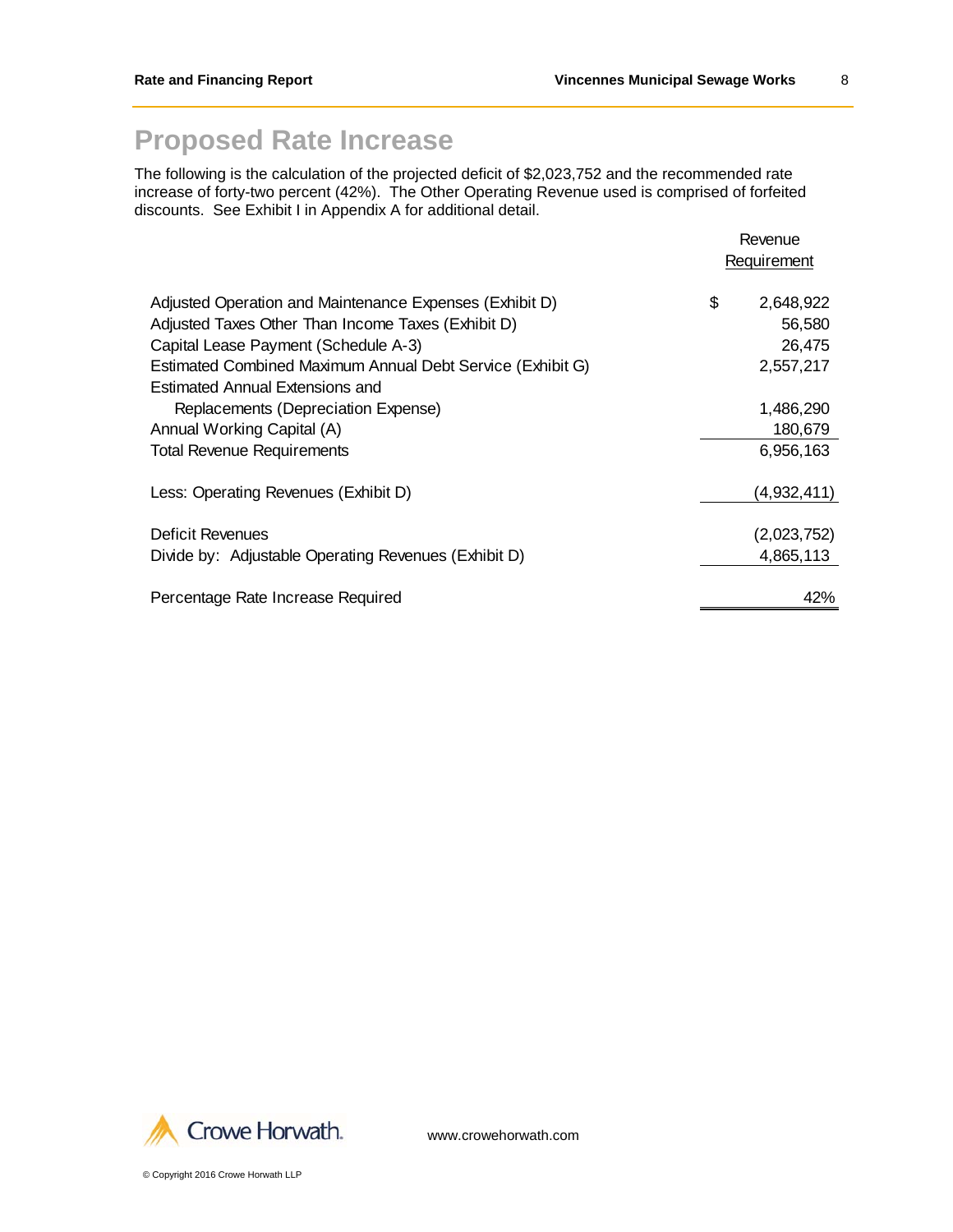# **Comparison of Current Revenue Requirements to 2002 Revenue Requirements**

The following graphs depict the percentage of each component of the revenue requirements for the proposed rate increase compared to the prior rate increase in 2002.



As can be seen, all three items increased. In 2002, the largest portion of the operation and maintenance expenses and taxes was the operating contract with EMC. In 2002, EMC costs were \$1,034,869 of the total operation and maintenance expenses and taxes. As was discussed on page 5, the largest percentage of the Pro Forma operation and maintenance expenses were due to Salaries and Wages, Employee Benefits, and Reimbursement for Shared Services.

# **Rate Increase Effect on Rate Structure and Typical Monthly Bill Analysis**

The current rate structure for inside city limits is a monthly user charge of \$4.39 per 100 cubic feet (ccf), with a base monthly charge by meter size with  $5/8 \cdot 3/4$  inch meter charge at \$4.22. The current rate structure for outside city limits is a monthly user charge of \$6.59 per 100 ccf, with a base monthly charge by meter size with 5/8 - 3/4 inch meter charge at \$6.33. The current rates have been in effect for almost fourteen years since they passed in March of 2002.

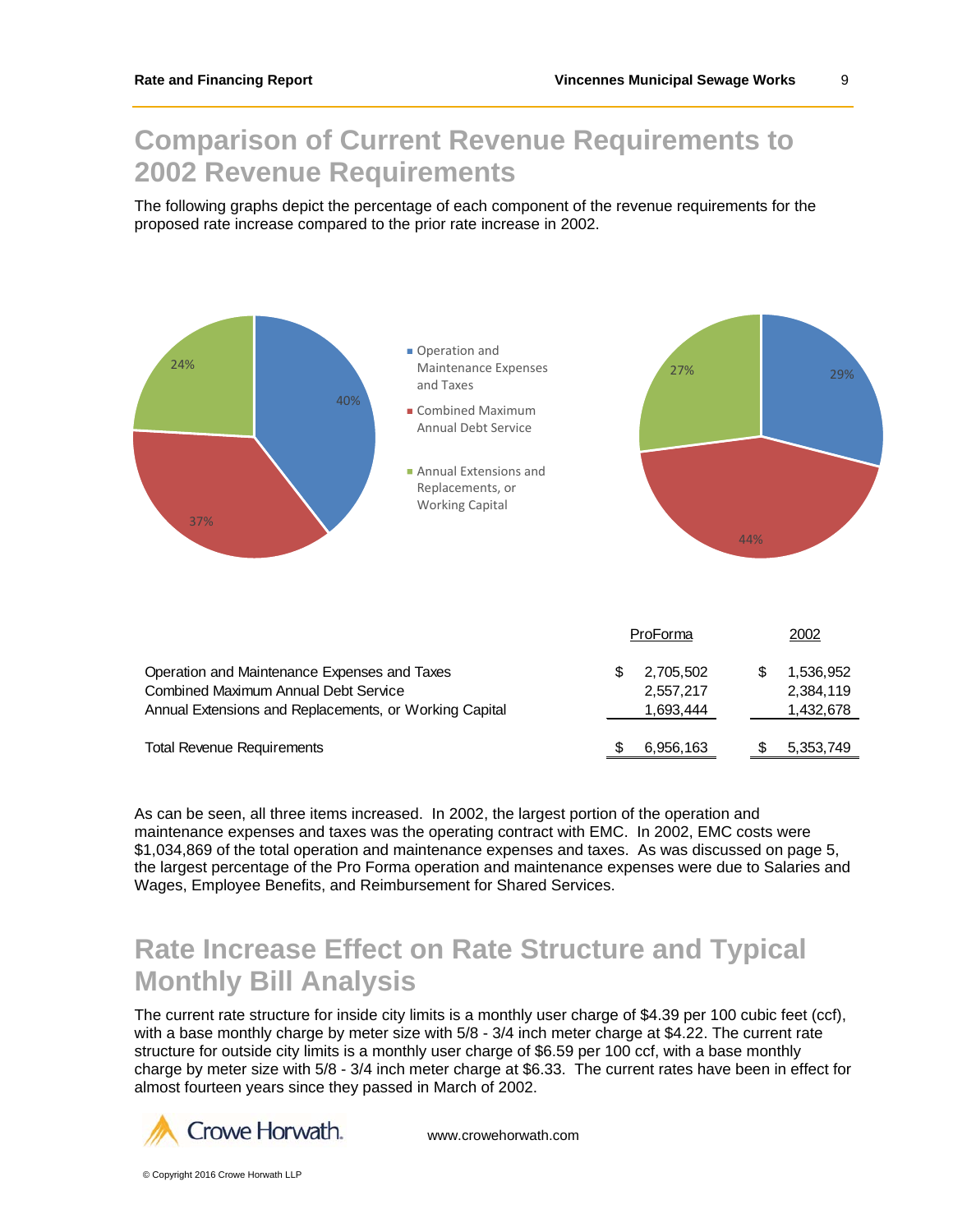A forty-two percent increase (42%) would increase the Inside City user charge to \$6.23 per 100 ccf, with a base monthly charge by meter size with 5/8 - 3/4 inch meter charge at \$5.99. The Outside User charge would be \$9.36 per 100 ccf, with a base monthly charge by meter size with 5/8 inch - 3/4 inch meter charge at \$8.99. See Exhibit I of the appendices for additional detail.

The following table details the monthly effect the rate increase would have on a small user (user of up to 200 cubic feet) and an average user of 700 cubic feet.

|    |       |                                                   |       | <b>Difference</b>                |       |  |
|----|-------|---------------------------------------------------|-------|----------------------------------|-------|--|
|    |       |                                                   |       |                                  |       |  |
| \$ | 13.00 | \$                                                | 18.45 | \$                               | 5.45  |  |
|    | 34.95 |                                                   | 49.60 |                                  | 14.65 |  |
|    |       |                                                   |       |                                  |       |  |
| S  | 19.51 | S                                                 | 27.71 | \$                               | 8.20  |  |
|    | 52.46 |                                                   | 74.51 |                                  | 22.05 |  |
|    |       | <b>Monthly</b><br><b>Current</b><br><b>Charge</b> |       | 42%<br><b>Proposed</b><br>Charge |       |  |

# **Impact of the New Customer on Sewer Rates**

By not including the current additional revenue from the New Customer of \$1,072,522, the projected rate increase necessary to cover current expenses would be eighty-two percent (82%) compared to the suggested forty-two percent (42%).

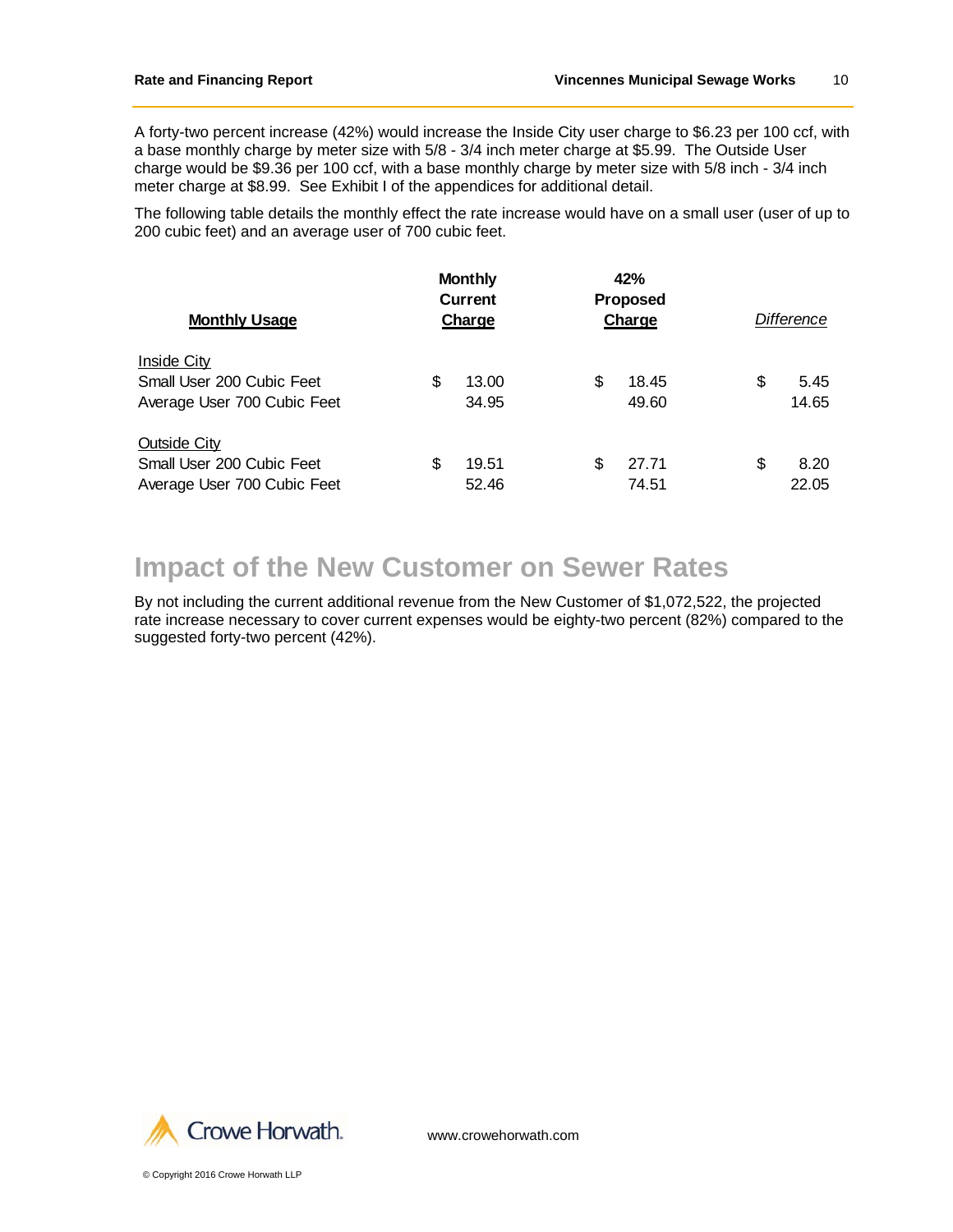# **Appendix A: Supporting Financial Statements**

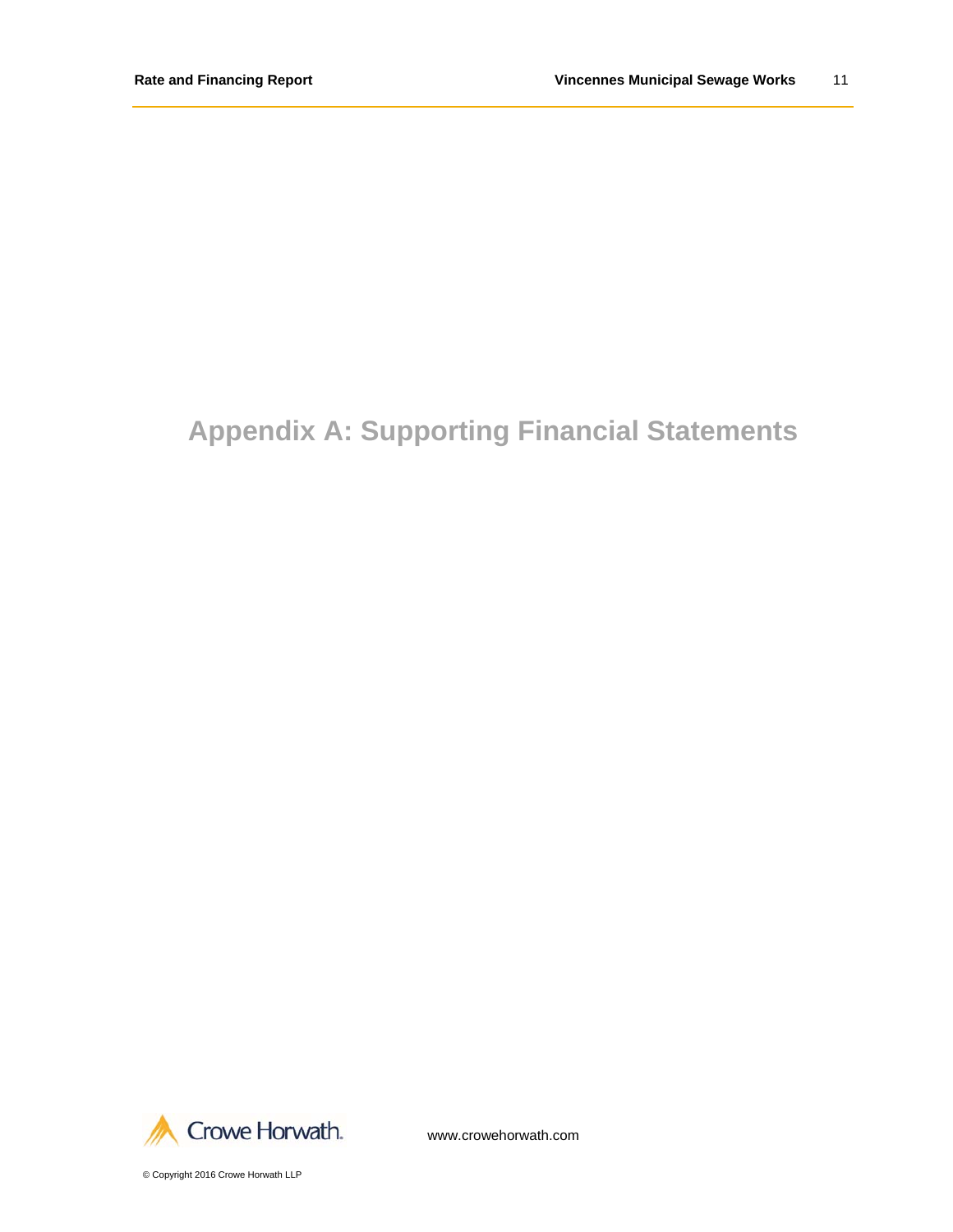Vincennes, Indiana

## Balance Sheets as of June 30, 2015, December 31, 2014, and 2013

| <b>ASSETS AND OTHER DEBITS</b>          | <b>June 30,</b><br>2015 | December 31,<br>2014 | December 31,<br>2013 |
|-----------------------------------------|-------------------------|----------------------|----------------------|
| <b>Utility Plant</b>                    |                         |                      |                      |
| <b>Utility Plant in Service</b>         | \$55,773,884            | \$55,489,663         | \$53,643,562         |
| Less: Accumulated Depreciation          | (18,050,016)            | (17, 302, 865)       | (16,019,435)         |
| Net Utility Plant in Service            | 37,723,868              | 38,186,798           | 37,624,127           |
| Add: Construction Work in Progress      | 90,144                  | 73,922               | 1,275,499            |
| <b>Net Utility Plant</b>                | 37,814,012              | 38,260,720           | 38,899,626           |
| <b>Restricted Assets</b>                |                         |                      |                      |
| <b>Bond and Interest Account</b>        | 107,844                 |                      |                      |
| Sewer Improvement Account               | 222                     | 445                  | 30,192               |
| Stormwater Improvement Account          | 40,612                  | 95,774               | 52,208               |
| <b>Construction Fund</b>                | 66,667                  |                      | 116,300              |
| <b>Total Restricted Assets</b>          | 215,345                 | 96,219               | 198,700              |
| <b>Current and Accrued Assets</b>       |                         |                      |                      |
| <b>Operating Fund</b>                   | 151,124                 | 84,872               | 118,661              |
| Accounts Receivable - Sewer - Net       | 225,518                 | 257,445              | 232,230              |
| Accounts Receivable - Stormwater - Net  | 115,832                 | 107,640              | 117,675              |
| Inventory                               | 33,494                  | 32,341               | 23,941               |
| Prepaid Insurance                       | 7,297                   |                      |                      |
| <b>Total Current and Accrued Assets</b> | 533,265                 | 482,298              | 492,507              |
| <b>Deferred Debits</b>                  |                         |                      |                      |
| <b>Miscellaneous Deferred Debits</b>    | 29,617                  |                      | 1,298                |
| <b>Total Assets and Other Debits</b>    | \$38,592,239            | \$38,839,237         | \$39,592,131         |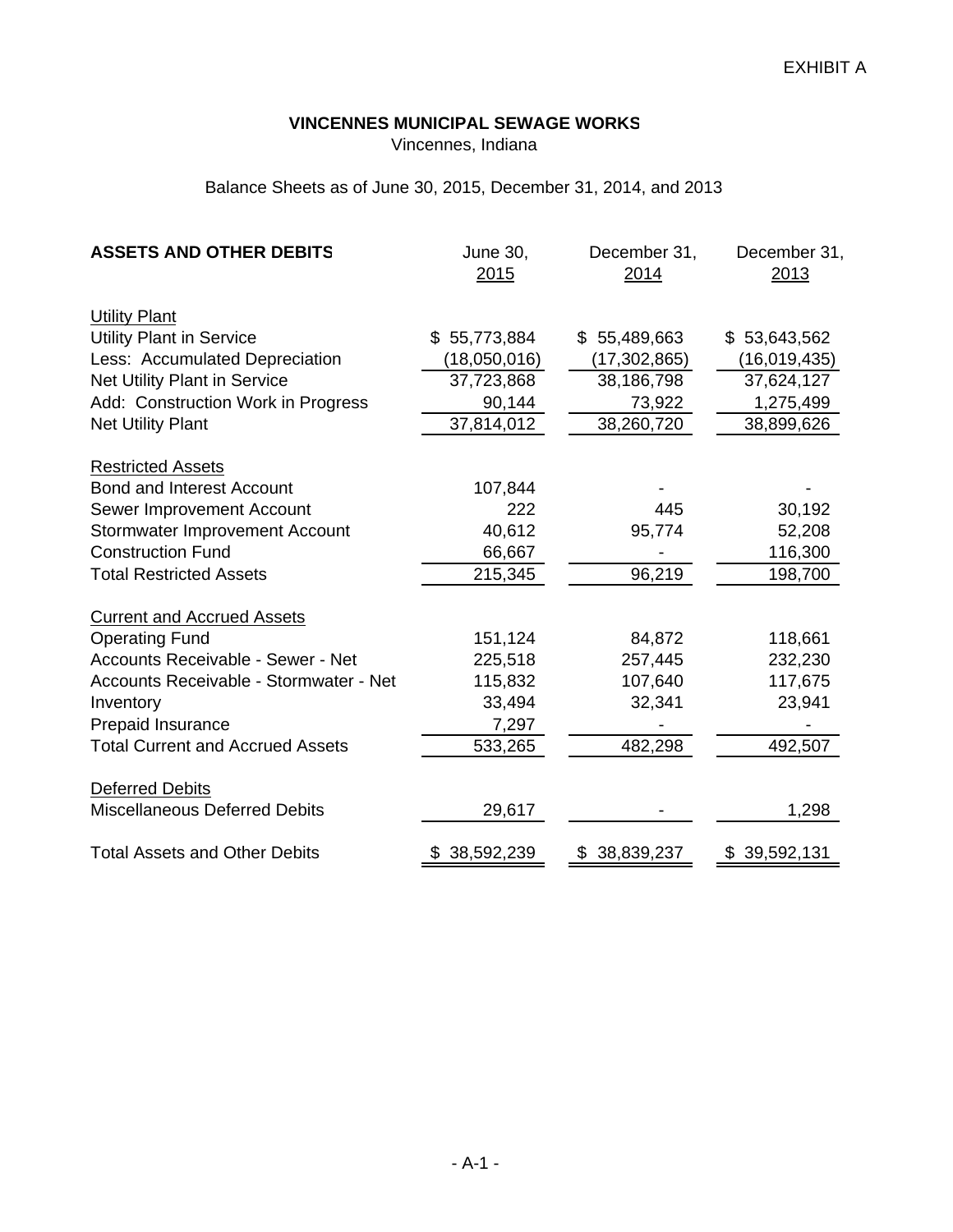Vincennes, Indiana

Balance Sheets as of June 30, 2015, December 31, 2014, and 2013

| <b>LIABILITIES AND OTHER CREDITS</b>         | June 30,<br>2015 | December 31,<br>2014 | December 31,<br>2013 |
|----------------------------------------------|------------------|----------------------|----------------------|
| <b>Equity Capital</b>                        |                  |                      |                      |
| <b>Retained Earnings</b>                     | 17,775,464<br>\$ | \$16,760,238         | \$16,367,586         |
| <b>Current Year Earnings</b>                 | (128, 319)       | 1,015,226            | 392,652              |
| <b>Total Equity Capital</b>                  | 17,647,145       | 17,775,464           | 16,760,238           |
| Long-Term Debt                               |                  |                      |                      |
| 1998 Revenue Bonds                           |                  |                      | 185,000              |
| 2002 SRF Loan                                |                  | 14,793,298           | 16,457,323           |
| 2015 Refunding Bonds                         | 14,955,000       |                      |                      |
| <b>Capital Lease</b>                         | 153,487          | 153,487              | 174,467              |
| <b>Total Long-Term Debt</b>                  | 15,108,487       | 14,946,785           | 16,816,790           |
| <b>Current and Accrued Liabilities</b>       |                  |                      |                      |
| <b>Accounts Payable</b>                      |                  | 57,687               | 126,729              |
| <b>Compensated Absences Payable</b>          | 26,247           | 26,247               | 24,505               |
| <b>Accrued Compensation</b>                  | 2,500            |                      |                      |
| <b>Accrued Taxes</b>                         | 152              |                      |                      |
| <b>Payroll Deductions</b>                    | 345              | 4,117                | 2,221                |
| Short Term Debt - Bond Anticipation Note     | 600,000          | 1,000,000            | 1,000,000            |
| Interest Payable                             | 26,416           | 11,600               |                      |
| Capital Lease Interest Payable               | 4,835            | 2,417                | 2,748                |
| <b>Advances for Construction</b>             | 97,573           | 97,573               | 120,353              |
| <b>Total Current and Accrued Liabilities</b> | 758,068          | 1,199,641            | 1,276,556            |
| <b>Contributions in Aid of Construction</b>  | 5,078,539        | 4,917,347            | 4,738,547            |
| <b>Total Liabilities and Other Credits</b>   | 38,592,239<br>\$ | \$38,839,237         | \$39,592,131         |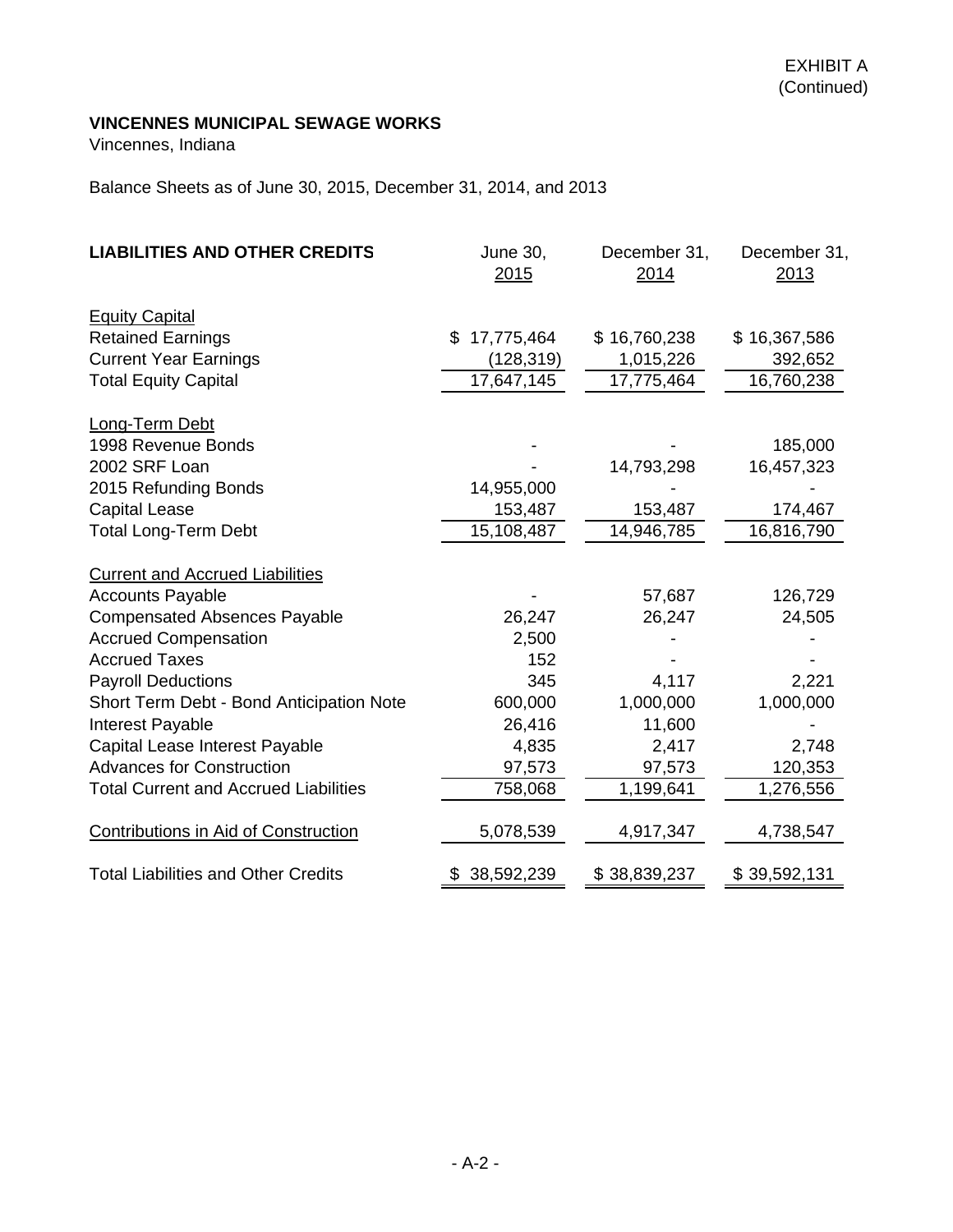## **VINCENNES MUNICIPAL SEWAGE WORKS** Vincennes, Indiana

### Sewage Works Bond Anticipation Note (BAN) of 2015 Amortization Schedule

| Date             | Principal     | Coupon |      |    | Interest       |   | Period<br>Total |
|------------------|---------------|--------|------|----|----------------|---|-----------------|
| 1/1/16<br>3/1/16 | \$<br>600,000 | 2.00   | $\%$ | \$ | 6,000<br>2,000 | S | 608,000         |
| Totals           | \$<br>600,000 |        |      | S  | 8,000          |   |                 |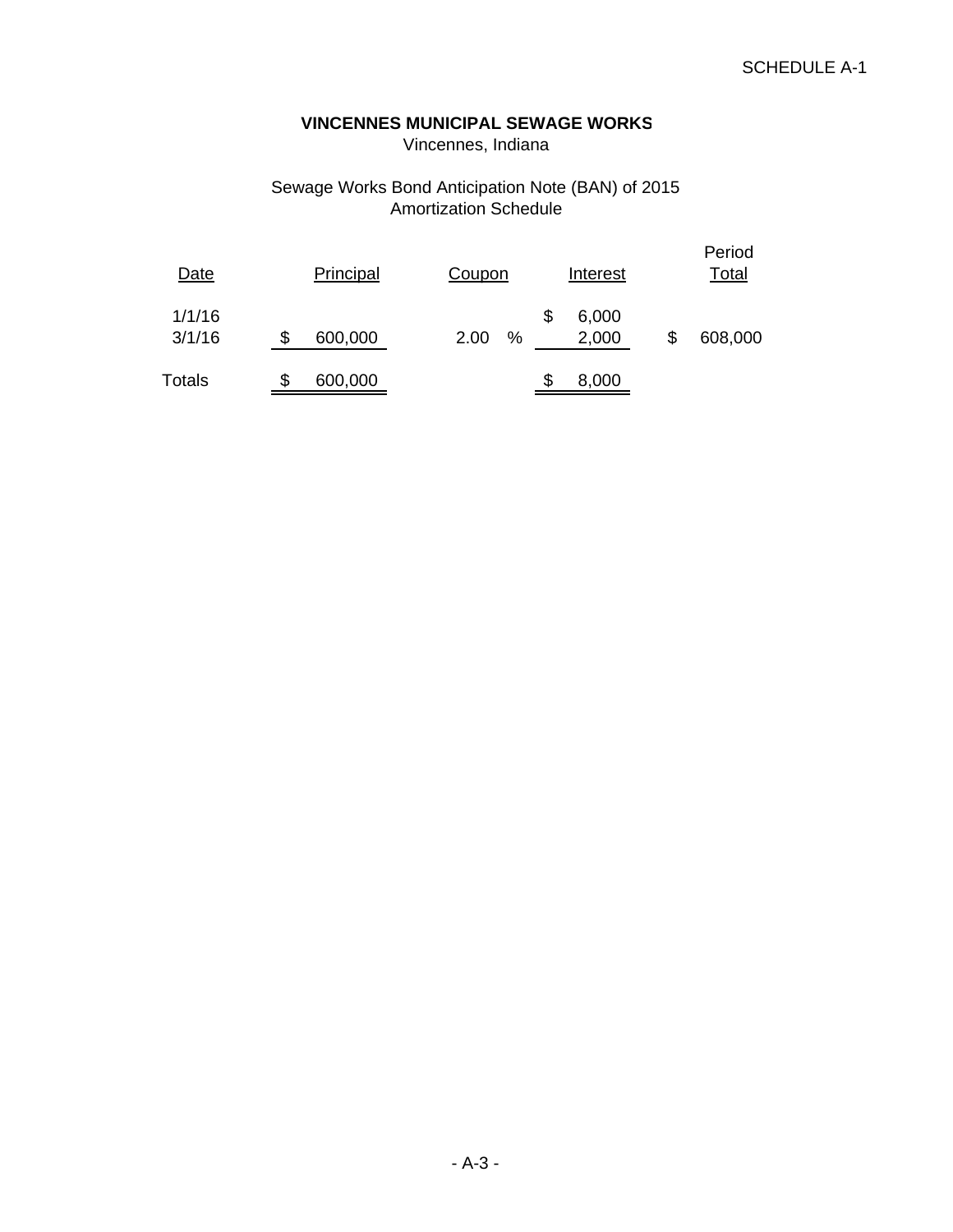Vincennes, Indiana

### Sewage Works Refunding Revenue Bonds of 2015 Amortization Schedule

| \$<br>\$<br>\$<br>1/1/16<br>%\$<br>570,000<br>184,910<br>2.14<br>754,910<br>7/1/16<br>830,000<br>2.14<br>153,920<br>983,920<br>1/1/17<br>840,000<br>2.14<br>145,039<br>985,039<br>7/1/17<br>845,000<br>2.14<br>136,051<br>981,051<br>1/1/18<br>855,000<br>127,009<br>982,009<br>2.14<br>7/1/18<br>117,861<br>865,000<br>2.14<br>982,861<br>1/1/19<br>875,000<br>2.14<br>108,605<br>983,605<br>7/1/19<br>99,243<br>885,000<br>2.14<br>984,243<br>1/1/20<br>895,000<br>2.14<br>89,773<br>984,773<br>7/1/20<br>905,000<br>2.14<br>80,197<br>985,197<br>1/1/21<br>915,000<br>2.14<br>70,513<br>985,513<br>7/1/21<br>920,000<br>2.14<br>60,723<br>980,723<br>1/1/22<br>930,000<br>2.14<br>50,879<br>980,879<br>7/1/22<br>940,000<br>2.14<br>40,928<br>980,928<br>1/1/23<br>2.14<br>950,000<br>30,870<br>980,870<br>7/1/23<br>960,000<br>2.14<br>20,705<br>980,705<br>1/1/24<br>975,000<br>10,433<br>985,433<br>2.14 | Date | <b>Principal</b> | <b>Coupon</b> |  | <b>Interest</b> | <b>Period Total</b> | <b>Fiscal Total</b> |
|----------------------------------------------------------------------------------------------------------------------------------------------------------------------------------------------------------------------------------------------------------------------------------------------------------------------------------------------------------------------------------------------------------------------------------------------------------------------------------------------------------------------------------------------------------------------------------------------------------------------------------------------------------------------------------------------------------------------------------------------------------------------------------------------------------------------------------------------------------------------------------------------------------------|------|------------------|---------------|--|-----------------|---------------------|---------------------|
|                                                                                                                                                                                                                                                                                                                                                                                                                                                                                                                                                                                                                                                                                                                                                                                                                                                                                                                |      |                  |               |  |                 |                     | 754,910             |
|                                                                                                                                                                                                                                                                                                                                                                                                                                                                                                                                                                                                                                                                                                                                                                                                                                                                                                                |      |                  |               |  |                 |                     | 1,968,959           |
|                                                                                                                                                                                                                                                                                                                                                                                                                                                                                                                                                                                                                                                                                                                                                                                                                                                                                                                |      |                  |               |  |                 |                     |                     |
|                                                                                                                                                                                                                                                                                                                                                                                                                                                                                                                                                                                                                                                                                                                                                                                                                                                                                                                |      |                  |               |  |                 |                     | 1,963,060           |
|                                                                                                                                                                                                                                                                                                                                                                                                                                                                                                                                                                                                                                                                                                                                                                                                                                                                                                                |      |                  |               |  |                 |                     |                     |
|                                                                                                                                                                                                                                                                                                                                                                                                                                                                                                                                                                                                                                                                                                                                                                                                                                                                                                                |      |                  |               |  |                 |                     | 1,966,466           |
|                                                                                                                                                                                                                                                                                                                                                                                                                                                                                                                                                                                                                                                                                                                                                                                                                                                                                                                |      |                  |               |  |                 |                     |                     |
|                                                                                                                                                                                                                                                                                                                                                                                                                                                                                                                                                                                                                                                                                                                                                                                                                                                                                                                |      |                  |               |  |                 |                     | 1,969,016           |
|                                                                                                                                                                                                                                                                                                                                                                                                                                                                                                                                                                                                                                                                                                                                                                                                                                                                                                                |      |                  |               |  |                 |                     |                     |
|                                                                                                                                                                                                                                                                                                                                                                                                                                                                                                                                                                                                                                                                                                                                                                                                                                                                                                                |      |                  |               |  |                 |                     | 1,970,710           |
|                                                                                                                                                                                                                                                                                                                                                                                                                                                                                                                                                                                                                                                                                                                                                                                                                                                                                                                |      |                  |               |  |                 |                     |                     |
|                                                                                                                                                                                                                                                                                                                                                                                                                                                                                                                                                                                                                                                                                                                                                                                                                                                                                                                |      |                  |               |  |                 |                     | 1,961,602           |
|                                                                                                                                                                                                                                                                                                                                                                                                                                                                                                                                                                                                                                                                                                                                                                                                                                                                                                                |      |                  |               |  |                 |                     |                     |
|                                                                                                                                                                                                                                                                                                                                                                                                                                                                                                                                                                                                                                                                                                                                                                                                                                                                                                                |      |                  |               |  |                 |                     | 1,961,798           |
|                                                                                                                                                                                                                                                                                                                                                                                                                                                                                                                                                                                                                                                                                                                                                                                                                                                                                                                |      |                  |               |  |                 |                     |                     |
|                                                                                                                                                                                                                                                                                                                                                                                                                                                                                                                                                                                                                                                                                                                                                                                                                                                                                                                |      |                  |               |  |                 |                     | 1,966,138           |
| \$14,955,000<br>\$1,527,659<br>\$16,482,659<br>Totals                                                                                                                                                                                                                                                                                                                                                                                                                                                                                                                                                                                                                                                                                                                                                                                                                                                          |      |                  |               |  |                 |                     |                     |

Note: The Debt Service Reserve was funded with a surety policy with Build America Mutual Assurance Company (BAM).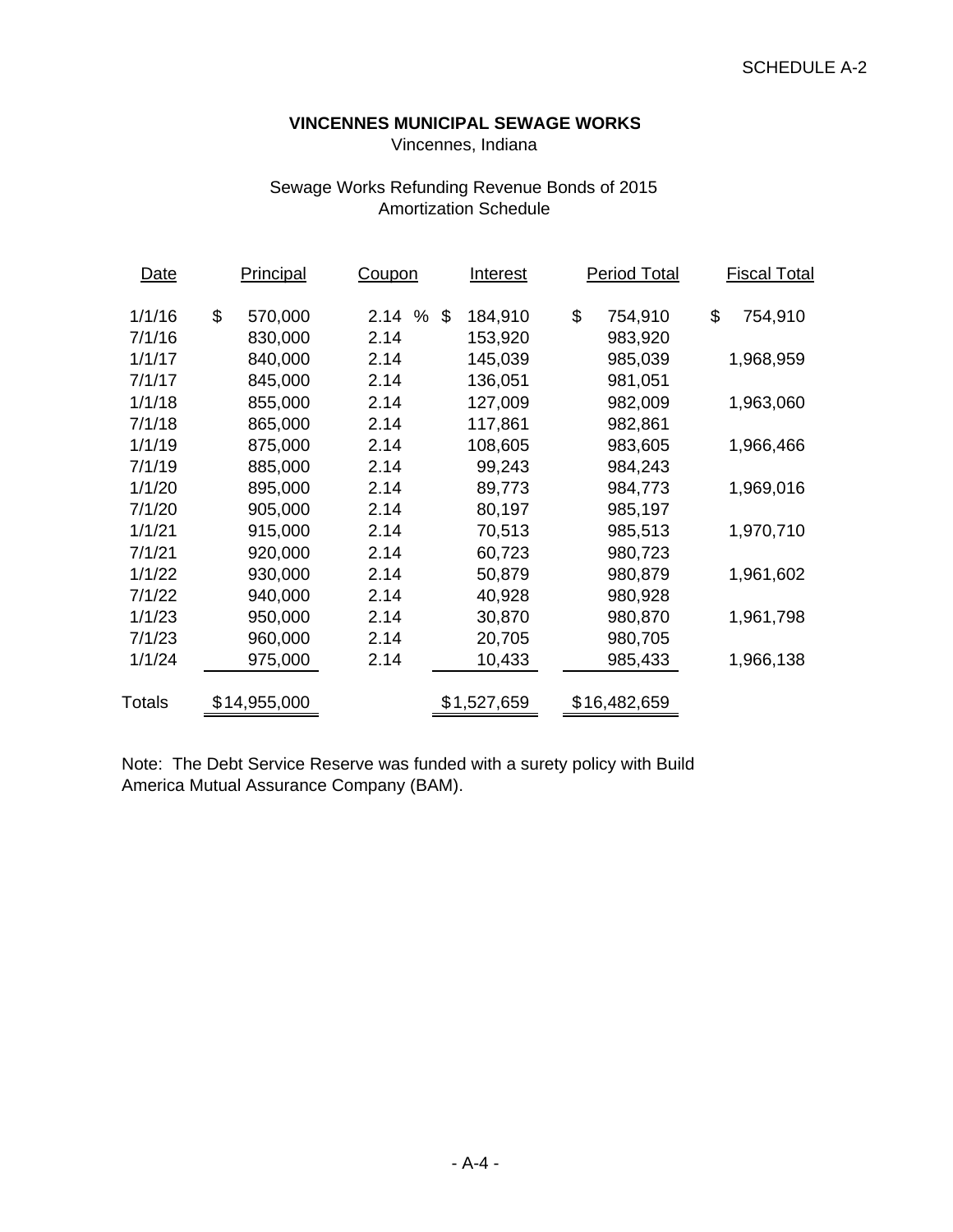Vincennes, Indiana

### Capital Lease Amortization Schedule

| Date               | Principal               | Coupon       |   | Interest             |    | Period<br>Total   |
|--------------------|-------------------------|--------------|---|----------------------|----|-------------------|
| 7/06/15<br>7/06/16 | \$<br>21,640<br>131,847 | 3.15<br>3.15 | % | \$<br>4,835<br>4,153 | \$ | 26,475<br>136,000 |
| <b>Totals</b>      | \$<br>153,487           |              |   | 8,988                | S  | 162,475           |

Note: The capital lease is for a Vactor Combination Sewer Cleaner vehicle. Buy-back is guaranteed at the end of the lease for \$136,000.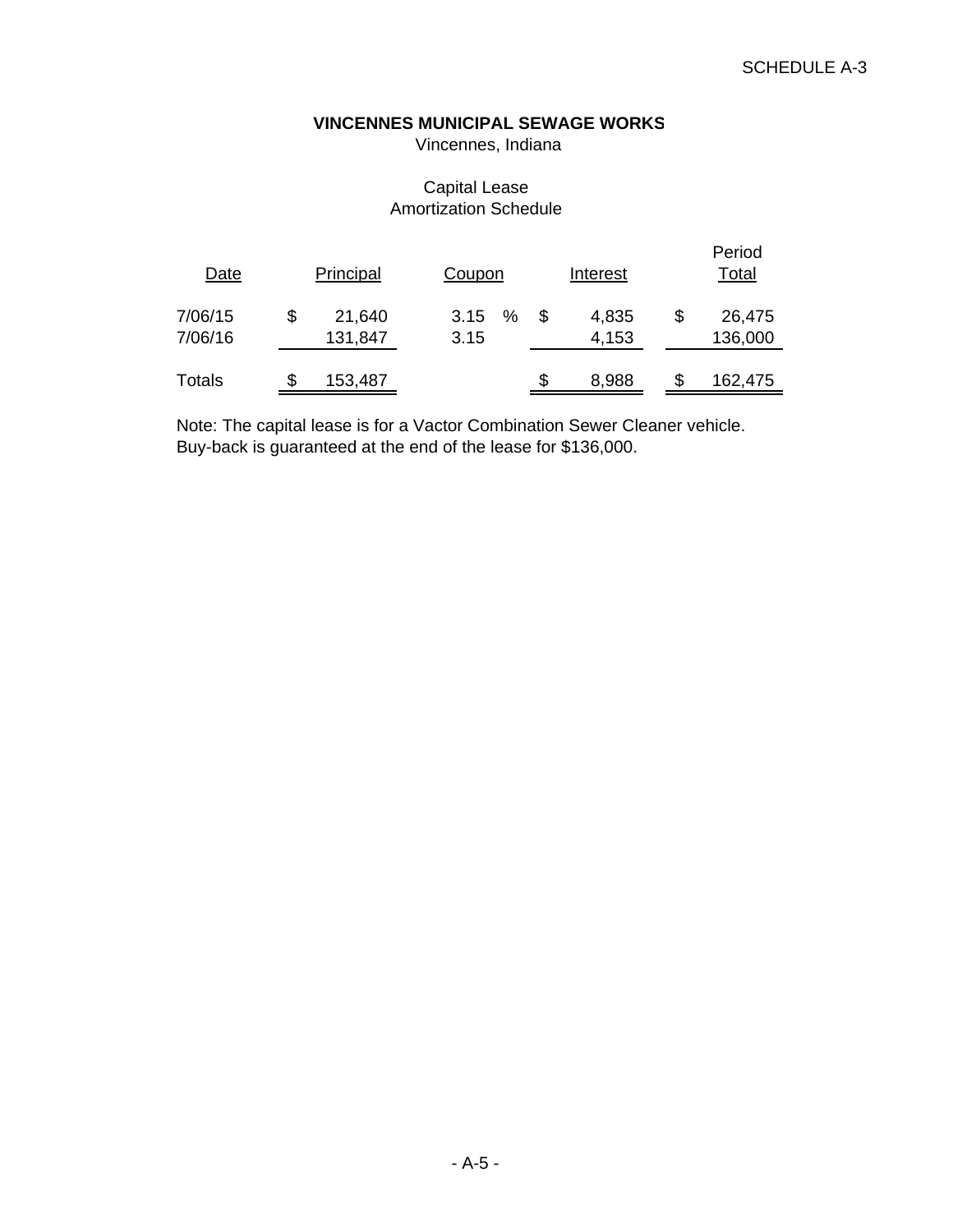Vincennes, Indiana

### Statement of Fund Balances as of June 30, 2015 and Calculation of Required Fund Balances

| <b>Operating Fund - Sewer</b>                                                   | \$<br>151,124    |
|---------------------------------------------------------------------------------|------------------|
| Sewer Improvement Account                                                       | 222              |
| <b>Bond and Interest Account</b>                                                | 107,844          |
| <b>Total Cash and Investments</b>                                               | \$<br>259,190    |
| <b>Operating Fund</b>                                                           |                  |
| <b>Calculation of Required Operating Fund Balance</b>                           |                  |
| Adjusted Operation and Maintenance Expenses (Exhibit D)                         | \$<br>2,648,922  |
| Adjusted Taxes Other Than Income Taxes (Exhibit D)                              | 56,580           |
| Add: Stormwater Expenses Removed in Adjustments                                 | 369,386          |
| Subtotal                                                                        | 3,074,888        |
| Divide by: Twelve Months                                                        | 12               |
| Monthly Operation and Maintenance Expenses<br>and Taxes Other Than Income Taxes |                  |
| Times: Two Months                                                               | 256,241<br>2     |
|                                                                                 |                  |
| Minimum Required Balance                                                        | \$<br>512,482    |
| <b>Compare to Net Current Operating Fund Balance</b>                            | \$<br>151,124    |
| <b>Difference</b>                                                               | \$<br>(361, 358) |
|                                                                                 |                  |
| <b>Sinking Funds</b>                                                            |                  |
| <b>Calculation of Required Bond and Interest Fund Balance</b>                   |                  |
| 2015 Refunding Bonds Principal and Interest                                     |                  |
| Payment due January 1, 2016 (Schedule A-2)                                      | \$<br>754,910    |
| Divide by: Number of Months to Accumulate Payment                               | 7                |
| Monthly Transfer for Principal and Interest Payment                             | \$<br>107,844    |
| Compare to Bond and Interest Fund Balance                                       | \$<br>107,844    |
| <b>Difference</b>                                                               | \$               |
|                                                                                 |                  |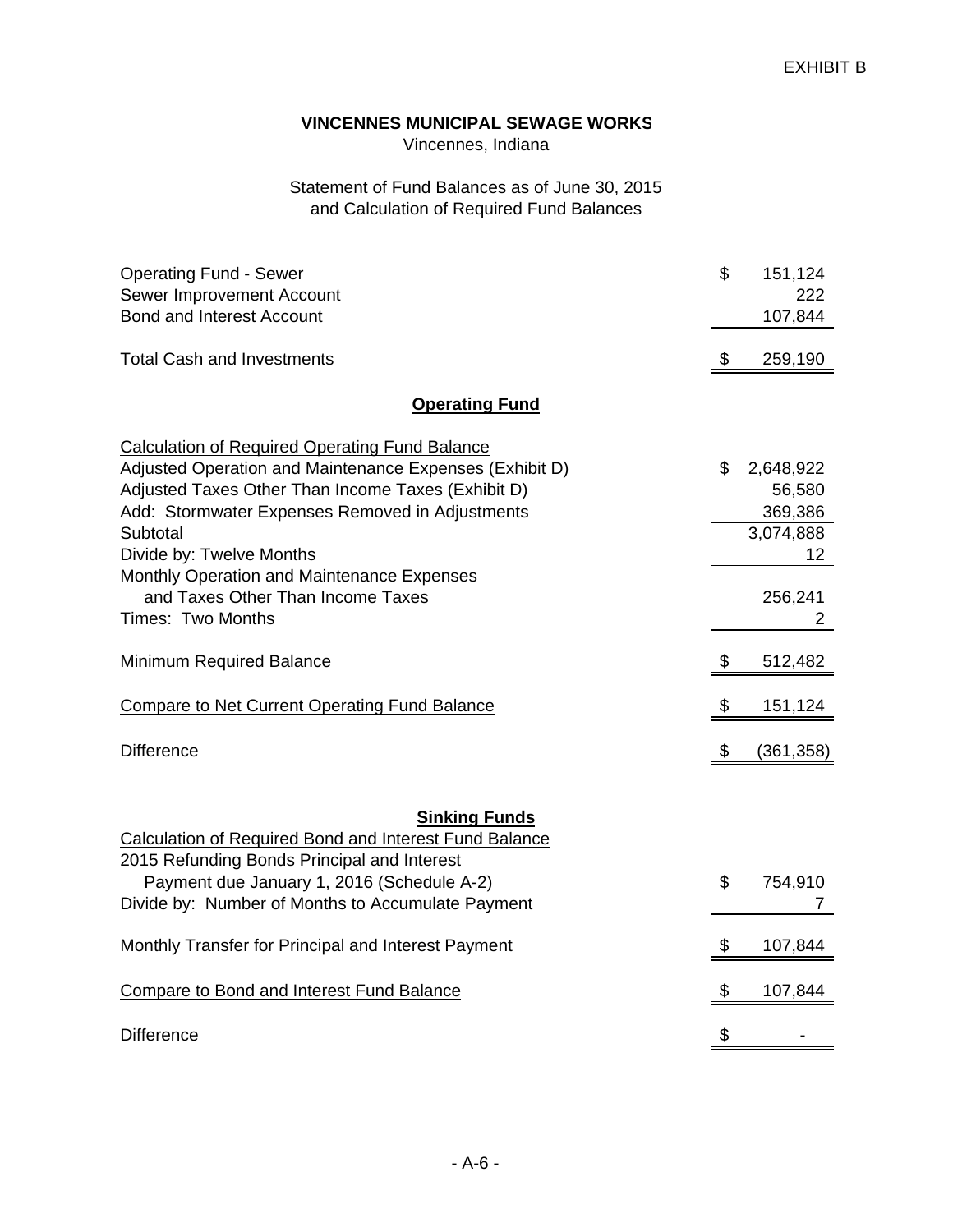Vincennes, Indiana

## Statements of Income for the Twelve Months Ended June 30, 2015, December 31, 2014, and 2013

|                                                 | <b>June 30,</b> | December 31, | December 31, |
|-------------------------------------------------|-----------------|--------------|--------------|
|                                                 | 2015            | 2014         | 2013         |
| <b>Operating Revenues</b>                       |                 |              |              |
| <b>Residential Metered Sales</b>                | \$1,667,716     | \$1,672,339  | \$1,719,309  |
| <b>Commercial Metered Sales</b>                 | 1,999,081       | 1,983,504    | 1,884,593    |
| Commercial Metered Sales - Large Industrial     | 1,072,522       | 1,156,007    | 28,519       |
| <b>Industrial Metered Sales</b>                 | 117,874         | 108,091      | 149,145      |
| <b>Municipal Metered Sales</b>                  | 7,878           | 6,822        | 6,240        |
| <b>Miscellaneous Sales</b>                      | 42              |              |              |
| <b>Sewer Forfeited Discounts</b>                | 67,298          | 67,298       | 66,944       |
| <b>Stormwater Sales</b>                         | 647,368         | 656,215      | 969,805      |
| <b>Stormwater Forfeited Discounts</b>           | 4,218           | 4,218        | 19,471       |
| <b>Total Operating Revenues</b>                 | 5,583,997       | 5,654,494    | 4,844,026    |
| <b>Operating Expenses</b>                       |                 |              |              |
| <b>Operation and Maintenance Expenses</b>       |                 |              |              |
| Plant - Maintenance                             | 224,898         | 264,303      | 243,385      |
| Plant - Operation                               | 593,461         | 472,774      | 385,922      |
| <b>Plant - Treatment</b>                        | 56,667          | 42,089       | 26,506       |
| <b>Collection - Maintenance</b>                 | 117,053         | 136,250      | 225,795      |
| <b>Collection - Operation</b>                   | 608,951         | 565,052      | 537,221      |
| <b>Stormwater Expenses</b>                      | 369,386         | 332,607      | 330,481      |
| Lab Expenses                                    | 148,769         | 153,711      | 117,974      |
| <b>Administrative and General</b>               | 817,861         | 609,487      | 614,258      |
| <b>Other Operating</b>                          | 54,242          | 62,202       | 50,260       |
| <b>Total Operation and Maintenance Expenses</b> | 2,991,288       | 2,638,475    | 2,531,802    |
| <b>Depreciation Expense</b>                     | 1,486,290       | 1,444,539    | 1,390,297    |
| <b>Amortization Expense</b>                     |                 | 1,298        | 6,262        |
| <b>Taxes Other Than Income Taxes</b>            |                 |              |              |
| <b>FICA Taxes</b>                               | 53,606          | 52,744       | 50,987       |
| <b>State Unemployment</b>                       | 1,884           | 1,807        | 1,663        |
| <b>Total Taxes Other Than Income Taxes</b>      | 55,490          | 54,551       | 52,650       |
| <b>Total Operating Expenses</b>                 | 4,533,068       | 4,138,863    | 3,981,011    |
| Net Operating Income                            | 1,050,929       | 1,515,631    | 863,015      |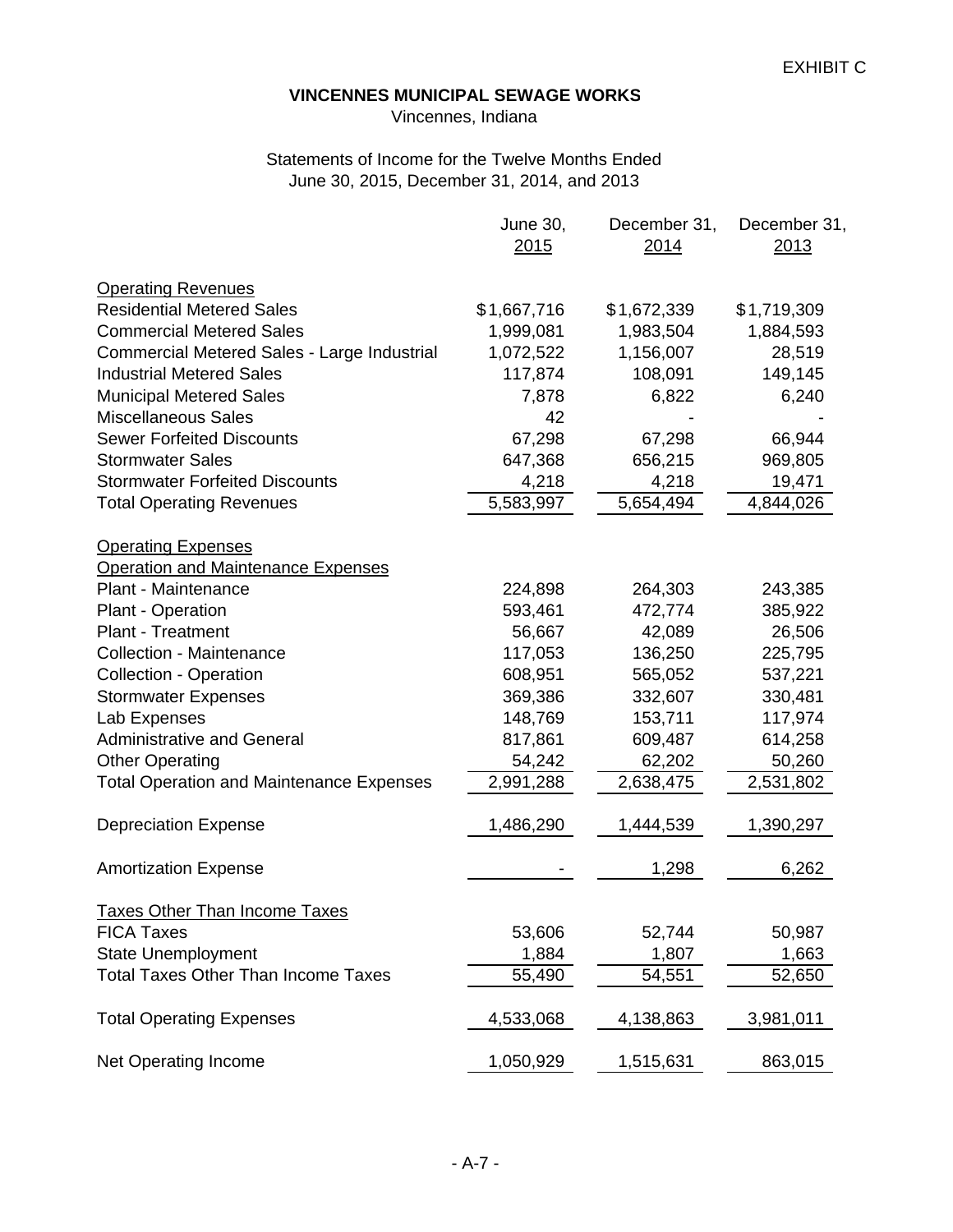Vincennes, Indiana

Statements of Income for the Twelve Months Ended June 30, 2015, December 31, 2014, and 2013

|                              | <b>June 30,</b><br>2015 | December 31,<br>2014 |           | December 31,<br>2013 |
|------------------------------|-------------------------|----------------------|-----------|----------------------|
| Other Income                 |                         |                      |           |                      |
| Tap In Fees                  | \$<br>11,680            | \$                   | 13,000    | \$<br>16,270         |
| Dumping Fees                 | 31,750                  |                      | 29,000    | 30,600               |
| <b>Federal FEMA Recovery</b> |                         |                      |           | 7,333                |
| Interest Income              | 1,080                   |                      | 1,080     | 1,875                |
| <b>Other Gains</b>           |                         |                      | 8,976     | 6,330                |
| Miscellaneous Income         | 23,297                  |                      | 11,564    | 142,743              |
| <b>Total Other Income</b>    | 67,807                  |                      | 63,620    | 205,151              |
| <b>Other Expenses</b>        |                         |                      |           |                      |
| Bond Expense - Other         | 228,058                 |                      |           |                      |
| <b>Interest Expense</b>      | 574,147                 |                      | 564,025   | 675,514              |
| <b>Total Other Expenses</b>  | 802,205                 |                      | 564,025   | 675,514              |
| Net Income                   | 316,531                 | \$                   | 1,015,226 | \$<br>392,652        |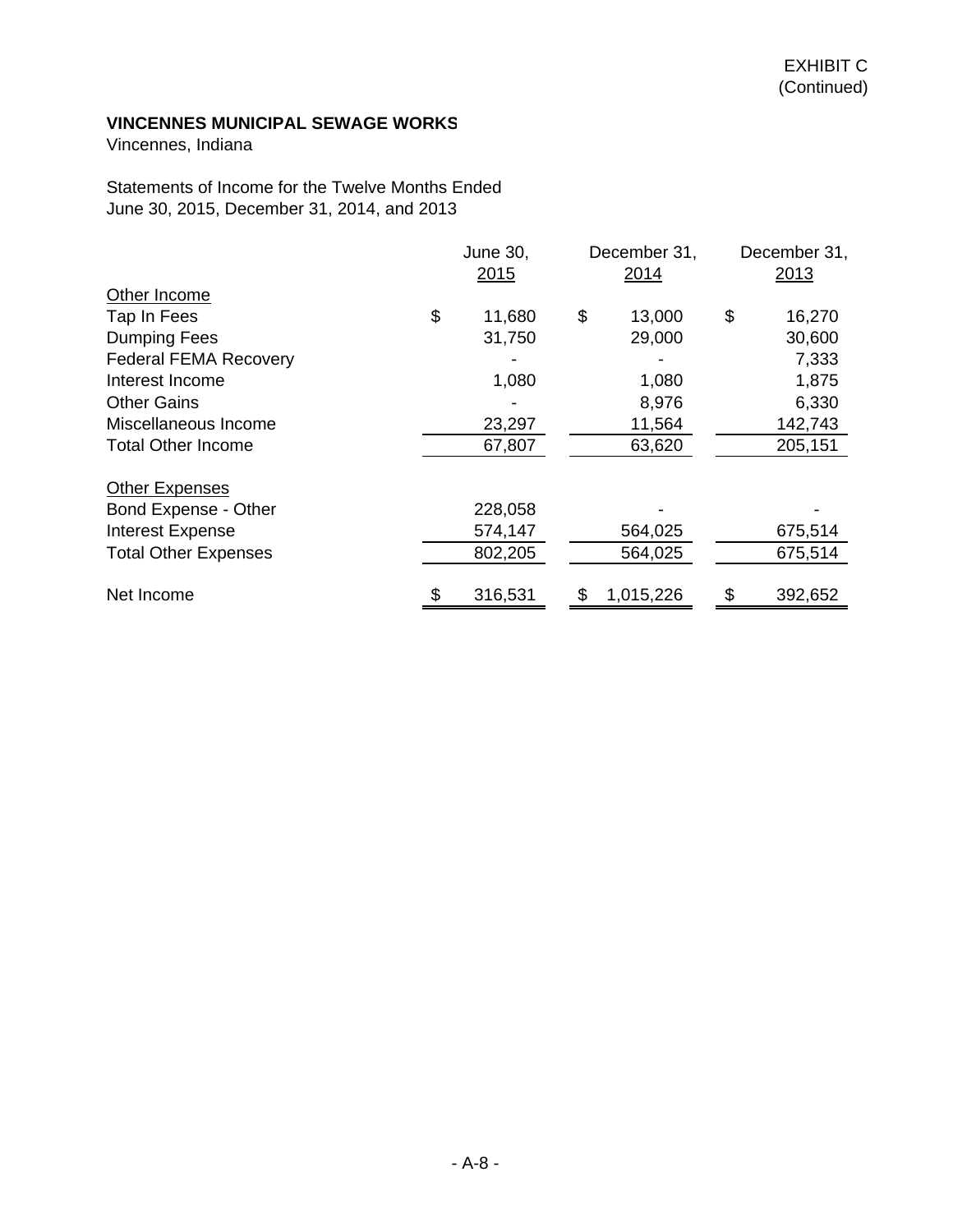Vincennes, Indiana

## Adjusted Statement of Income

|                                           | June 30,    | <b>Adjustments</b> |             |                 |
|-------------------------------------------|-------------|--------------------|-------------|-----------------|
|                                           | 2015        | Amount             | <u>Ref.</u> | <b>Adjusted</b> |
| <b>Operating Revenues</b>                 |             |                    |             |                 |
| <b>Residential Metered Sales</b>          | \$1,667,716 |                    |             | \$1,667,716     |
| <b>Commercial Metered Sales</b>           | 1,999,081   |                    |             | 1,999,081       |
| <b>Commercial Metered</b>                 |             |                    |             |                 |
| Sales - Farbest Foods, Inc.               | 1,072,522   |                    |             | 1,072,522       |
| <b>Industrial Metered Sales</b>           | 117,874     |                    |             | 117,874         |
| <b>Municipal Metered Sales</b>            | 7,878       |                    |             | 7,878           |
| <b>Miscellaneous Sales</b>                | 42          |                    |             | 42              |
| <b>Sewer Forfeited Discounts</b>          | 67,298      |                    |             | 67,298          |
| <b>Stormwater Sales</b>                   | 647,368     | (647, 368)<br>\$   | (1)         |                 |
| <b>Stormwater Forfeited Discounts</b>     | 4,218       | (4,218)            | (2)         |                 |
| <b>Total Operating Revenues</b>           | 5,583,997   | (651, 586)         |             | 4,932,411       |
|                                           |             |                    |             |                 |
| <b>Operating Expenses</b>                 |             |                    |             |                 |
| <b>Operation and Maintenance Expenses</b> | 2,991,288   | (369, 386)         | (3)         | 2,648,922       |
|                                           |             | 170,644            | (4)         |                 |
|                                           |             | 16,723             | (5)         |                 |
|                                           |             | 2,577              | (6)         |                 |
|                                           |             | (162, 924)         | (7)         |                 |
| <b>Depreciation Expense</b>               | 1,486,290   |                    |             | 1,486,290       |
|                                           |             |                    |             |                 |
| <b>Taxes Other Than Income Taxes</b>      | 55,490      | 1,090              | (8)         | 56,580          |
| <b>Total Operating Expenses</b>           | 4,533,068   | (341, 276)         |             | 4,191,792       |
| <b>Net Operating Income</b>               | \$1,050,929 | (310, 310)<br>\$   |             | 740,619<br>\$   |
|                                           |             |                    |             |                 |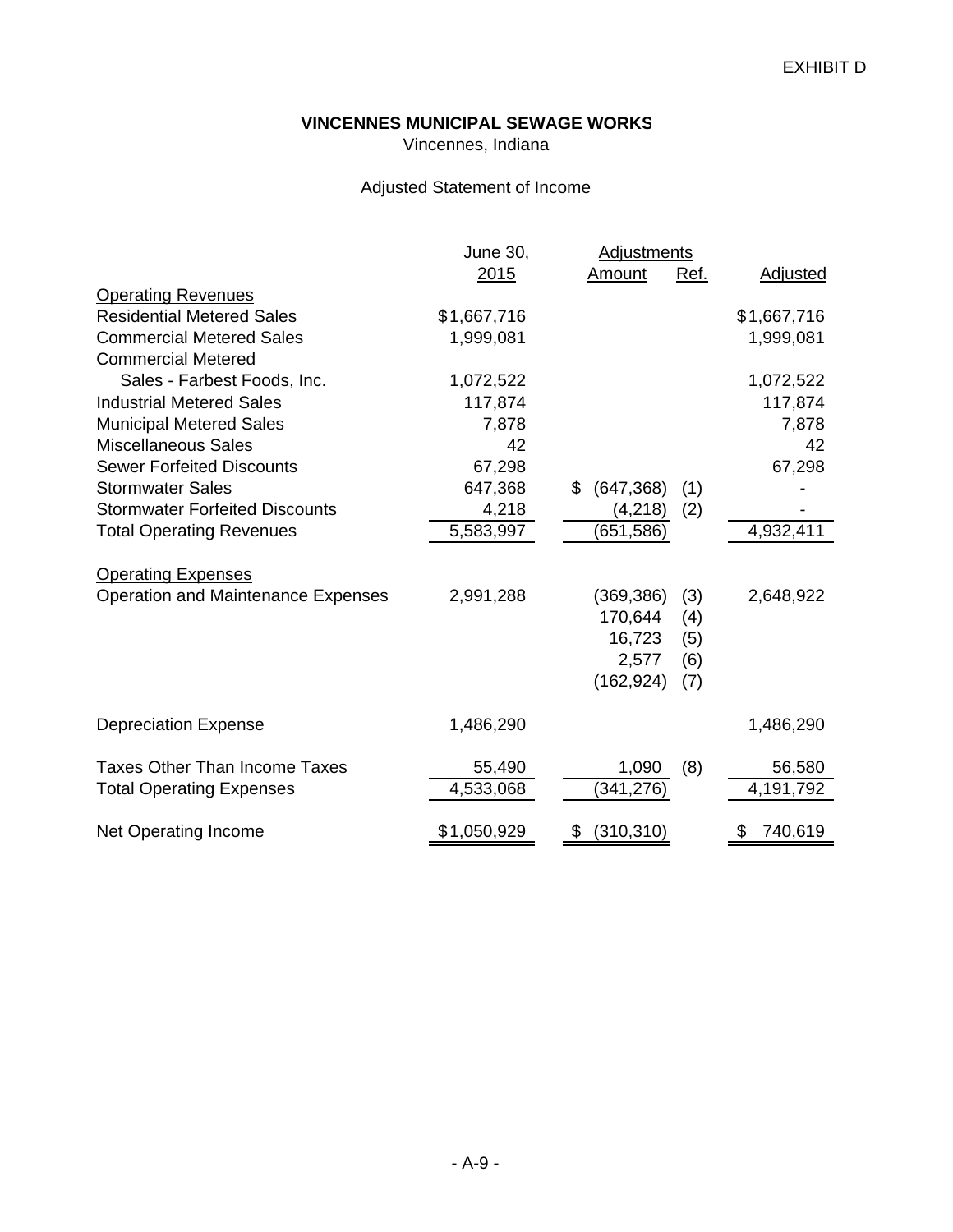Vincennes, Indiana

Detail of Adjustments

| (1)<br>To adjust "Stormwater Sales" to remove Stormwater Revenues.                                                                                                                                                      |                |
|-------------------------------------------------------------------------------------------------------------------------------------------------------------------------------------------------------------------------|----------------|
| Adjustment - Decrease                                                                                                                                                                                                   | (647, 368)     |
| (2)<br>To adjust "Stormwater Forfeited Discounts" to remove Stormwater Revenues.                                                                                                                                        |                |
| Adjustment - Decrease                                                                                                                                                                                                   | (4,218)<br>-\$ |
| (3)<br>To adjust "Operation and Maintenance Expenses" to remove Stormwater Expenses.                                                                                                                                    |                |
| Adjustment - Decrease                                                                                                                                                                                                   | (369,386)      |
| (4)<br>To adjust "Operation and Maintenance Expenses" to reinstate the full transfer to the Vincennes<br>Municipal Water Utility for shared services.<br><b>Allocated Sewer Non-Operating Expenses</b><br>586,989<br>\$ |                |
| Add: Estimated Salary Increase for Allocated Salary and Wages<br>Add: Estimated FICA Increase for Allocated Salary and Wages<br>(425, 023)<br>Less: Test Year Sewer Billing Reimbursement                               | 8,061<br>617   |
| Adjustment - Increase                                                                                                                                                                                                   | 170,644        |
| (5)<br>To adjust "Operation and Maintenance Expenses" for the increase in Salaries and<br>Wages (excluding Stormwater).                                                                                                 |                |
| 574,154<br>Pro Forma Salaries and Wages (Excluding Stormwater)<br>Less: Test Year<br>(557, 431)                                                                                                                         |                |
| Adjustment - Increase                                                                                                                                                                                                   | \$<br>16,723   |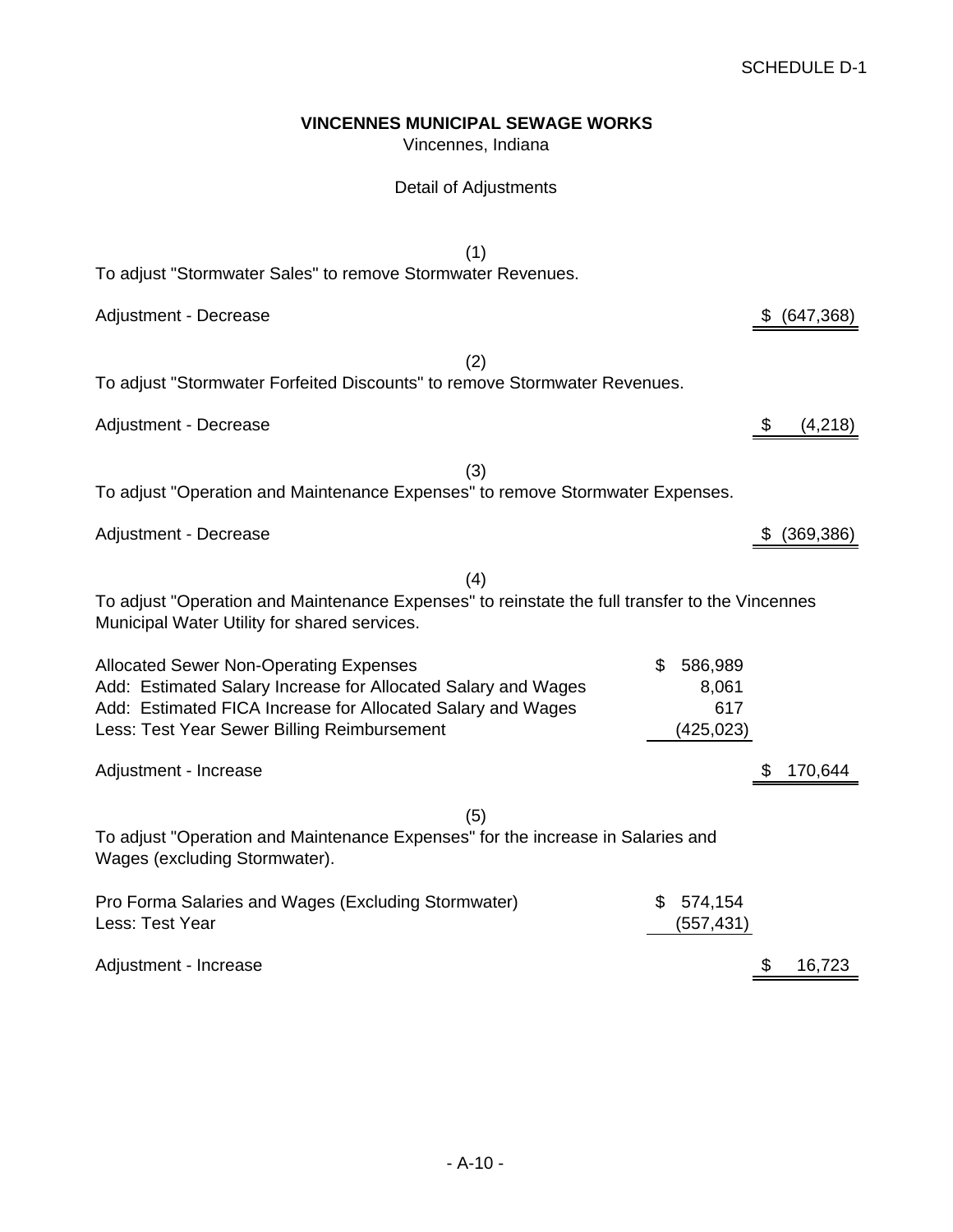Vincennes, Indiana

Detail of Adjustments

| (6)                                                                              |           |       |
|----------------------------------------------------------------------------------|-----------|-------|
| To adjust "Operation and Maintenance Expenses" for the increase in PERF Expense. |           |       |
| Pro Forma Salaries and Wages (Excluding Stormwater)                              | \$574,154 |       |
| <b>Times: PERF Contribution Rate</b>                                             | 14.2%     |       |
| Pro Forma PERF Expense (Excluding Stormwater)                                    | 81,530    |       |
| Less: Test Year (Excluding Stormwater)                                           | (78, 953) |       |
| Adjustment - Increase                                                            |           | 2.577 |

(7)

To adjust "Operation and Maintenance Expenses" for the removal of non-reoccurring expenses.

| Vendor                | Description                        | Amount  |              |
|-----------------------|------------------------------------|---------|--------------|
| Crowe Horwath         | <b>Municipal Advisory Services</b> | 36,679  |              |
| Bingham Greenebaum    |                                    |         |              |
| Doll                  | <b>Bond Counsel Services</b>       | 26,245  |              |
| <b>KCDC</b>           | Payment on Outstanding Debt        | 100,000 |              |
| Adjustment - Decrease |                                    |         | \$(162, 924) |

(8)

To adjust "Taxes Other Than Income Taxes" for the estimated change in FICA tax due to the change in salaries and wages.

| Pro Forma Salaries and Wages (Excluding Stormwater) | \$574,154 |       |
|-----------------------------------------------------|-----------|-------|
| Times: FICA Rate                                    | 7.65%     |       |
| Proforma FICA Expense (Excluding Stormwater)        | 43,923    |       |
| Less: Test Year (Excluding Stormwater)              | (42,833)  |       |
| Adjustment - Increase                               |           | 1.090 |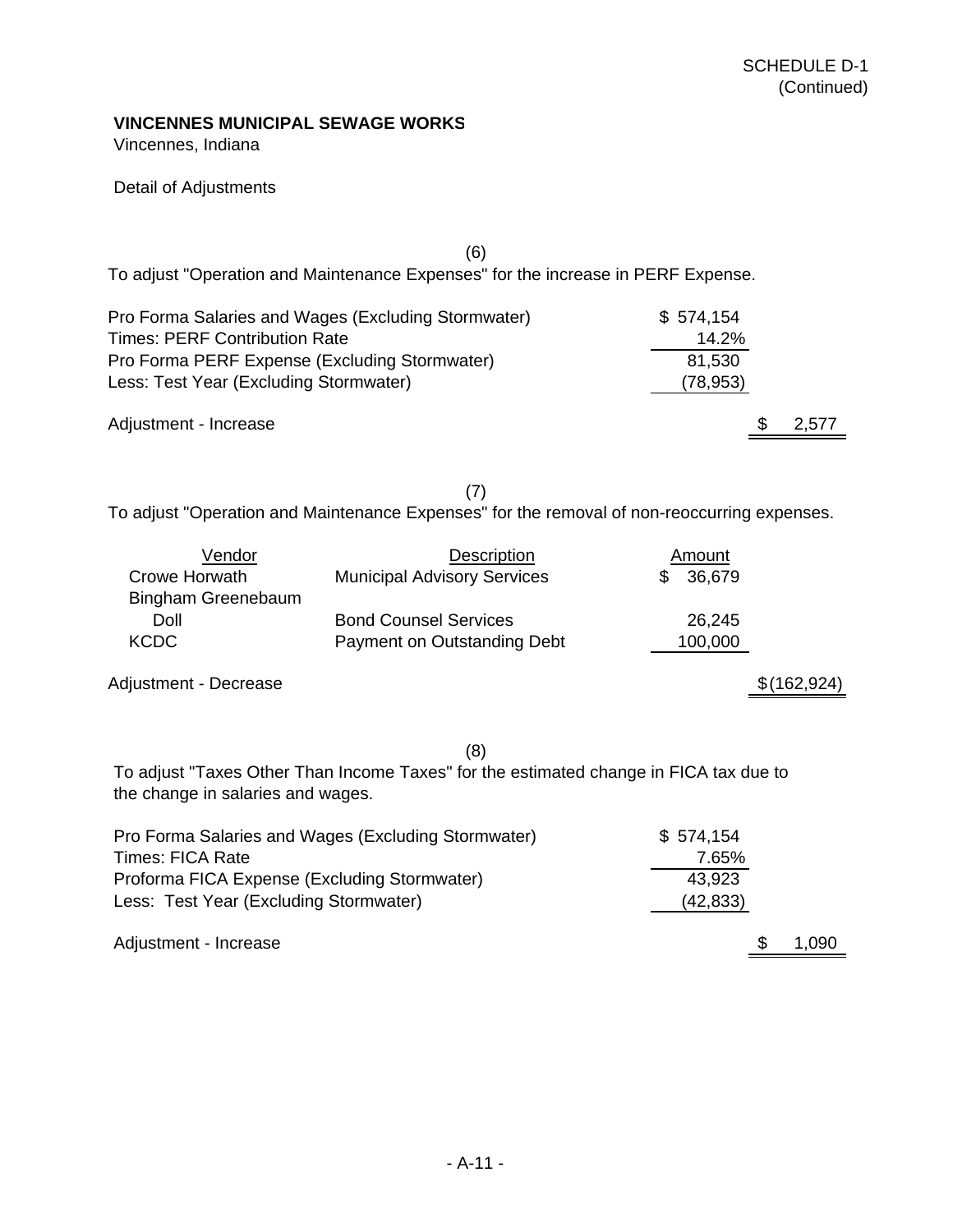### **VINCENNES MUNICIPAL SEWAGE WORKS** Vincennes, Indiana

### Proposed Sewage Works Revenue Bonds of 2016 Estimated Sources and Uses of Funds

| <b>Sources of Funds:</b>          |                 |
|-----------------------------------|-----------------|
| Par Amount                        | \$<br>9,255,000 |
| <b>Total Sources of Funds</b>     | \$9,255,000     |
|                                   |                 |
| Uses of Funds:                    |                 |
| Phosphorous Removal Upgrades      | \$<br>4,000,000 |
| <b>Redevelopment Payoff</b>       | 2,500,000       |
| <b>Automatic Meter Reading</b>    | 1,000,000       |
| Contingency                       | 500,000         |
| Debt Service Reserve              | 925,500         |
| Underwriter's Discount            | 92,550          |
| Cost of Issuance                  |                 |
| Insurance                         | 108,206         |
| Rating                            | 20,000          |
| <b>Bond Counsel</b>               | 40,000          |
| <b>Local Counsel</b>              | 20,000          |
| <b>Financial Advisor</b>          | 38,000          |
| <b>Registrar and Paying Agent</b> | 1,000           |
| <b>Electronic Sale</b>            | 1,000           |
| Rounding                          | 8,744           |
| Total Uses of Funds               | 9,255,000       |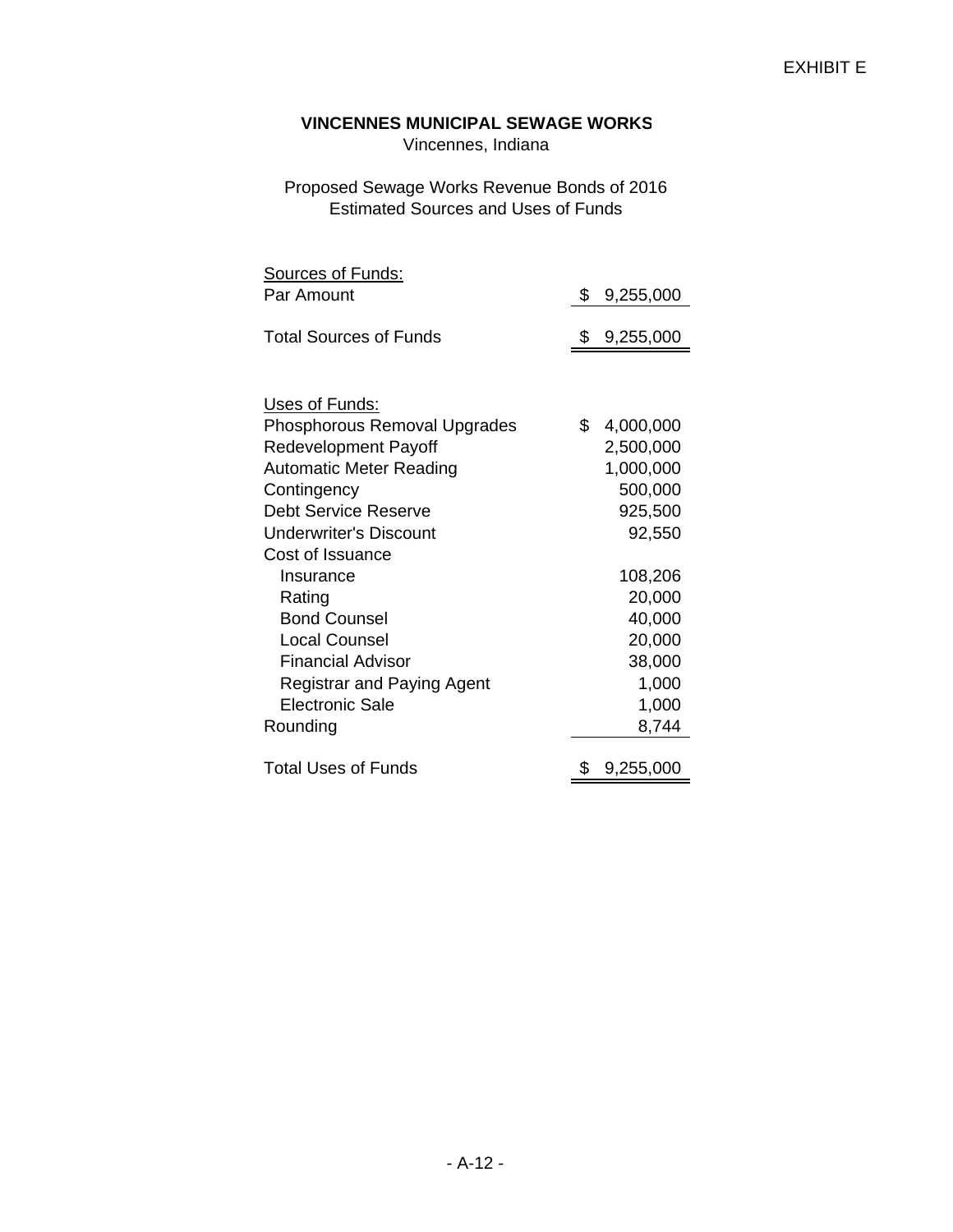Vincennes, Indiana

### Proposed Sewage Works Revenue Bonds of 2016 Estimated Amortization Schedule

| Date   | <b>Principal</b> | Coupon (1) | Interest        | Period<br><b>Total</b> | Fiscal<br><u>Total</u> |
|--------|------------------|------------|-----------------|------------------------|------------------------|
| 7/1/16 |                  |            | \$<br>104,295   | \$<br>104,295          |                        |
| 1/1/17 |                  |            | 156,443         | 156,443                | \$<br>260,738          |
| 7/1/17 | \$<br>140,000    | 1.75<br>%  | 156,443         | 296,443                |                        |
| 1/1/18 | 140,000          | 1.75       | 155,218         | 295,218                | 591,661                |
| 7/1/18 | 140,000          | 2.05       | 153,993         | 293,993                |                        |
| 1/1/19 | 140,000          | 2.05       | 152,558         | 292,558                | 586,551                |
| 7/1/19 | 140,000          | 2.35       | 151,123         | 291,123                |                        |
| 1/1/20 | 145,000          | 2.35       | 149,478         | 294,478                | 585,601                |
| 7/1/20 | 145,000          | 2.65       | 147,774         | 292,774                |                        |
| 1/1/21 | 145,000          | 2.65       | 145,853         | 290,853                | 583,627                |
| 7/1/21 | 155,000          | 2.90       | 143,931         | 298,931                |                        |
| 1/1/22 | 155,000          | 2.90       | 141,684         | 296,684                | 595,615                |
| 7/1/22 | 155,000          | 3.10       | 139,436         | 294,436                |                        |
| 1/1/23 | 160,000          | 3.10       | 137,034         | 297,034                | 591,470                |
| 7/1/23 | 160,000          | 3.30       | 134,554         | 294,554                |                        |
| 1/1/24 | 160,000          | 3.30       | 131,914         | 291,914                | 586,468                |
| 7/1/24 | 1,145,000        | 3.45       | 129,274         | 1,274,274              |                        |
| 1/1/25 | 1,165,000        | 3.45       | 109,523         | 1,274,523              | 2,548,797              |
| 7/1/25 | 1,185,000        | 3.60       | 89,426          | 1,274,426              |                        |
| 1/1/26 | 1,205,000        | 3.60       | 68,096          | 1,273,096              | 2,547,522              |
| 7/1/26 | 1,225,000        | 3.75       | 46,406          | 1,271,406              |                        |
| 1/1/27 | 1,250,000        | 3.75       | 23,438          | 1,273,438              | 2,544,844              |
| Totals | 9,255,000<br>\$  |            | 2,767,894<br>\$ | \$12,022,894           |                        |
|        |                  |            |                 |                        |                        |

(1) Assumes current "A" interest rates plus one hundred (100) basis points as of October 1, 2015. Estimated Net Interest Cost (NIC) is 3.63%. Rates are estimated and subject to change.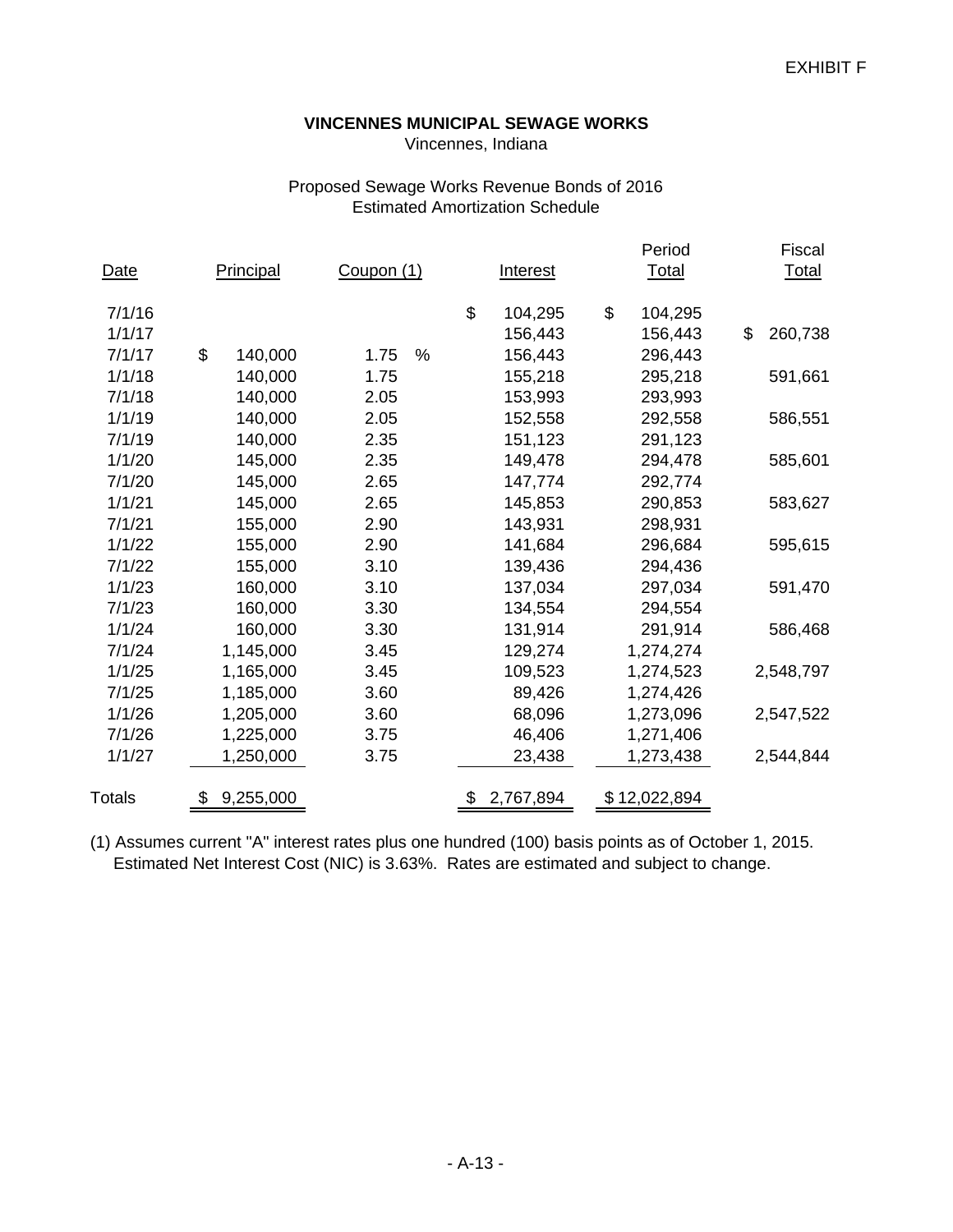Vincennes, Indiana

## Estimated Combined Amortization Schedule

|                                          |    | Refunding  |    | Proposed   |    |            |
|------------------------------------------|----|------------|----|------------|----|------------|
| Year                                     |    | 2015 Bonds |    | 2016 Bonds |    | Total      |
|                                          |    |            |    |            |    |            |
| 2015                                     | \$ | 754,910    |    |            | \$ | 754,910    |
| 2016                                     |    | 1,968,959  | \$ | 260,738    |    | 2,229,697  |
| 2017                                     |    | 1,963,060  |    | 591,661    |    | 2,554,721  |
| 2018                                     |    | 1,966,466  |    | 586,551    |    | 2,553,017  |
| 2019                                     |    | 1,969,016  |    | 585,601    |    | 2,554,617  |
| 2020                                     |    | 1,970,710  |    | 583,627    |    | 2,554,337  |
| 2021                                     |    | 1,961,602  |    | 595,615    |    | 2,557,217  |
| 2022                                     |    | 1,961,798  |    | 591,470    |    | 2,553,268  |
| 2023                                     |    | 1,966,138  |    | 586,468    |    | 2,552,606  |
| 2024                                     |    |            |    | 2,548,797  |    | 2,548,797  |
| 2025                                     |    |            |    | 2,547,522  |    | 2,547,522  |
| 2026                                     |    |            |    | 2,544,844  |    | 2,544,844  |
|                                          |    |            |    |            |    |            |
| Totals                                   |    | 16,482,659 |    | 12,022,894 |    | 28,505,553 |
|                                          |    |            |    |            |    |            |
| <b>Estimated Combined</b>                |    |            |    |            |    |            |
| <b>Maximum Annual Debt Service</b><br>\$ |    |            |    | 2,557,217  |    |            |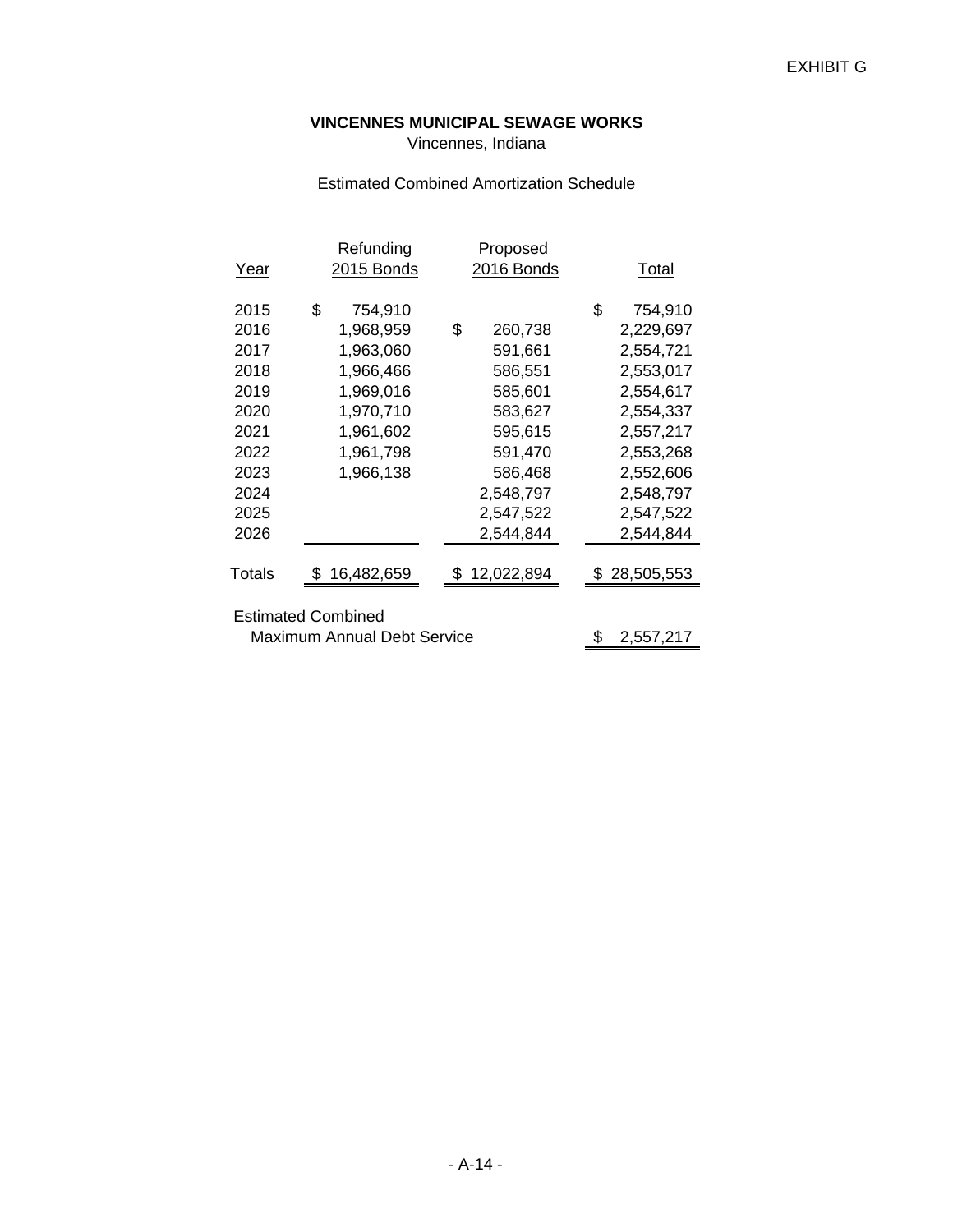Vincennes, Indiana

## Statement of Revenue Requirements

| Adjusted Operation and Maintenance Expenses (Exhibit D)<br>Adjusted Taxes Other Than Income Taxes (Exhibit D)<br>Capital Lease Payment (Schedule A-3)<br>Estimated Combined Maximum Annual Debt Service (Exhibit G)<br><b>Estimated Annual Extensions and</b> | \$2,648,922<br>56,580<br>26,475<br>2,557,217 |
|---------------------------------------------------------------------------------------------------------------------------------------------------------------------------------------------------------------------------------------------------------------|----------------------------------------------|
| Replacements (Depreciation Expense)                                                                                                                                                                                                                           | 1,486,290                                    |
| Annual Working Capital (A)                                                                                                                                                                                                                                    | 180,679                                      |
| <b>Total Revenue Requirements</b>                                                                                                                                                                                                                             | 6,956,163                                    |
| Less: Operating Revenues (Exhibit D)                                                                                                                                                                                                                          | (4,932,411)                                  |
| <b>Deficit Revenues</b>                                                                                                                                                                                                                                       | (2,023,752)                                  |
| Divide by: Adjustable Operating Revenues (Exhibit D)                                                                                                                                                                                                          | 4,865,113                                    |
| Percentage Rate Increase Required                                                                                                                                                                                                                             | 42%                                          |
| (A) Calculation of Annual Working Capital Funding<br>Calculated Difference (Exhibit B)<br>Divide by: Number of Years to Fund                                                                                                                                  | \$<br>361,358<br>2                           |
| <b>Annual Working Capital Funding</b>                                                                                                                                                                                                                         | 180,679                                      |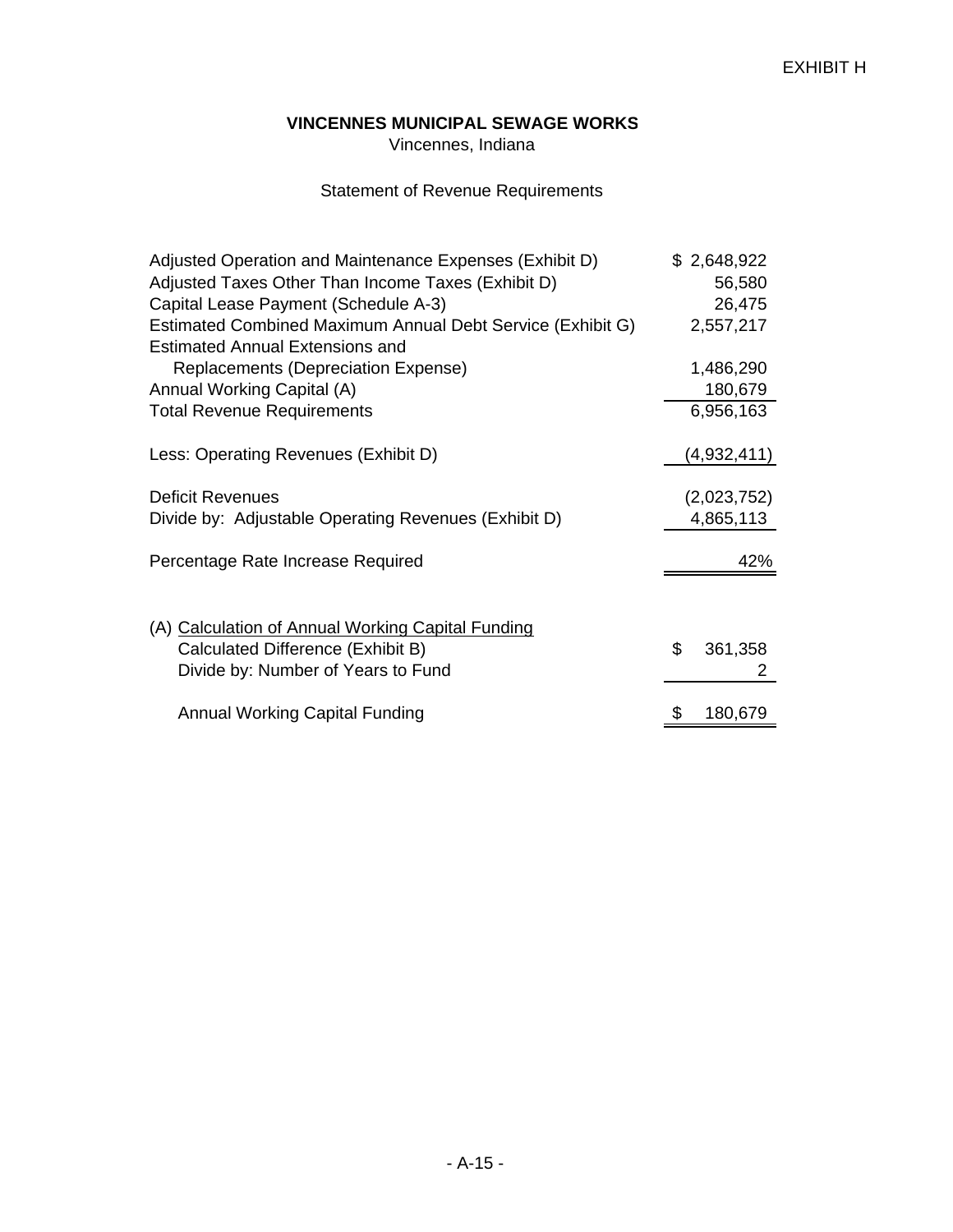Vincennes, Indiana

### Schedule of Present and Proposed Rates and Charges

|               |                                                                           | Inside City         |        |    |        |
|---------------|---------------------------------------------------------------------------|---------------------|--------|----|--------|
|               |                                                                           | Present<br>Proposed |        |    |        |
|               |                                                                           | <u>Rates (1)</u>    |        |    | Rates  |
|               | Metered Rates (per 100 cubic feet)                                        | \$                  | 4.39   | \$ | 6.23   |
|               | <b>Base Charge per Month</b>                                              |                     |        |    |        |
|               | 5/8 Inch Meter                                                            | $\mathfrak{S}$      | 4.22   | \$ | 5.99   |
| 3/4           | Inch Meter                                                                |                     | 4.22   |    | 5.99   |
| 1             | Inch Meter                                                                |                     | 10.80  |    | 15.34  |
|               | 1 1/2 Inch Meter                                                          |                     | 24.31  |    | 34.52  |
|               | 2 Inch Meter                                                              |                     | 43.21  |    | 61.36  |
| $\mathcal{S}$ | Inch Meter                                                                |                     | 97.23  |    | 138.07 |
| 4             | Inch Meter                                                                |                     | 172.85 |    | 245.45 |
| 6             | Inch Meter                                                                |                     | 388.92 |    | 552.27 |
|               |                                                                           |                     |        |    |        |
|               | <b>Unmetered Monthly User Rate</b>                                        |                     |        |    |        |
|               | Any Unmetered Residential User                                            | $\mathcal{L}$       | 39.34  | \$ | 55.86  |
|               | <b>Two or More Users on a Single Water Meter</b>                          |                     |        |    |        |
|               | <b>Additional Charge for Each Dwelling</b>                                |                     |        |    |        |
| Over One      |                                                                           | \$                  | 4.90   | \$ | 6.96   |
|               |                                                                           |                     |        |    |        |
|               |                                                                           |                     |        |    |        |
|               |                                                                           |                     |        |    |        |
|               | Stormwater Utility Fee (2)                                                |                     |        |    |        |
|               | Residential Property per ERU per month                                    | \$                  | 3.00   | \$ | 3.00   |
|               |                                                                           |                     |        |    |        |
|               | Non Residential Property will be assessed on a monthly basis based on the |                     |        |    |        |

impervious surface area of such property. The square footage of the impervious surface area shall be divided by 2,800 square feet (one (1) ERU).

(1) Present Rates and Charges were effective March 25, 2002.

(2) Stormwater Utility Fee was effective July 1, 2010, and is billed semi-annually.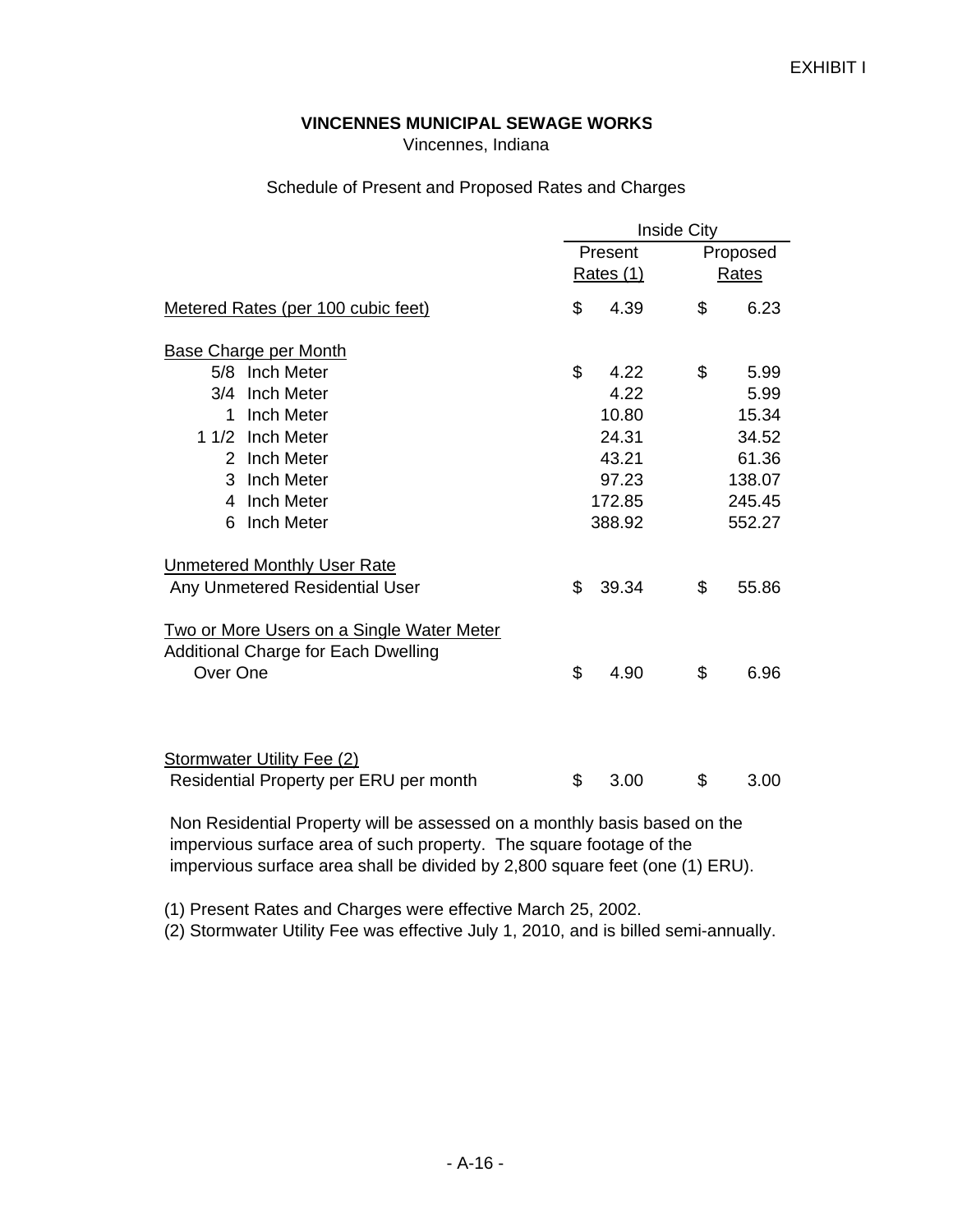Vincennes, Indiana

## Schedule of Present and Proposed Rates and Charges

|                 |                                                                | <b>Outside City</b> |        |              |          |  |
|-----------------|----------------------------------------------------------------|---------------------|--------|--------------|----------|--|
|                 |                                                                | Present             |        |              | Proposed |  |
|                 |                                                                | <u>Rates (1)</u>    |        | <b>Rates</b> |          |  |
|                 |                                                                |                     |        |              |          |  |
|                 | <b>Consumption Per Month</b><br>(Rates per Hundred Cubic Feet) |                     |        |              |          |  |
| First           | <b>Cubic Feet</b><br>300,000                                   | \$                  | 6.59   | \$           | 9.36     |  |
| Over            | 300,000<br><b>Cubic Feet</b>                                   |                     | 4.39   |              | 6.23     |  |
|                 |                                                                |                     |        |              |          |  |
|                 | <b>Base Charge per Month</b>                                   |                     |        |              |          |  |
|                 | 1/2 Inch Meter                                                 | \$                  | 6.33   | \$           | 8.99     |  |
| 3/4             | Inch Meter                                                     |                     | 6.33   |              | 8.99     |  |
| 1               | <b>Inch Meter</b>                                              |                     | 16.20  |              | 23.00    |  |
| 11/2            | Inch Meter                                                     |                     | 36.47  |              | 51.79    |  |
| $\mathcal{P}$   | Inch Meter                                                     |                     | 64.82  |              | 92.04    |  |
| Inch Meter<br>3 |                                                                | 145.85              |        |              | 207.11   |  |
| 4               | <b>Inch Meter</b>                                              |                     | 259.28 |              | 368.18   |  |
| 6               | Inch Meter                                                     |                     | 583.38 |              | 828.40   |  |
|                 | <b>Unmetered Monthly User Rate</b>                             |                     |        |              |          |  |
|                 | Any Unmetered Residential User                                 | \$                  | 59.01  | \$           | 83.79    |  |
|                 |                                                                |                     |        |              |          |  |
|                 | <b>Two or More Users on a Single Water Meter</b>               |                     |        |              |          |  |
|                 | Additional Charge for Each Dwelling                            |                     |        |              |          |  |
| Over One        |                                                                | \$                  | 4.90   | \$           | 6.96     |  |
|                 |                                                                |                     |        |              |          |  |

(1) Present Rates and Charges were effective March 25, 2002.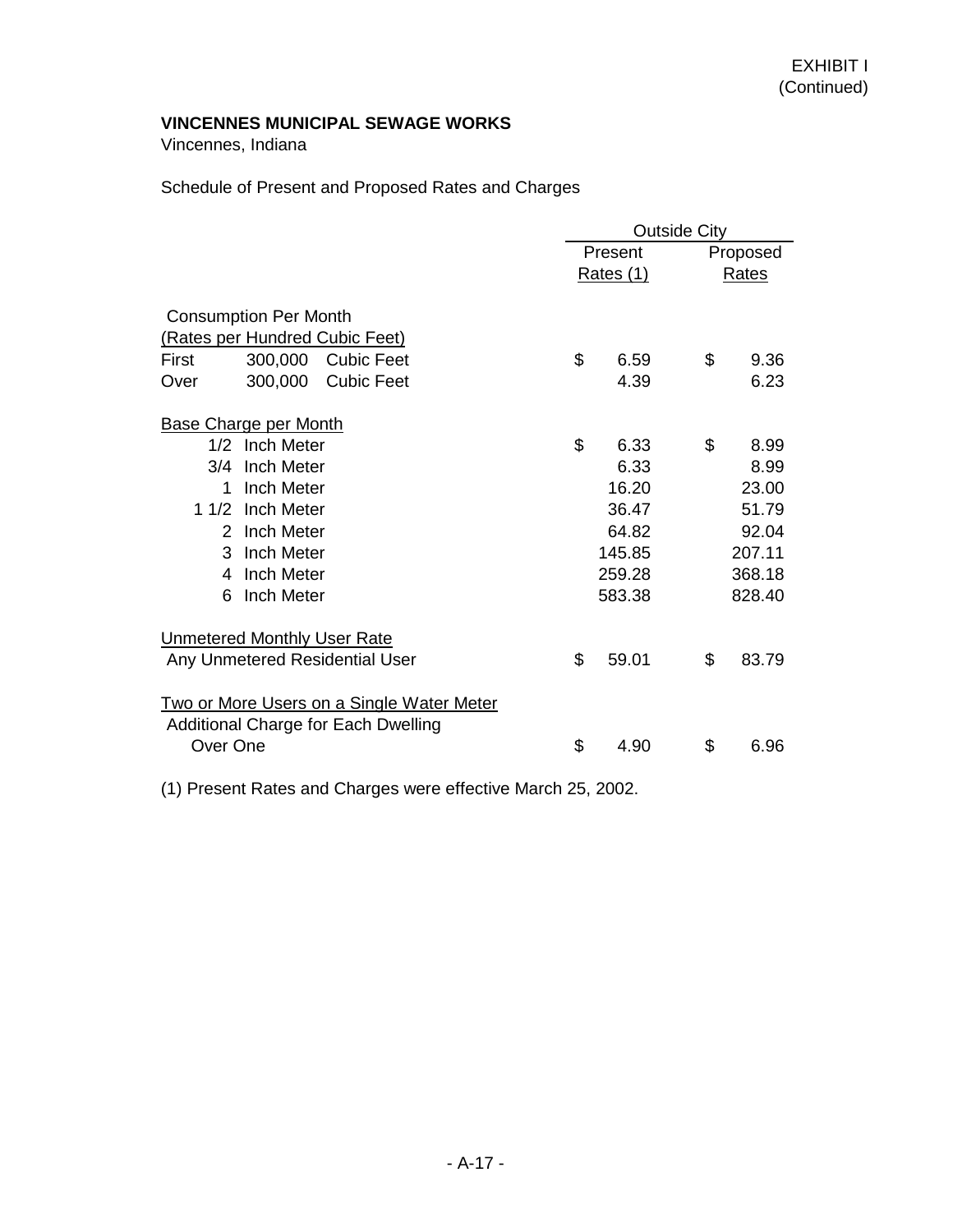Vincennes, Indiana

Typical Monthly Bill Analysis Inside City - 5/8" or 3/4" Meter Size

|                   | Present    | Proposed   |            |
|-------------------|------------|------------|------------|
| <b>Cubic Feet</b> | Charge     | Charge     | Difference |
| 0                 | \$<br>4.22 | \$<br>5.99 | \$<br>1.77 |
| 100               | 8.61       | 12.22      | 3.61       |
| 200               | 13.00      | 18.45      | 5.45       |
| 300               | 17.39      | 24.68      | 7.29       |
| 400               | 21.78      | 30.91      | 9.13       |
| 500               | 26.17      | 37.14      | 10.97      |
| 600               | 30.56      | 43.37      | 12.81      |
| 700               | 34.95      | 49.60      | 14.65      |
| 800               | 39.34      | 55.83      | 16.49      |
| 900               | 43.73      | 62.06      | 18.33      |
| 1,000             | 48.12      | 68.29      | 20.17      |
| 1,100             | 52.51      | 74.52      | 22.01      |
| 1,200             | 56.90      | 80.75      | 23.85      |
| 1,300             | 61.29      | 86.98      | 25.69      |
| 1,400             | 65.68      | 93.21      | 27.53      |
| 1,500             | 70.07      | 99.44      | 29.37      |
| 1,600             | 74.46      | 105.67     | 31.21      |
| 1,700             | 78.85      | 111.90     | 33.05      |
| 1,800             | 83.24      | 118.13     | 34.89      |
| 1,900             | 87.63      | 124.36     | 36.73      |
| 2,000             | 92.02      | 130.59     | 38.57      |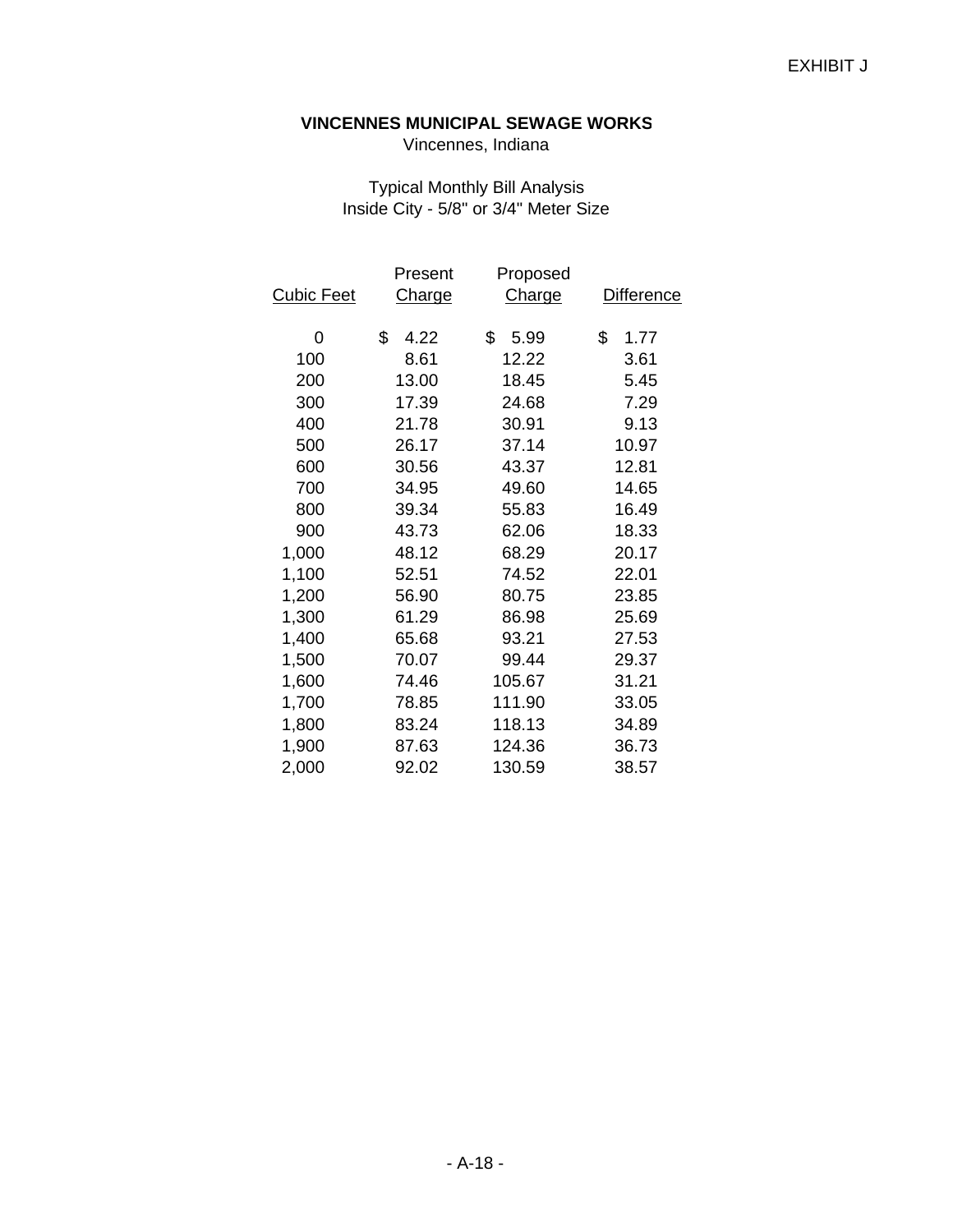Vincennes, Indiana

Typical Monthly Bill Analysis Outside City - 5/8" or 3/4" Meter Size

|                   | Present       | Proposed      |                   |
|-------------------|---------------|---------------|-------------------|
| <b>Cubic Feet</b> | <u>Charge</u> | <u>Charge</u> | <b>Difference</b> |
| 0                 | \$<br>6.33    | \$<br>8.99    | \$<br>2.66        |
| 100               | 12.92         | 18.35         | 5.43              |
| 200               | 19.51         | 27.71         | 8.20              |
| 300               | 26.10         | 37.07         | 10.97             |
| 400               | 32.69         | 46.43         | 13.74             |
| 500               | 39.28         | 55.79         | 16.51             |
| 600               | 45.87         | 65.15         | 19.28             |
| 700               | 52.46         | 74.51         | 22.05             |
| 800               | 59.05         | 83.87         | 24.82             |
| 900               | 65.64         | 93.23         | 27.59             |
| 1,000             | 72.23         | 102.59        | 30.36             |
| 1,100             | 78.82         | 111.95        | 33.13             |
| 1,200             | 85.41         | 121.31        | 35.90             |
| 1,300             | 92.00         | 130.67        | 38.67             |
| 1,400             | 98.59         | 140.03        | 41.44             |
| 1,500             | 105.18        | 149.39        | 44.21             |
| 1,600             | 111.77        | 158.75        | 46.98             |
| 1,700             | 118.36        | 168.11        | 49.75             |
| 1,800             | 124.95        | 177.47        | 52.52             |
| 1,900             | 131.54        | 186.83        | 55.29             |
| 2,000             | 138.13        | 196.19        | 58.06             |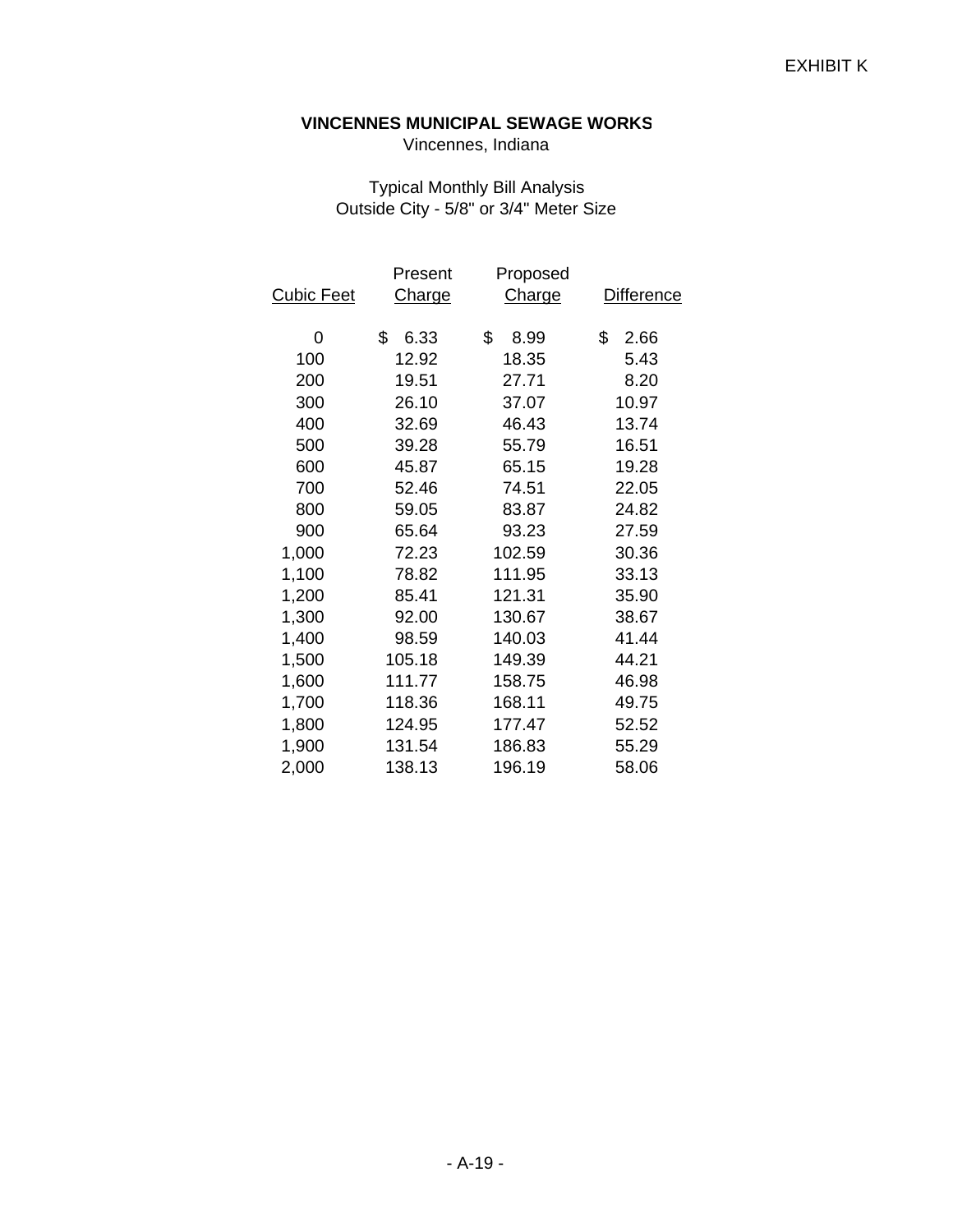# **VINCENNES MUNICIPAL UTILITIES**

Vincennes, Indiana

## **Selected Indiana Cities and Towns Survey of Combined Water and Sewer Rates**

| City/Town                   | 2010<br>Census<br>Population | <b>County</b>  | Residential 5/8" Meter<br><b>Monthly Billing</b><br>for 6.68 CCF or<br>5,000 Gallons |
|-----------------------------|------------------------------|----------------|--------------------------------------------------------------------------------------|
| Oakland City                | 2,429                        | Gibson         | \$<br>113.03                                                                         |
| Huntingburg                 | 6,057                        | <b>Dubois</b>  | 101.34                                                                               |
| Fort Branch                 | 2,771                        | Gibson         | 101.32                                                                               |
|                             |                              |                |                                                                                      |
| <b>Bicknell</b>             | 2,915                        | Knox           | 100.60                                                                               |
| <b>Terre Haute</b>          | 60,785                       | Vigo           | 90.89                                                                                |
| Sullivan                    | 4,249                        | Sullivan       | 89.56                                                                                |
| Washington                  | 11,509                       | <b>Daviess</b> | 86.88                                                                                |
| Huntington                  | 17,391                       | Huntington     | 86.42                                                                                |
| Princeton                   | 8,644                        | Gibson         | 80.74                                                                                |
| Jasonville                  | 2,222                        | Greene         | 77.92                                                                                |
| Seymour                     | 17,503                       | Jackson        | 74.59                                                                                |
| Shelbyville                 | 19,191                       | Shelby         | 73.48                                                                                |
| <b>Vincennes - Proposed</b> | 18,423                       | <b>Knox</b>    | 71.56                                                                                |
| Jasper                      | 15,038                       | <b>DuBois</b>  | 71.22                                                                                |
| Petersburg                  | 2,383                        | Pike           | 70.34                                                                                |
| Indianapolis                | 820,445                      | Marion         | 69.77                                                                                |
| Evansville                  | 117,429                      | Vanderburgh    | 63.63                                                                                |
| Linton                      | 5,413                        | Greene         | 63.23                                                                                |
| <b>Bloomfield</b>           | 2,405                        | Greene         | 61.59                                                                                |
| Bloomington                 | 80,405                       | Monroe         | 60.41                                                                                |
| <b>New Castle</b>           | 18,114                       | Henry          | 53.75                                                                                |
| Greenfield                  | 20,602                       | Hancock        | 52.43                                                                                |
| <b>Vincennes - Current</b>  | 18,423                       | <b>Knox</b>    | 48.07                                                                                |
| Logansport                  | 18,396                       | Cass           | 42.25                                                                                |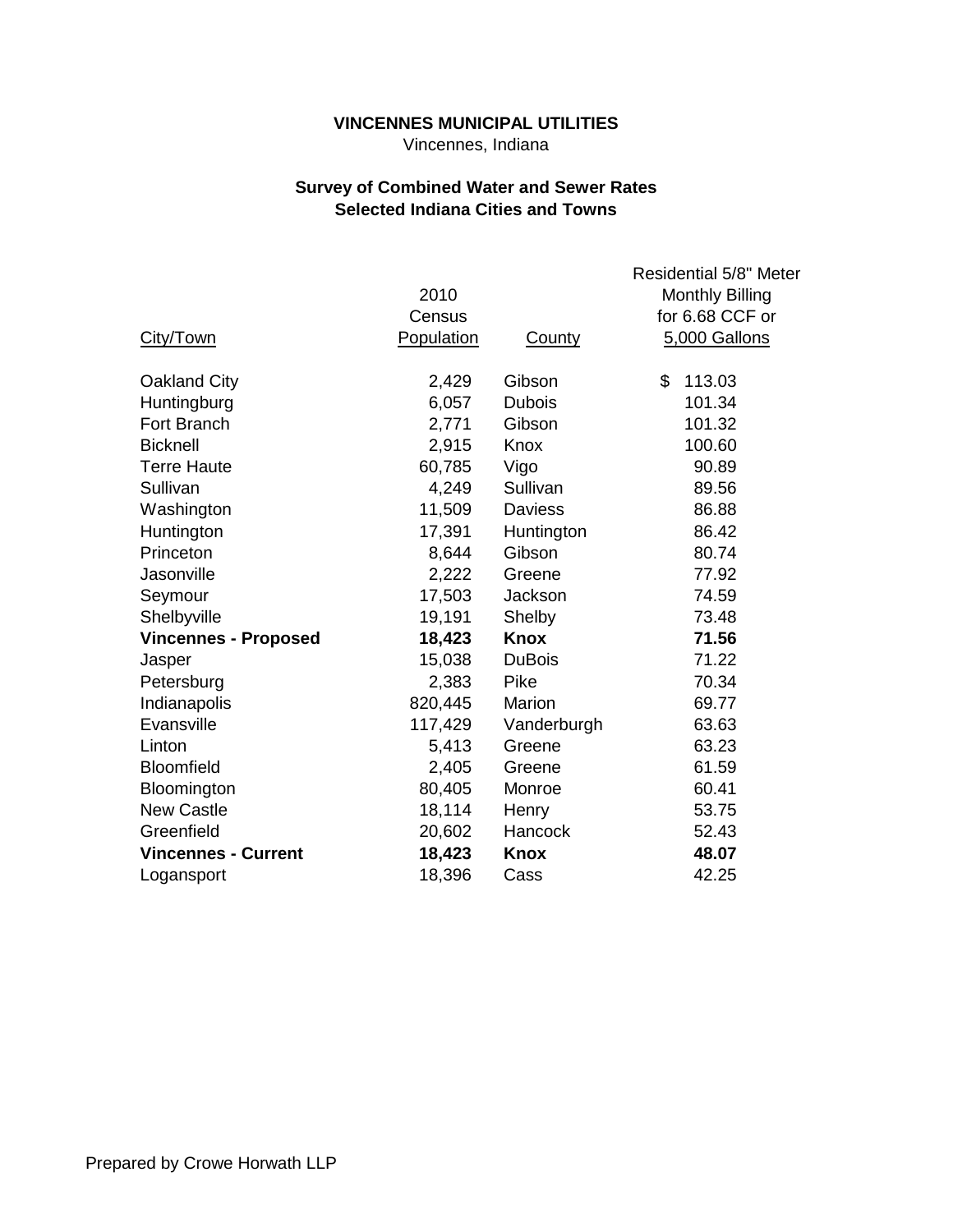Vincennes, Indiana

### **Survey of Water Rates Selected Indiana Cities and Towns**

|                             |            |                |                  |                       | Residential 5/8"     |
|-----------------------------|------------|----------------|------------------|-----------------------|----------------------|
|                             | 2010       |                | Private or       |                       | Meter Monthly Water  |
|                             | Census     |                | Municipal        | <b>Effective Date</b> | Billing for 6.68 CCF |
| City/Town                   | Population | <b>County</b>  | Ownership        | of Water Rate         | or 5,000 Gallons     |
|                             |            |                |                  |                       |                      |
| Oakland City                | 2,429      | Gibson         | Municipal        | 2008                  | \$<br>54.70          |
| Huntingburg                 | 6,057      | <b>Dubois</b>  | Municipal        | 2011                  | 45.84                |
| Shelbyville                 | 19,191     | Shelby         | Private          | 2015                  | 41.46                |
| Seymour                     | 17,503     | Jackson        | Private          | 2015                  | 41.46                |
| Sullivan                    | 4,249      | Sullivan       | Private          | 2015                  | 41.46                |
| <b>Terre Haute</b>          | 60,785     | Vigo           | Private          | 2015                  | 41.46                |
| Washington                  | 11,509     | <b>Daviess</b> | Municipal        | 2012                  | 37.93                |
| <b>Bicknell</b>             | 2,915      | Knox           | Municipal        | 2008                  | 37.50                |
| Fort Branch                 | 2,771      | Gibson         | Municipal        | 2008                  | 36.12                |
| Jasper                      | 15,038     | <b>DuBois</b>  | Municipal        | 2013                  | 35.61                |
| Princeton                   | 8,644      | Gibson         | Municipal        | 2012                  | 34.95                |
| Huntington                  | 17,391     | Huntington     | Municipal        | 2011                  | 30.17                |
| Indianapolis                | 820,445    | Marion         | Trust            | 2014                  | 29.00                |
| Jasonville                  | 2,222      | Greene         | Municipal        | 2010                  | 25.19                |
| Linton                      | 5,413      | Greene         | Municipal        | 2014                  | 24.85                |
| <b>Vincennes - Proposed</b> | 18,423     | <b>Knox</b>    | <b>Municipal</b> |                       | 23.95                |
| Bloomington                 | 80,405     | Monroe         | Municipal        | 2011                  | 22.09                |
| Bloomfield                  | 2,405      | Greene         | Private          | 2006                  | 21.59                |
| Petersburg                  | 2,383      | Pike           | Municipal        | 2013                  | 21.10                |
| Evansville                  | 117,429    | Vanderburgh    | Municipal        | 2014                  | 20.48                |
| Greenfield                  | 20,602     | Hancock        | Municipal        | 2010                  | 20.02                |
| Logansport                  | 18,396     | Cass           | Municipal        | 2015                  | 21.60                |
| <b>New Castle</b>           | 18,114     | Henry          | Municipal        | 2009                  | 17.93                |
| <b>Vincennes - Current</b>  | 18,423     | Knox           | <b>Municipal</b> | 2002                  | 14.52                |